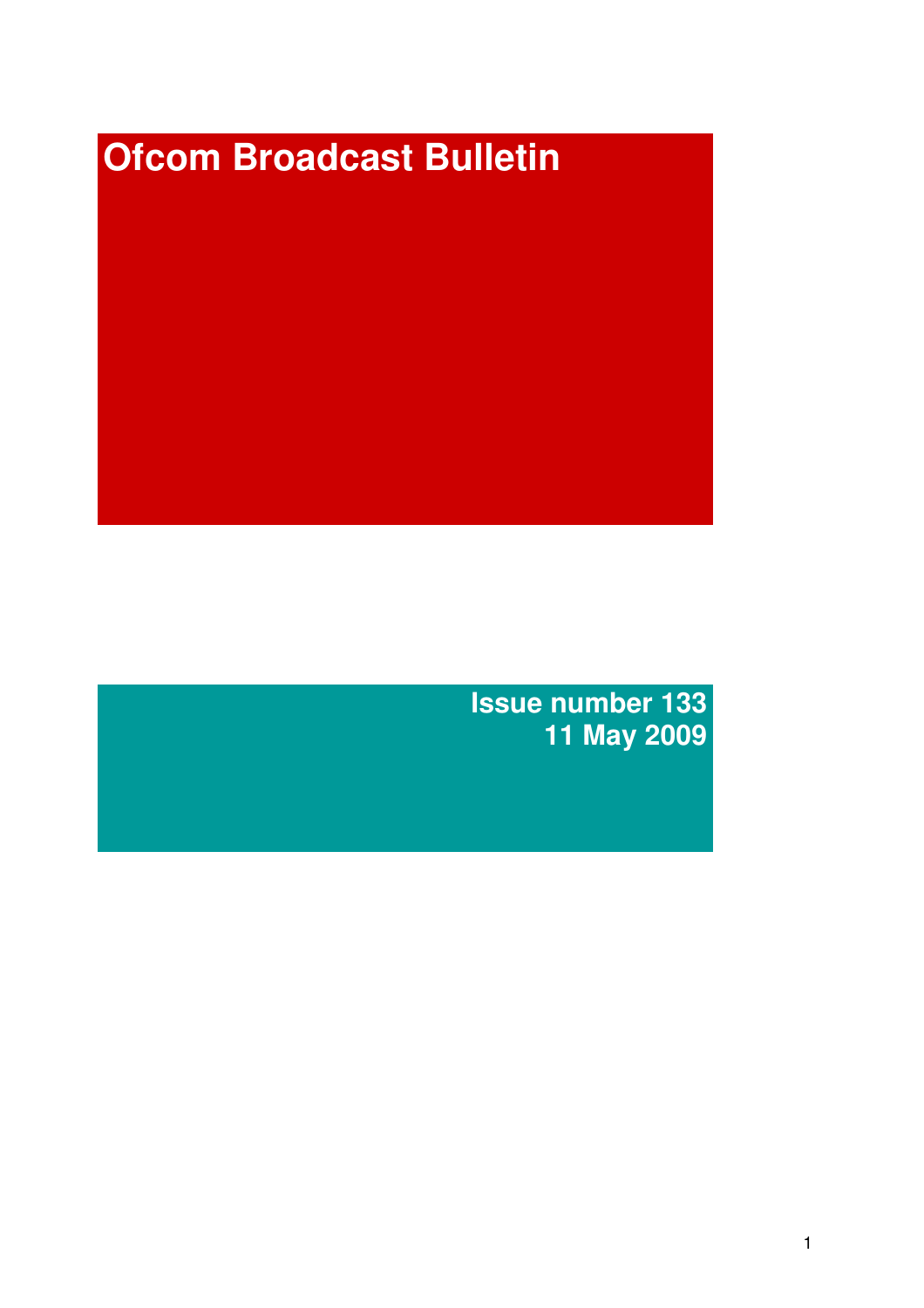# **Contents**

| <b>Introduction</b>                                                                                            | 3  |
|----------------------------------------------------------------------------------------------------------------|----|
| <b>Standards cases</b>                                                                                         |    |
| In Breach<br><b>Jon Gaunt</b><br>Talksport, 7 November 2008, 11:25                                             | 4  |
| <b>Ramsay's Great British Nightmare</b><br>Channel 4, 30 January 2009, 21:00 - 23:00                           | 10 |
| <b>Kinky and Proud</b><br>Virgin 1, 28 December 2008, 21:00                                                    | 15 |
| <b>Emmerdale</b><br>ITV1, 16 December 2008, 19:00                                                              | 18 |
| Stylista trailer<br>Five, 22 February to 4 March 2009, various times                                           | 20 |
| Not in Breach<br><b>The Sex Education Show</b><br>Channel 4, 9 September 2008 to 14 October 2008, 20:00        | 22 |
| <b>Fairness &amp; Privacy cases</b>                                                                            |    |
| <b>Not Upheld</b><br><b>Complaint by Maria Mercedes Brown</b><br>The Trisha Goddard Show, Five, 8 October 2008 | 27 |

#### **Complaint by Mr Matias Coombs**

| Other programmes not in breach/resolved |  |
|-----------------------------------------|--|
|                                         |  |

*Sky Cops, BBC1, 24 September 2008* 35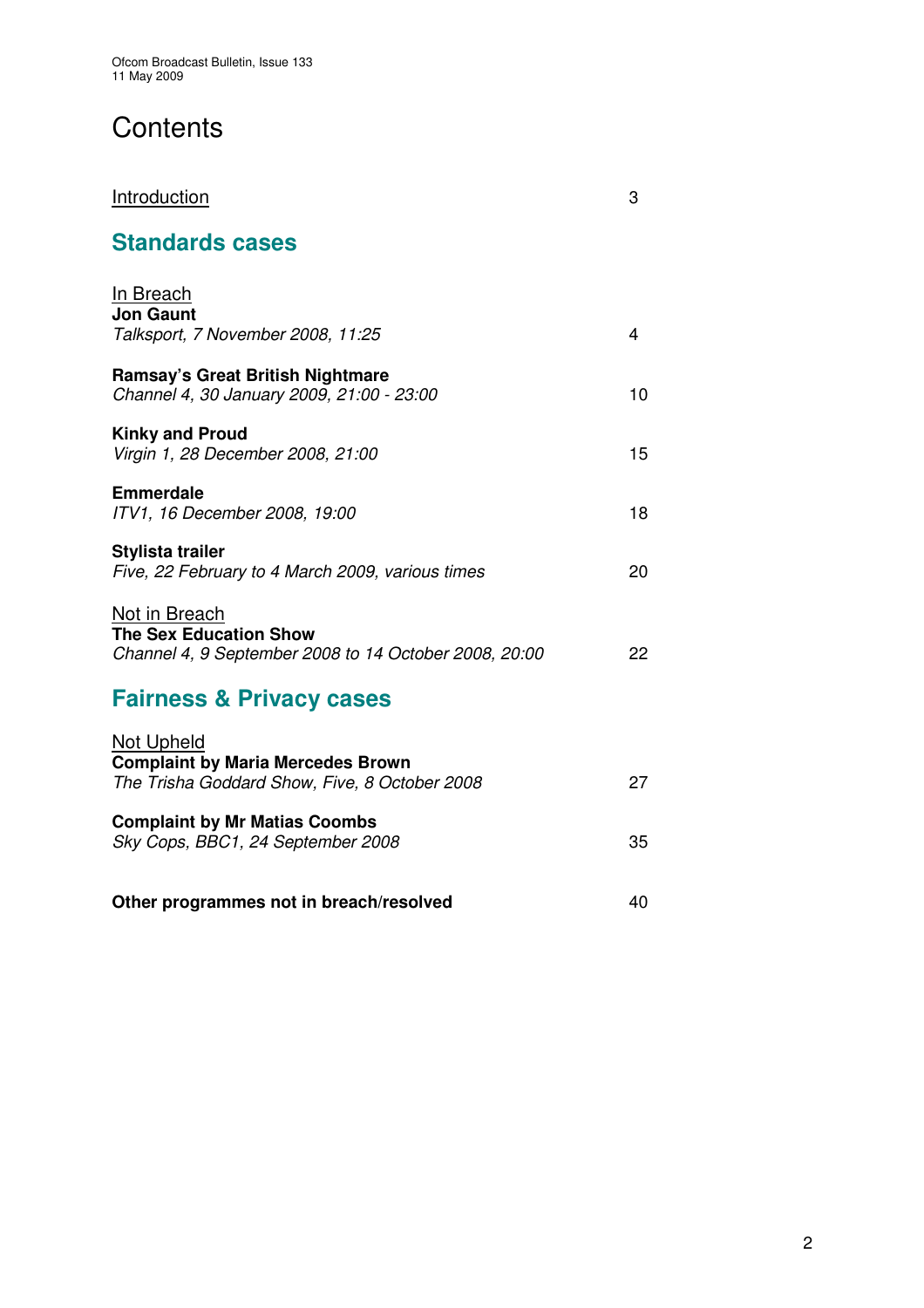# Introduction

The Broadcast Bulletin reports on the outcome of investigations into alleged breaches of those Ofcom codes which broadcasting licensees are required to comply. These include:

- a) Ofcom's Broadcasting Code ("the Code") which took effect on 25 July 2005 (with the exception of Rule 10.17 which came into effect on 1 July 2005). This Code is used to assess the compliance of all programmes broadcast on or after 25 July 2005. The Broadcasting Code can be found at http://www.ofcom.org.uk/tv/ifi/codes/bcode/
- b) the Code on the Scheduling of Television Advertising ("COSTA") which came into effect on 1 September 2008 and contains rules on how much advertising and teleshopping may be scheduled in programmes, how many breaks are allowed and when they may be taken. COSTA can be found at http://www.ofcom.org.uk/tv/ifi/codes/code\_adv/tacode.pdf.
- c) other codes and requirements that may also apply to broadcasters, depending on their circumstances. These include the Code on Television Access Services (which sets out how much subtitling, signing and audio description relevant licensees must provide), the Code on Electronic Programme Guides, the Code on Listed Events, and the Cross Promotion Code. Links to all these codes can be found at http://www.ofcom.org.uk/tv/ifi/codes/

From time to time adjudications relating to advertising content may appear in the Bulletin in relation to areas of advertising regulation which remain with Ofcom (including the application of statutory sanctions by Ofcom).

It is Ofcom policy to state the full language used on air by broadcasters who are the subject of a complaint where it is relevant to the case. Some of the language used in Ofcom Broadcast Bulletins may therefore cause offence.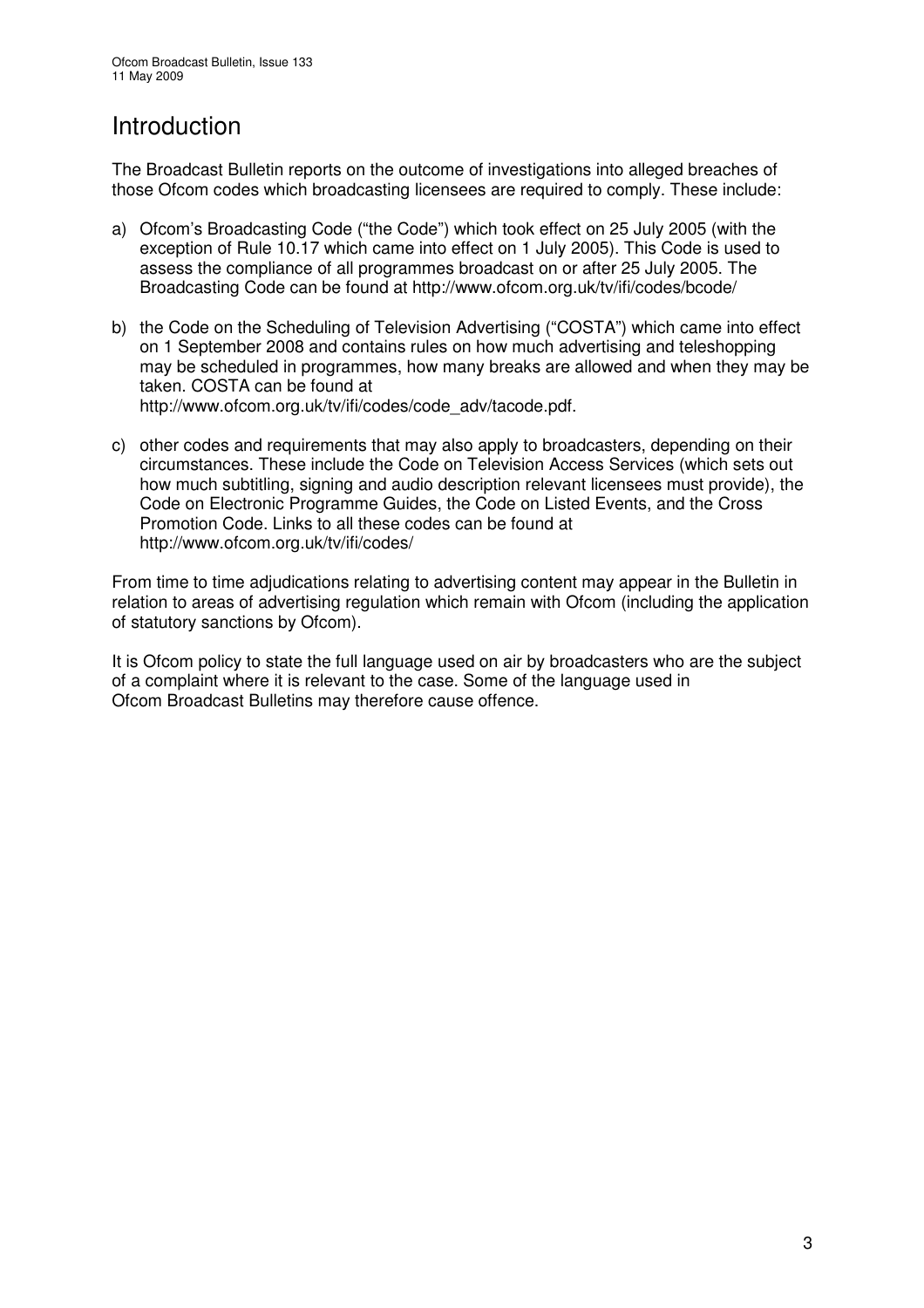# **Standards cases**

## **In Breach**

### **Jon Gaunt**

*Talksport, 7 November 2008, 11:25*

#### **Introduction**

Jon Gaunt was a presenter on this speech-based station. In his programme, the presenter covered a range of issues from the news and was well known for his combative and hardhitting style with participants.

Ofcom received 53 complaints about an interview by Jon Gaunt conducted with a local councillor, Michael Stark. The interview concerned the policy of the London Borough of Redbridge that from 2010 any foster carers in the borough would be required to be nonsmokers.

Complainants said they were offended by the interview and said it was "unacceptable". They objected to the way in which Jon Gaunt interviewed the councillor as they believed Mr Stark had been treated in an offensive and insulting manner culminating in him being called a "Nazi" by Jon Gaunt and an "ignorant pig". Complainants stated that this was an "unprovoked personal attack" on the councillor and the interview was variously described as "oppressive", "intimidating" and that the interviewer was "shouting like a playground bully".

A number of the complainants also suggested that the manner in which the term "Nazi" had been used, belittled the sacrifice that was made in World War II. (The interview was conducted just before Remembrance Sunday). Some complainants also stated they found the manner in which the word "Nazi" was used to be offensive as they were Jewish.

The interview itself was extremely heated and during the interview, Jon Gaunt and Michael Stark had a number of exchanges, such as:

| Presenter: | " What about an existing foster parent who doesn't give up smoking and says<br>actually, well, I like having a fag but I'm not going to smoke in front of the<br>children, I never smoke inside the room, I only ever go out on the front door,<br>why can't they foster?" |
|------------|----------------------------------------------------------------------------------------------------------------------------------------------------------------------------------------------------------------------------------------------------------------------------|
| Mr Stark:  | "Well, we're not going to drag children away from foster parents they are<br>already with".                                                                                                                                                                                |
| Presenter: | "No, I'm talking post 2010, when your policy comes into place".                                                                                                                                                                                                            |
| Mr Stark:  | "In the future, we will not be using them as foster parents".                                                                                                                                                                                                              |
| Presenter: | "Okay, so now we're getting to it. So, therefore, somebody who says: yes, I like<br>a fag, I smoke 10, 20 a day, but I've never smoked in the house, I smoke<br>outside; that person would not be allowed to be a foster parent?"                                          |
| Mr Stark:  | "No, because the trouble is Jon they do smoke in the house".                                                                                                                                                                                                               |
| Presenter: | "How do you know that?"                                                                                                                                                                                                                                                    |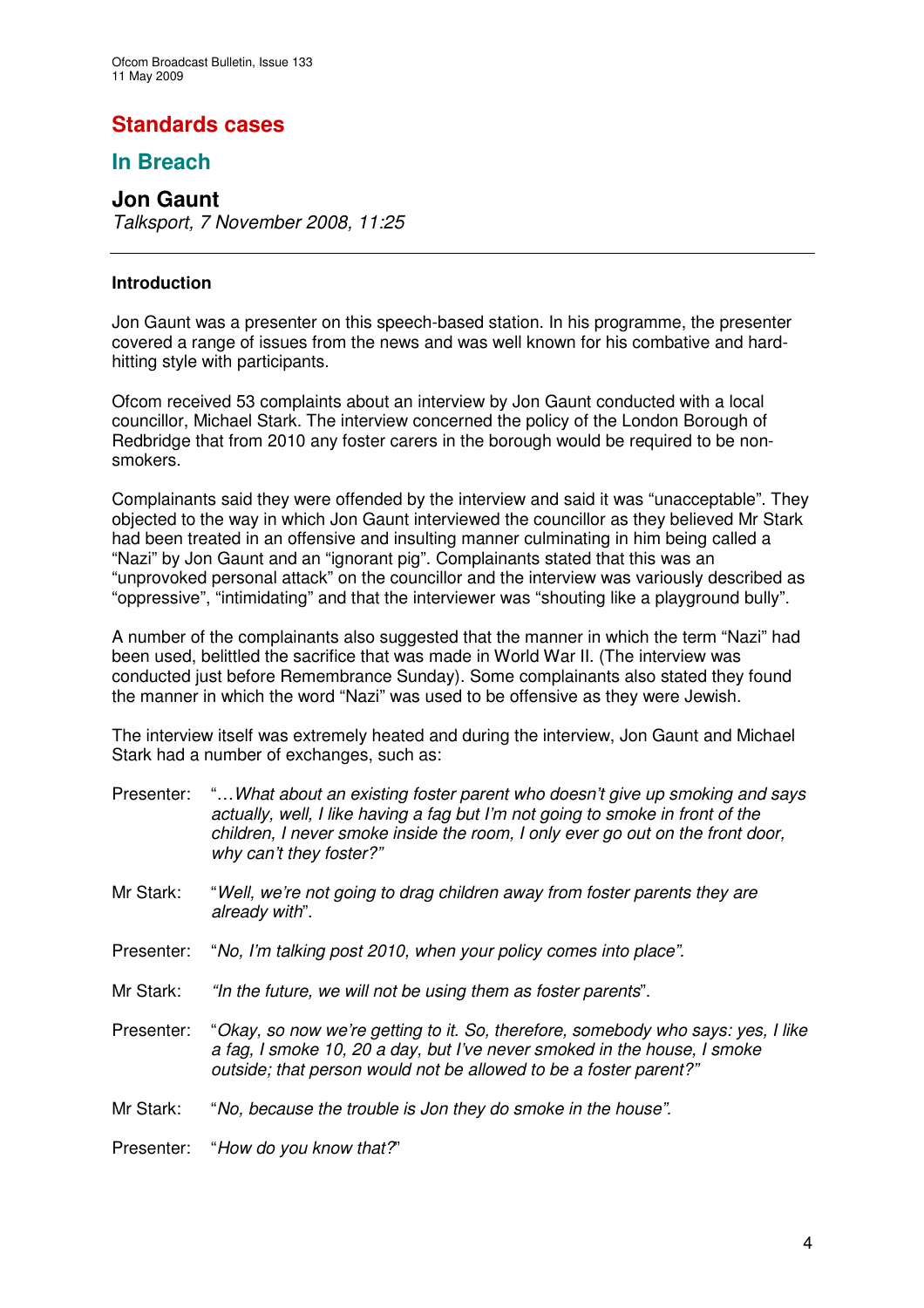- Mr Stark: "*Cause we have councillors on our council who are smokers and they say we never smoke in the building, there's a policy - we wouldn't dream - you go in their offices, there they are, puffing away illegally as they drop it on the floor*".
- Presenter: "*So you are a Nazi then?"*
- Mr Stark: "*Erm, I find that…*"
- Presenter: "So, *you are, because - you are, you're a Nazi…*
- Mr Stark: "*No, no, no, no, no, no, no, no…"*
- Presenter*: "Because what you're saying, what you're saying*…"*.*
- Mr Stark: "*I'm not going to let you just say that, or whatever you're going to say next. That is an offensive, insulting remark that is emotive and brings discussion down to the lowest key…"*

Ofcom further noted that after several minutes of tense exchanges and various comments by the presenter, Jon Gaunt said the following:

Presenter: "*You're now going to insult me, are you, and say that somehow because I was in care and because of the experiences I've got I am some kind of victim and I have some kind of psychological problem? I find that immensely offensive, not only to me but to everybody else who has been through the care system, you ignorant pig".*

Later in the programme, the heated discussion continued:

- Mr Stark: *"you are…rude…no because you have used an insult that is probably actionable in law to be quite honest…"*
- Presenter: *"well I think your attitude is wrong…"*
- Mr Stark: *"probably actionable…probably actionable…"*
- Presenter: "*take action …take action…because listen to me.."*
- Mr Stark: *"no doubt that will give you more publicity and make you more thrilled"*
- Presenter: *"take action if you wish"*
- Mr Stark: *"make you more thrilled"*
- Presenter: *"you are a health Nazi…you have no evidence"*
- Mr Stark: *"oh, you've put another word in front now, to carry out the legal part… health Nazi, that's alright, you'll probably get away with that one"*

As the interview progressed, the presenter referred to the interviewee as a *"health Nazi"* and a *"Nazi"* as well as *"an ignorant pig"*.

Ofcom asked Talksport for its comments under Rule 2.1 which states that generally accepted standards must be applied to television and radio services and Rule 2.3 which says that material that may cause offence must be justified by the context.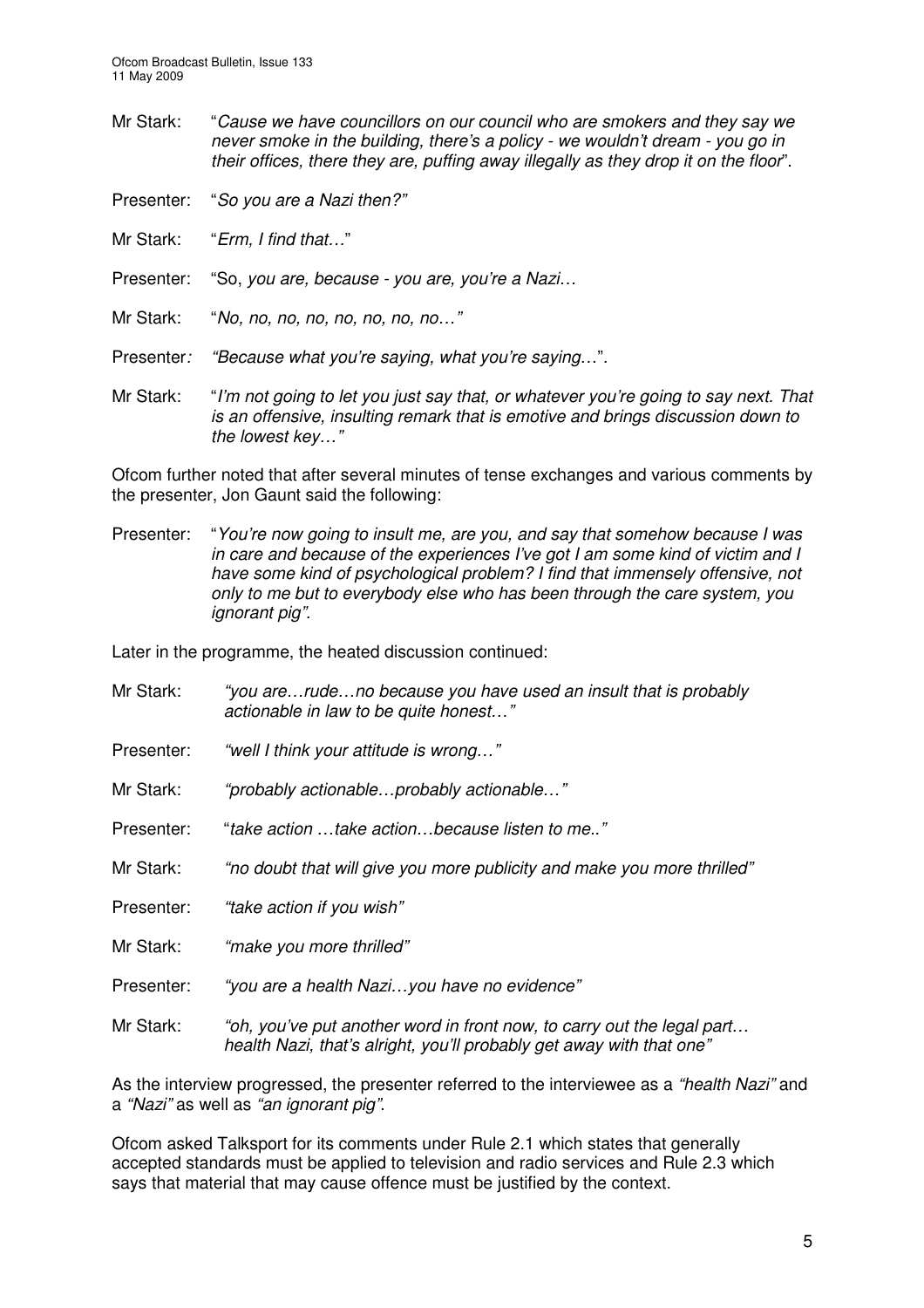#### **Response**

Talksport told Ofcom that it regretted what had happened, stating: "The interview fell way below the acceptable broadcasting standards that Talksport expects and demands as a radio station". The station also said that it: "totally accepts and regrets that the language [used by Jon Gaunt] was offensive and that the manner in which the interview was conducted was indefensible".

Talksport said that Jon Gaunt: "was known to be an outspoken, hard-hitting, opinionated and aggressive presenter". The station had encouraged him to be himself, but also made it clear to him the requirement to always remain within the law and abide by the Code.

In this case, the programme's assistant producer had suggested that the programme should cover the London Borough of Redbridge's policy on foster parents. Jon Gaunt expressed his enthusiasm for this idea and the interview with Michael Stark was organised. Talksport said that, prior to the programme, Jon Gaunt had been warned by the programme producer and assistant producer that the interview with Michael Stark might be emotive for him, given his own experience of being in care as a child. In the few hours prior to the interview, the licensee stated that Jon Gaunt was warned on 3 occasions by programming staff to remain calm and allow Michael Stark to put his point of view across.

During the interview itself, Talksport said that Jon Gaunt ignored "constant instructions by talkback and hand signals" from the producer to calm down, let the guest answer the questions, and retract the use of the word *"Nazi"*. According to Talksport, the programme producer had considered using the so called "dump" button<sup>1</sup> but decided it was better to get Jon Gaunt to retract and qualify his comments. This Jon Gaunt did by calling Michael Stark *"a health Nazi"*. As the programme producer believed Jon Gaunt was ignoring his comments, he gave further instructions by talkback and hand signals to conclude the interview. Eventually, Jon Gaunt terminated the interview. At the behest of the programme producer, Jon Gaunt gave two on-air apologies within the programme, following the interview.

The broadcaster said that it was proud of its reputation for using outspoken presenters to voice their opinions and tackle a range of issues that engender debate with listeners and guests. Whilst recognising that such debate could become heated, the station recognised that, aside from its legal and regulatory obligations, Talksport had two self-imposed boundaries. First: not to let robust debate "descend into an unedifying war of words that includes personal insults, offensive language and bullying". Second: "to give both callers and guests a fair crack at expressing their views without being subject to ridicule or abuse". The station considered that in this case, both boundaries had been crossed and the interview had been "without precedent" on the station.

In summary, Talksport said it took the following steps, after the interview:

• after the programme, the programme producer spoke to Talksport's Programme Director, as the programme producer: "was deeply concerned about how the interview was conducted". After receiving a written report on the matter and listening to a recording of the interview and the two on-air apologies given by Jon Gaunt, the Programme Director spoke to Jon Gaunt a few hours after the programme. In this

<sup>&</sup>lt;sup>1</sup> Talksport operates a 7 second delay mechanism on all its broadcasts. The "dump" button allows the producer to go to "live" broadcasting and so drop the previous seven seconds of the broadcast. The programme producer was concerned in this case that using the "dump" button would have meant the broadcast going totally live and would have meant the station being, according to Talksport: "exposed to a comment by either the presenter or the guest that may not [have been] so easily qualified".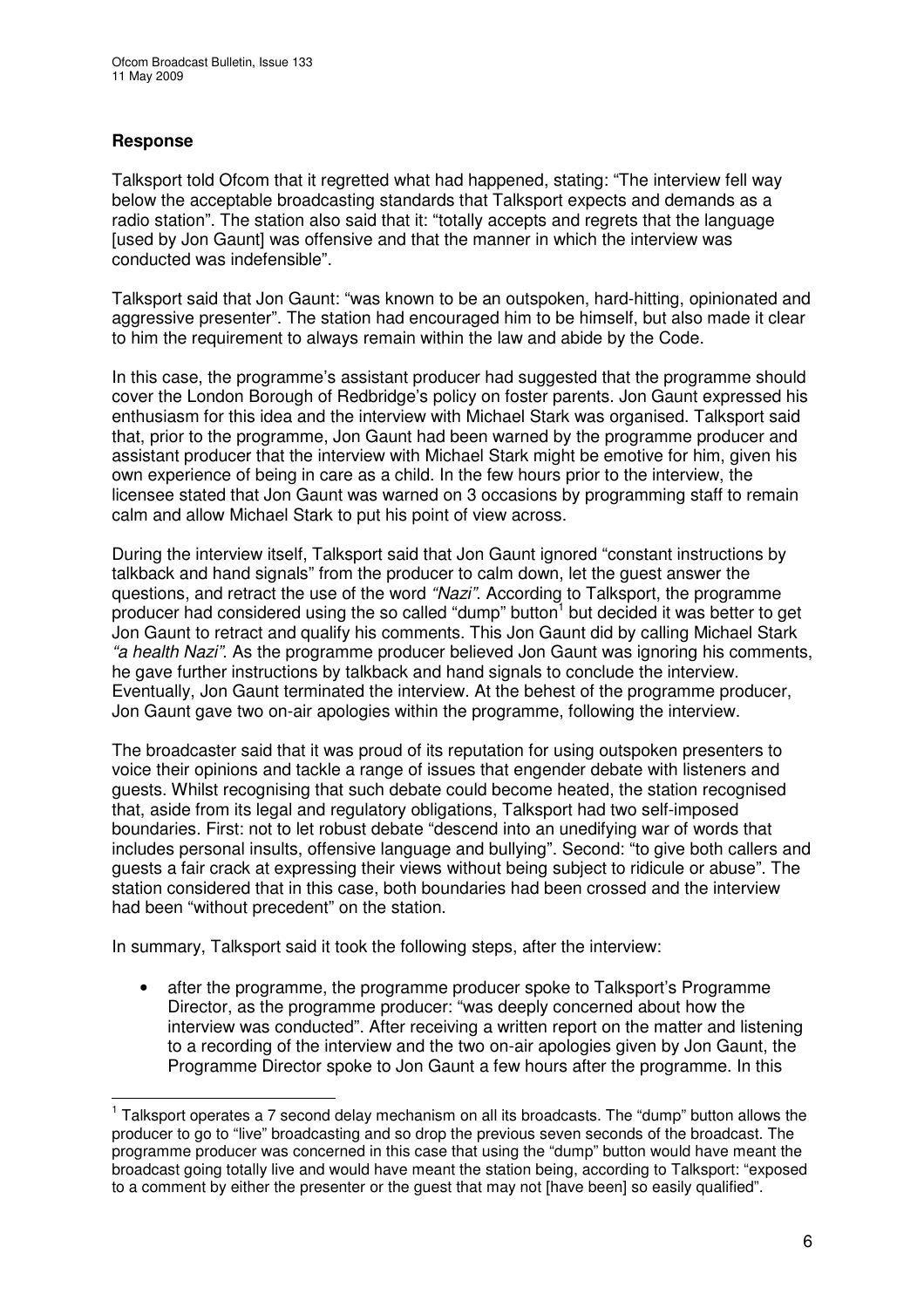conversation, the Programme Director told Jon Gaunt he thought that the interview had been "appalling". Jon Gaunt had defended himself by saying that Michael Stark had provoked him, and that it was a very emotive subject for Jon Gaunt personally, as he had been in care himself as a teenager;

- following discussions within senior management at Talksport, and UTV, who owns the station, it was decided that Jon Gaunt would be suspended and an internal investigation launched. The Programme Director informed Jon Gaunt of his suspension by telephone on the evening of 7 November 2008 (i.e. the same day as the broadcast);
- on the day following the broadcast, the Radio Managing Director of UTV apologised to Michael Stark for the manner in which the interview had been conducted, and for the use of the words *"Nazi"* and *"ignorant pig"*;
- in the days following the broadcast, the station's internal investigation held interviews with a range of Talksport personnel, including Jon Gaunt. On 17 November 2008, after taking into consideration all relevant facts, including the results of the internal investigation, the decision was taken to terminate Jon Gaunt's contract; and
- on 21 November 2008, the station broadcast an on-air apology.

In summary, Talksport contended that it had taken swift and decisive action that had resolved the matter<sup>2</sup>.

#### **Decision**

The freedom of broadcasters to choose what topics to cover in the programmes they broadcast and in what manner, is fundamental to today's broadcasting culture and a principle enshrined in the regulatory framework in which Ofcom operates. All broadcasters have the right to hold opinions and impart information and ideas to their audiences without interference and audiences are entitled to receive those ideas and opinions. Whilst broadcasters are obliged under their licences to comply with the standards set out in the Code, including standards which adequately protect members of the public from offensive (or harmful) material (Rule 2.3), these standards should be applied in a manner which "best guarantees an appropriate level of freedom of expression" 3 . In this case, Ofcom recognises that Talksport specialises in a genre of hard-hitting talk radio, which encourages robust interaction between its presenters (such as Jon Gaunt) on the one hand, and audience

 $2$  Following the original publication of this Finding on 11 May 2009, Ofcom received representations from Jon Gaunt disputing matters stated by Talksport in relation to him as set out in this section. In particular, he disputed that the requirement to remain within the Code was ever made clear to him by Talksport, stating that he had received no training in this respect. He denied that he had been warned by the programme producer and assistant producer that the interview with Michael Stark might be emotive for him, given his own experience of being in care as a child. He also disputed that he had received any instructions from Talksport production staff to "calm down" during the interview; or retract his use of the word "*Nazi*"; or telling him to conclude the interview. Jon Gaunt maintained that he decided to apologise on air of his own volition, without any advice, instruction or prompting from Talksport production staff; and that he himself decided to conclude the interview. Ofcom put the substance of Jon Gaunt's representations to Talksport, who in turn disputed Jon Gaunt's account of events. Ofcom therefore notes that there are areas of dispute between Talksport and Jon Gaunt as regards the surrounding circumstances of the 7 November 2008 broadcast and the steps taken by Talksport in relation to it. See Ofcom's Supplementary Note published in Broadcast Bulletin 135 on 8

June 2009. 3 Section 3(4)(g) Communications Act 2003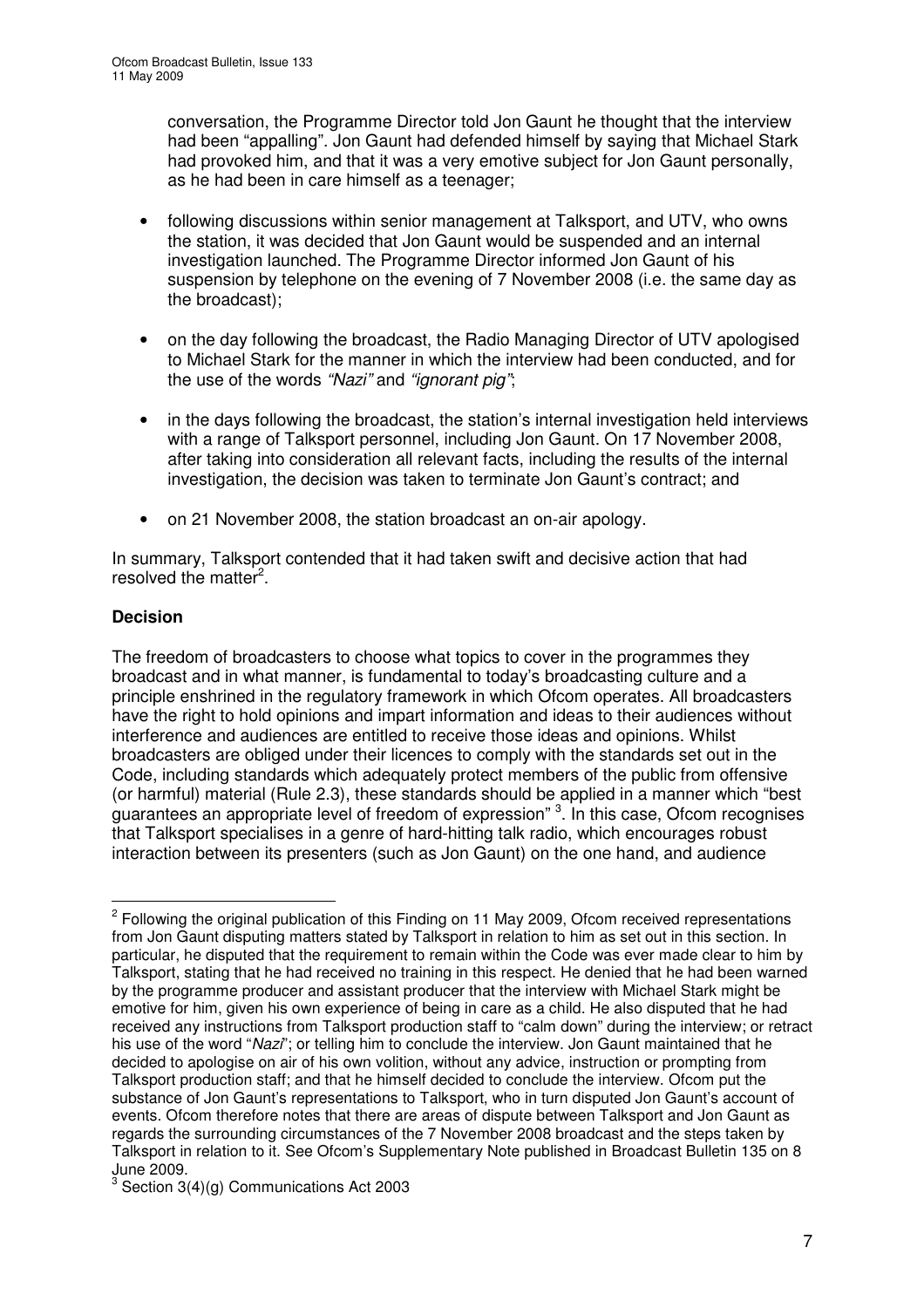members and invited guests on the other. It is not surprising that at times this interaction may prove uncomfortable and challenging listening.

The fact therefore that material may be offensive to some is not, in itself, a breach of Ofcom's Code because the Code does not prohibit the broadcasting of offensive material - to do so would be considered an inappropriate restriction on a broadcaster's and the audience's freedom of expression<sup>4</sup>. What the Code requires is that generally accepted standards are applied to broadcast content (Rule 2.1) and that the inclusion of offensive material in a programme must be justified by the context (Rule 2.3). In this case, a wellknown talk radio presenter, with a distinctively robust style, conducted an interview with a local councillor, who had been invited onto the programme to explain his council's new policy on foster carers. Ofcom noted that from the outset, not uncharacteristically Jon Gaunt took an aggressive and hectoring tone with Michael Stark. As indicated above, such an approach may well not have been at odds with audience expectation for this programme or station. However, this tone sharpened as the interview progressed. Jon Gaunt gave little chance for his guest to answer his questions, and dismissed those answers he did give. Ofcom noted that this culminated with Jon Gaunt calling Michael Stark, at times, a "*Nazi*" and an *"ignorant pig"*. The overall tone of Jon Gaunt's interviewing style on this occasion was extremely aggressive and was described by complainants as "oppressive", "intimidating" and felt the interviewer was "shouting like a playground bully".

Ofcom recognises that the subject matter in this case may have been a particularly sensitive one for the presenter, given his own experience of being in care as a child. Further, Ofcom noted that Jon Gaunt later qualified his use of the word *"Nazi"* to some extent by subsequently referring to Michael Stark as a *"health Nazi"*. However, following that qualification, he reverted back to the original term *"Nazi"*. The presenter also referred to the interviewee as *"an ignorant pig"* and told him to *"shut up"*.

Ofcom noted the steps that Talksport said it had taken before the programme to warn the presenter to exercise care during the interview, and the purported attempts by programming staff to control the situation during the interview. Further, Ofcom recognises the seriousness which the broadcaster attached to the incident, as shown by its prompt investigation into it and the two on-air apologies by Jon Gaunt:

The first apology was at 11:37:

Presenter: "*Well, I didn't hold it together. So I'd like to apologise to the listeners. I'm not going to apologise to him. He's exactly the kind of bloke who was in charge of social services when I was in care, so I'm not going to apologise to him. But I will apologise to you. I was unprofessional. I lost the rag. It's something very close to my heart, which I'm sure you know about, but I did lose my rag with him. I wish I hadn't lost my rag with him. And for those who are still laughing at me – fair enough, keep laughing".*

The second apology was at 12:32:

Presenter: "*The councillor wants me to apologise for calling him a Nazi. I'm sorry for calling you a Nazi".*

However, Ofcom remains concerned, in the wake of the recent sanction imposed by it on Talksport involving *The James Whale Show* 5 that the broadcaster's compliance procedures do not appear robust enough to deal with problematic material being broadcast live. It is

 $^{4}_{-}$  As enshrined in Article 10 of the European Convention on Human Rights.

<sup>5</sup> http://www.ofcom.org.uk/tv/obb/ocsc\_adjud/Talksport.pdf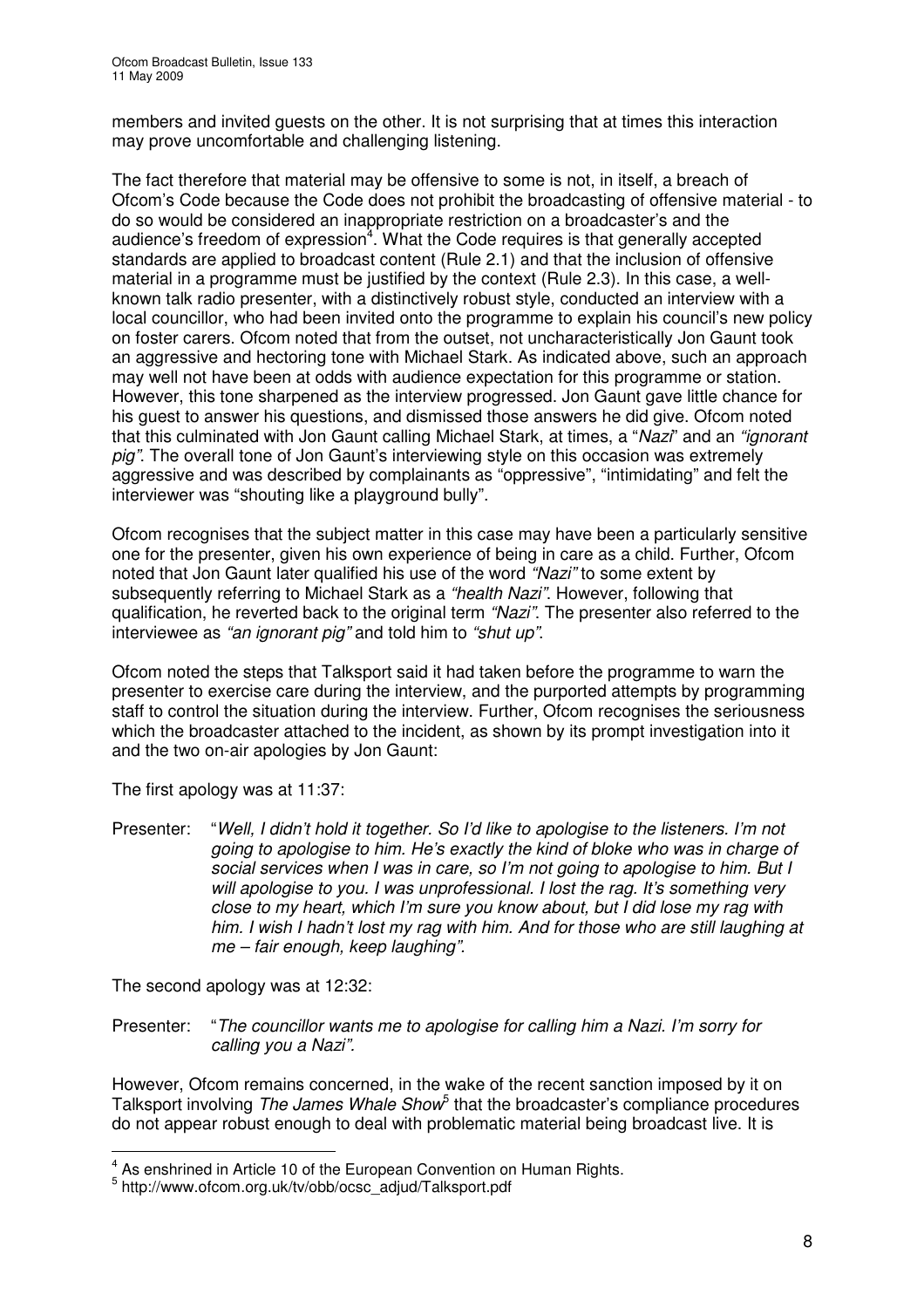essential that whenever a broadcaster is making a live broadcast, the licensee maintains full responsibility for – and so should retain control over – all output. It is especially crucial that broadcasters ensure that presenters, however experienced, receive and obey clear instructions of production staff during live broadcasts and that generally accepted standards are applied to the content of television and radio services so as to provide adequate protection for members of the public from the inclusion of material which is offensive and/or harmful.

Rule 2.3 of the Code states that offensive material: "may include…offensive language…humiliation, distress [and] violation of human dignity". Ofcom considered the language used by Jon Gaunt, and the manner in which he treated Michael Stark, had the potential to cause offence to many listeners by virtue of the language used and the manner in which Jon Gaunt treated his interviewee. In this case, the offensive language used to describe Mr Stark, and what would be considered to be a persistently bullying and hectoring approach taken by Jon Gaunt towards his guest, exceeded the expectations of the audience of this programme, despite listeners being accustomed to a robust level of debate from this particular presenter. Even taking into account the context of this programme such as the nature of the service, the audience expectations and the editorial content, Ofcom did not consider that this was sufficient justification for the offensive material. The broadcaster therefore failed to comply with generally accepted standards in breach of Rules 2.1 and 2.3 of the Code.

#### **Breach of Rules 2.1 and 2.3**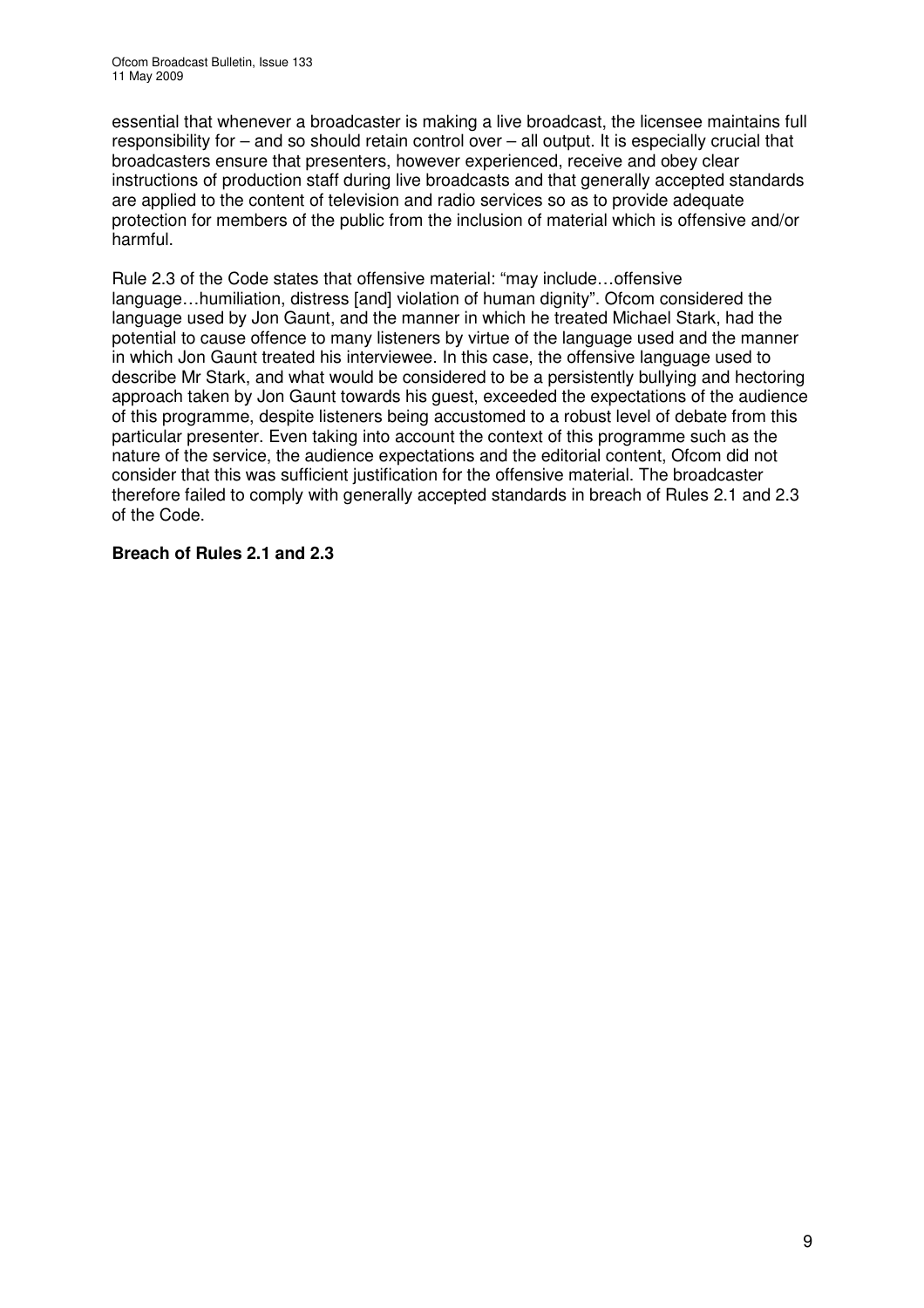# **In Breach**

## **Ramsay's Great British Nightmare**

*Channel 4, 30 January 2009, 21:00 - 23:00*

#### **Introduction**

*Ramsay's Great British Nightmare* was commissioned by Channel 4 as part of its *Great British Food Fight* season and based on the long-running *Ramsay's Kitchen Nightmare* series transmitted by Channel 4 since 2004. The series follows the chef, Gordon Ramsay, as he takes on failing restaurants and attempts to turn them around. He tackles amongst other things, poor management, inferior cooking and unacceptable levels of hygiene.

Ofcom received 51 complaints from viewers about the programme broadcast on 30 January 2009 from 21:00. They objected to the frequency and sustained nature of the use of the most offensive language (i.e*. "fuck"*, *"fucking"* and *"fucked"*). Complaints included:

"The excessive use of bad language by Gordon Ramsay was just unreal and the abusive way in which he continually used it to speak to others, the use of the 'F'word once or twice maybe but it's continued used in almost every sentence was totally unnecessary. I know it was after 9.00 but there are limits…";

"I am a great fan of Gordon Ramsay but there was far too much swearing in this program. It was embarrassing and rude, and I had to turn it off";

"I can handle the odd swear word from Gordon but is it really necessary to have this in every other word from all involved. The shows over use of the word FUCK is unreal"; and

"For the first time…ever I find myself totally shocked and actually unable to watch a show due to the use of the words "Fuck" "fucking" and "shit". There seems to be a swear word almost every other word. I am 45 mins into the show and I am afraid I have had enough".

Ofcom noted that the first two parts of the programme, broadcast between 21:00 and 21:40, contained 115 instances of the most offensive language.

Ofcom asked Channel 4 to comment on the acceptability of this language in the programme with respect to Rule 2.3 of the Code (offensive content must be justified by context).

#### **Response**

Channel 4 said that Gordon Ramsay's exposés of restaurants provide a compelling insight for viewers who would not otherwise have the opportunity to see what goes on behind the scenes. The broadcaster stated that by exposing the truth and delivering frank advice which has been gained from 20 years in the hospitality industry, he upholds the interests of restaurant goers throughout the UK.

The broadcaster continued that with only five days to turn businesses around, Gordon Ramsay has no time for niceties or gently persuading people to change their ways, and that his management skills are based in the first instance on confrontation – confronting owners with unavoidable truths which they must act upon. It said that he provides professional advice and "inspirational guidance" in a frank and tough talking manner commonly used in restaurant kitchens. His assessments are precise and, given the failings he witnesses, often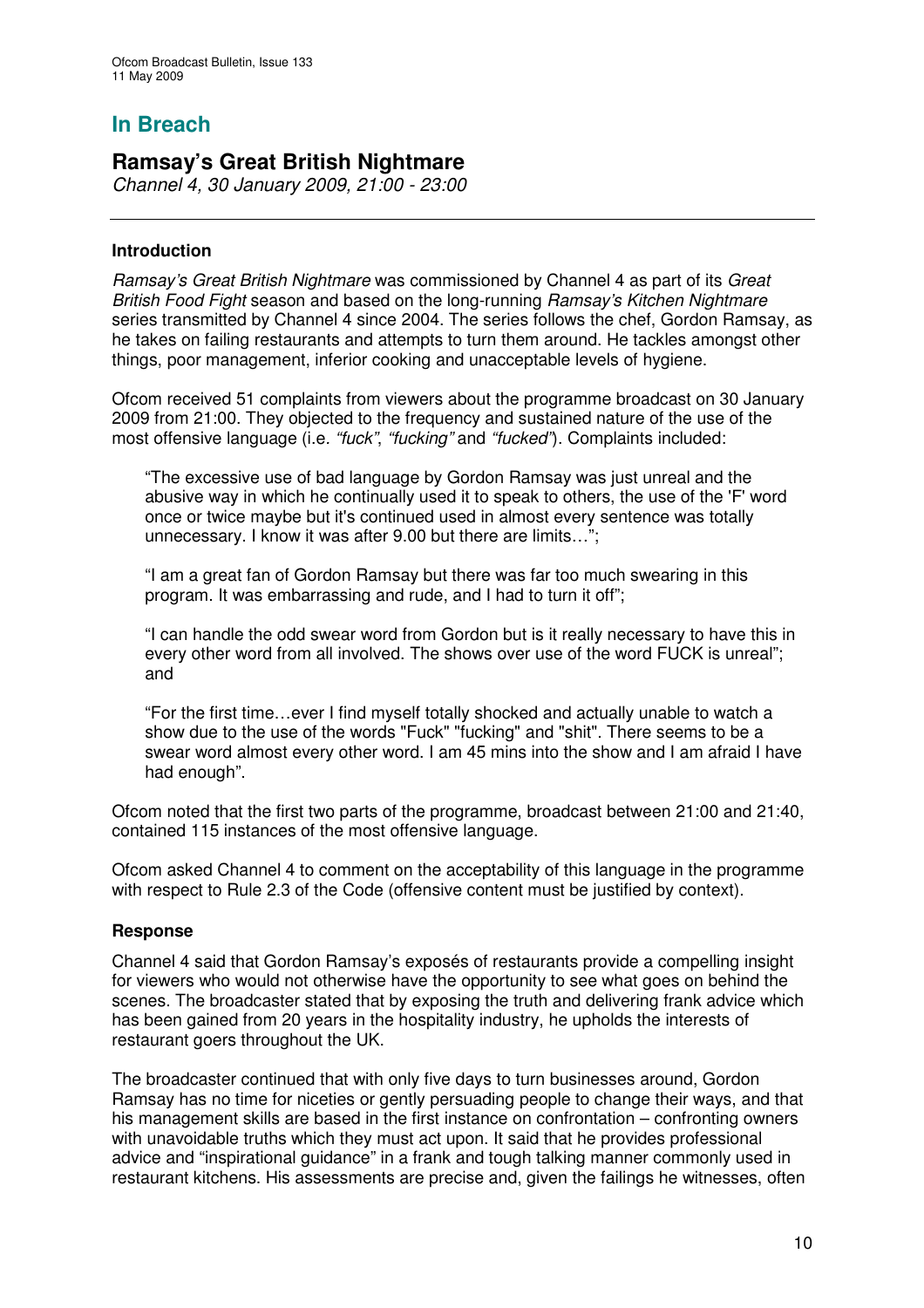severe. Importantly however, Channel 4 said that any conflicts which arise from his confrontational manner are invariably followed by resolution, and that the consistently high audiences for the series since its inception in 2004 mean that Gordon Ramsay's repeated use of strong language is within the expectations of the audience.

Channel 4 stated that in this programme Gordon Ramsay was assessing two failing restaurants. He assessed each restaurant's décor, menu, food quality and preparation, financial status and personnel. Channel 4 said that the level of strong language in the first two parts of the programme was partly due to the honest and genuine reactions Gordon Ramsay experienced in relation to the two failing restaurants and to emotional exchanges between the contributors themselves. Channel 4 noted that Part Two of the programme included the highest levels of strong language. It said this was due to the chef assessing the more intricate details of each establishment and tensions arising as Gordon Ramsay delivered his hard-hitting advice, which led to an explosive confrontation between one restaurant owner and his chef.

Channel 4 continued that whilst the level of strong language included in the programme was at the higher end of the scale it was not inconsistent with the acrimonious disputes and levels of strong language that has regularly featured across the *Kitchen Nightmares* series. Indeed, it argued, that such a high volume of strong language (including from the start of the programme) is not exceptional and would not have been beyond the expectation of a returning audience. Channel 4 continued that regular viewers to the programme would expect that Gordon Ramsay and the contributors would use strong language in the first segments of the programme where the chef would deliver his hard-hitting advice and tensions would tend to run much higher. In addition, it said that viewers want to see this conflict, drama and strong language before a final resolution is achieved in the concluding part of the programme.

The broadcaster also highlighted in its response that each episode of *Kitchen Nightmares* was preceded by a clear warning. This informed viewers that the programme includes *"strong language from the start and throughout"*. It said that this warning provides adult viewers with sufficient information to inform their viewing choice and to decide whether to permit any children to watch.

Channel 4 stated that the programme had unique characteristics which justified the high level of strong language that was included. It was a two-hour special which included: two distinct storylines; two stubborn contributors who seemed incapable of receiving advice from anyone; and two highly tumultuous personal relationships. The inter-cutting of these storylines and a highly emotive contribution from one of the restaurant's chef, in Part Two, significantly exacerbated the tensions illustrated in the programme. Channel 4 said that the use of strong language in this programme accorded with the likely expectations of the audience, was editorially justified, and did not offend the overwhelming majority of viewers. It therefore considered that the programme complied with Rule 2.3 of the Code.

In conclusion, Channel 4 acknowledged that strong language is certainly not to everyone's taste but it felt the relevant Rules set out in the Code are sufficient and proportionate to promote freedom of expression whilst balancing broadcasters' need to act responsibly and ensure that any potential offence caused by a programme is justified by its context. It said that it would however be concerned if the Rules were interpreted and applied in a manner which resulted in a disproportionate impingement on Gordon Ramsay's or indeed other contributors' freedom to express themselves freely and Channel 4's viewers' right to receive and watch his programming in this format.

#### **Decision**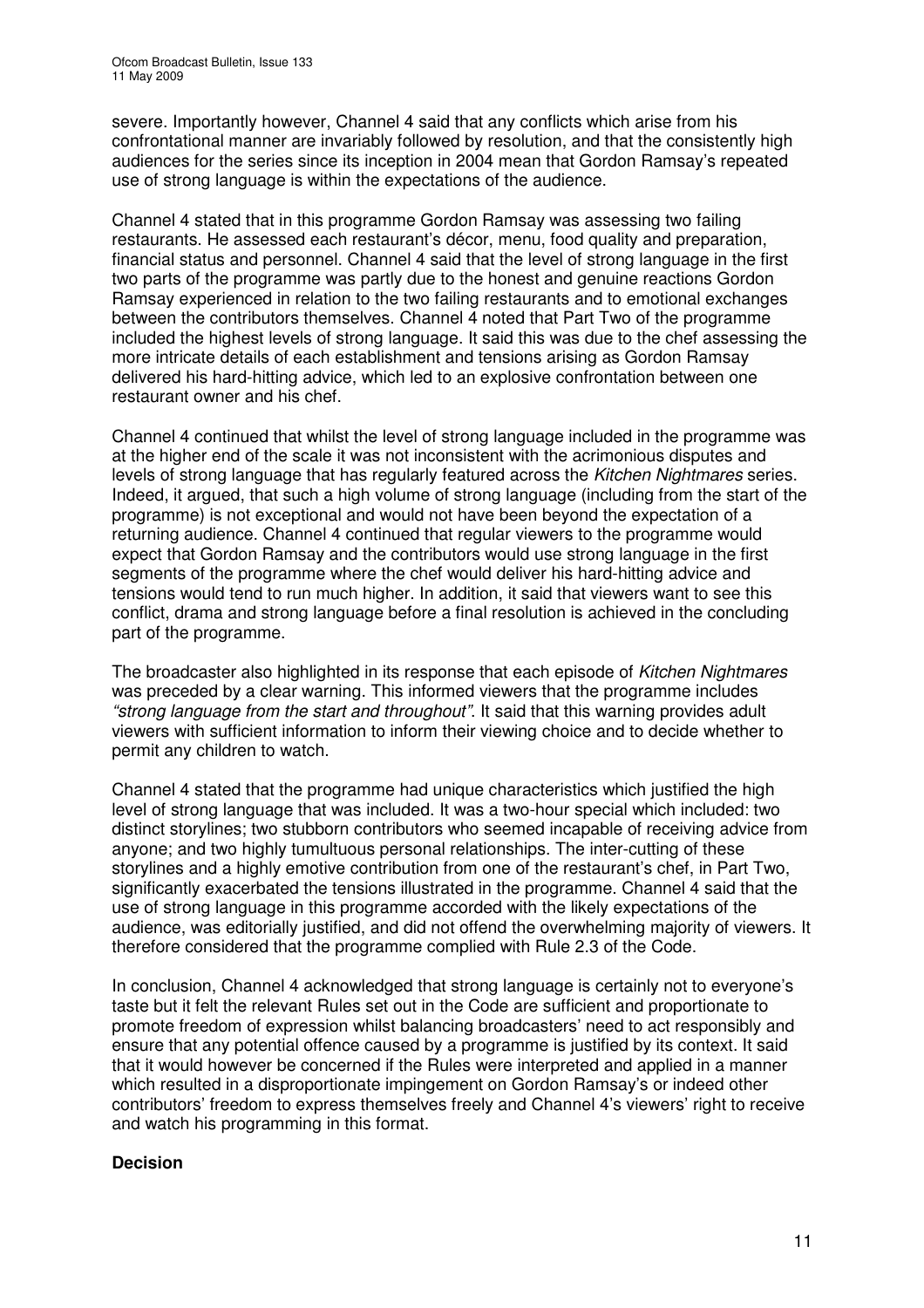When dealing with programmes that may contain offensive material, such as *Ramsay's Great British Nightmare*, Ofcom should exercise its duties in a way which is compatible with Article 10 of the European Convention of Human Rights. In ensuring that broadcasters apply generally accepted standards, Ofcom must do so in "the manner that best guarantees an appropriate level of freedom of expression" (Section 4(g) of the Communications Act 2003). Freedom of expression encompasses the right to hold opinions and to receive and impart information and ideas without interference by public authority. Applied to broadcasting, Article 10 therefore protects the broadcaster's right to transmit material as well as the audience's right to receive it, as long as the broadcaster ensures compliance with the Rules of the Code as well as the law. Ofcom therefore does not prohibit offensive material. However, in line with the Code, such material must be justified by the context.

Given the application of Article 10 broadcasters are free to explore a wide range of challenging and provocative subjects in programmes. In addition, in relation to Channel 4, Ofcom notes that it has a distinctive remit to provide: "a broad range of high quality and diverse programming which…appeals to the tastes and interests of a culturally diverse society".

Rule 2.3 states: "In applying generally accepted standards broadcasters must ensure that material which may cause offence is justified by the context…" The Code explains that "context", includes such factors as the editorial content of the programme, programmes or series, the service on which the material is broadcast, the time of broadcast, the degree of harm or offence likely to be caused by the inclusion of any particular sort of material in programmes, the likely size and composition of the potential audience and its likely expectations, and the extent to which the nature of the content can be drawn to the attention of the potential audience.

In the case of programmes featuring Gordon Ramsay, this context is important given his well-known reputation for using offensive language. Ofcom also ensures that it assesses each programme complained of on a case by case basis, taking all the relevant factors into account. In assessing the wider context of this programme, Ofcom noted that:

- the channel provided pre-transmission information about the level of language in the programme: *"strong language from the start and throughout"*;
- this was a two hour programme compared to the usual one hour:
- the contributors as well as Gordon Ramsay used the most offensive language; and
- offensive language was often used at times of emotion and stress which typifies the series as a whole.
- The likely audience expectation for this programme

As noted above, Ofcom recognised that *Ramsay's Great British Nightmare* differed slightly from the usual *Kitchen Nightmares* strand in as much as it was a two hour special featuring not one but two failing restaurants. The result was that parts one and two of the programme where Gordon Ramsay traditionally gives his unvarnished opinion - and which often results in confrontation - was twice as long. As a consequence this amplified significantly the effect of the language on the viewer.

Given the programme's well-established reputation for using the most offensive language, Ofcom accepts that the vast majority of the audience comes to the programme with certain expectations. However, on this occasion there were 115 examples of the most offensive language i.e. "fuck" and its derivatives, in the first 40 minutes of the programme. In the first 15 minutes there were a total of 37 examples. The second part of the programme, between 21:20 and 21:40, contained a further 78 examples. Ofcom also noted that much of the offensive language was delivered in an extremely intense and at times aggressive manner.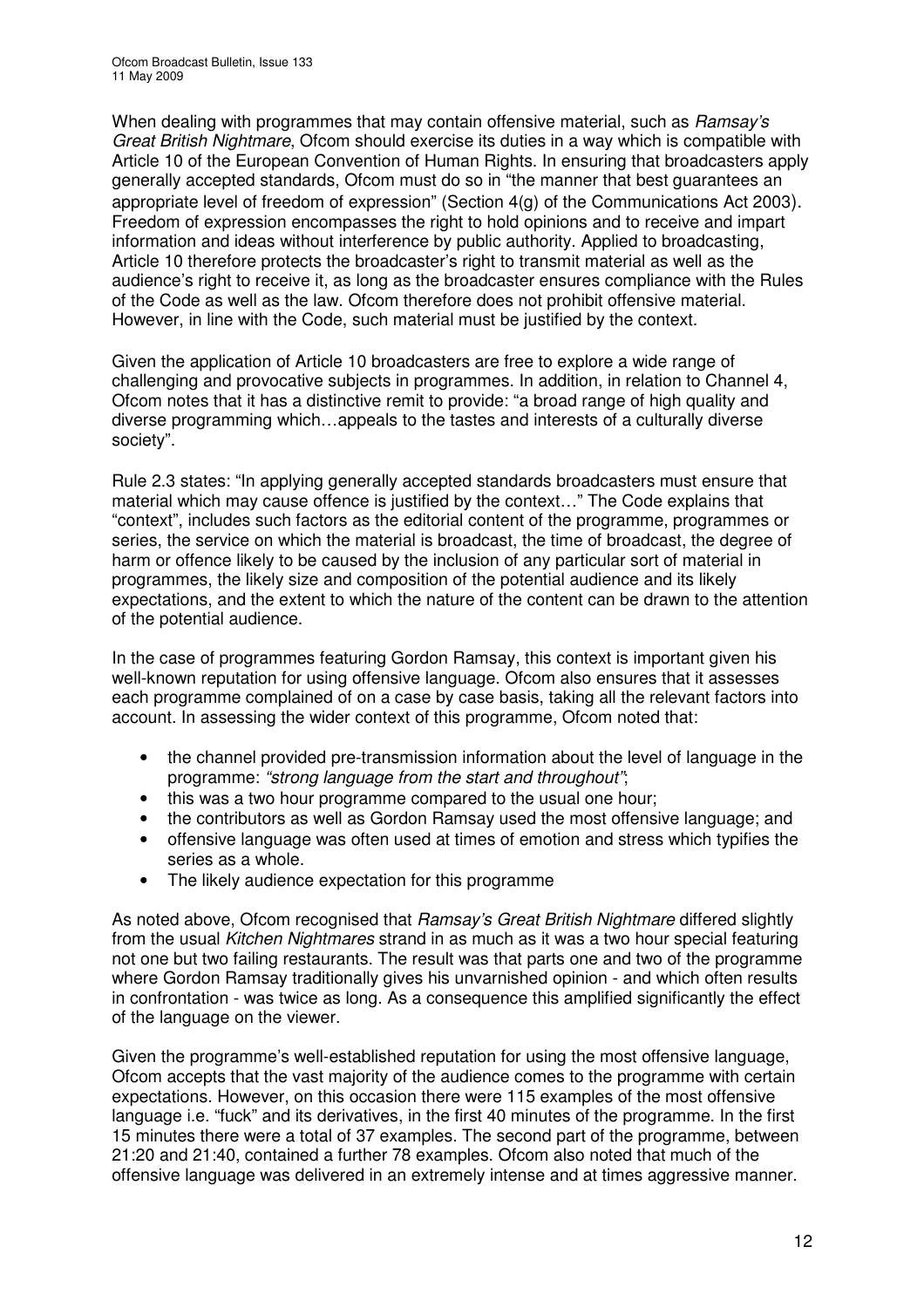The most aggressive scene, which Channel 4 admits contributed to the overall tally of strong language in the programme, occurred in part two of the programme where, at approximately 21:30, a restaurant chef angrily berated his boss shouting the word *"fucking"* at him 30 times in less than two minutes.

The range of complaints made to Ofcom indicated that a number of regular viewers to the programme were shocked and offended by the combination of the sheer frequency of the offensive language and the way some of it was delivered. Whilst acknowledging that they were fans of the show many of them simply found it unacceptable and were extremely discomforted by it. In Ofcom's opinion therefore, despite its established expectation regarding the strength and frequency of language, the audience would not have expected such sustained and very frequent use of the most offensive language as featured in this particular edition of the programme, particularly in the first 40 minutes which followed the 21:00 watershed.

The broadcaster and the audience has a right to freedom of expression. Importantly, the programme purports to show real life situations and record them as they unfold. (However, we note that in the acquired American version of this programme *Ramsay's Kitchen Nightmares USA*, the level of strong language is considerably less, but in very similar intense circumstances). As Channel 4 points out the audience expects to see the drama and conflict played out before some form of resolution is reached. Therefore, to limit completely the transmission of a programme such as this would be a disproportionate restriction and could result in a chilling effect on broadcasters' output. Nevertheless, freedom of expression may be limited and should at all times be balanced by the requirement on the part of the broadcaster to apply generally accepted standards to ensure adequate protection for members of the public from offensive material. In Ofcom's view, by broadcasting this particular programme *at this time* after the watershed, Channel 4 did not apply generally accepted standards. This is due to the unexpected and sheer intensity and level of swearing in the first two parts of the programme. The strong language had not been used as a comedic device or as part of a characterisation but was at times extremely aggressive and, as described by complainants, "gratuitous" and "unreal". Ofcom therefore concluded that it was not warranted since there was not sufficient editorial justification or context in this programme for the level and intensity of swearing in the first two parts of the programme, transmitted between 21:00 and 21:40.

The audience has a good understanding that as the evening progresses the context changes and material is likely to become more challenging and may contain frequent and strong language. However, where viewers have established expectations for a particular programme, at a particular time, broadcasters should carefully consider the impact of any significant editorial changes which may subsequently challenge those expectations. It was clear to Ofcom that the frequency and nature of the most offensive language in the earlier parts of this programme and at the time it was broadcast deviated seriously and significantly from previous editions, because this was the first time Channel 4 had broadcast a two hour edition of *Ramsay's Great British Nightmare*, starting at 21:00. As a direct consequence the scale, frequency and way in which the most offensive language was delivered in the first two parts of this programme, went significantly beyond what could be *reasonably anticipated* by regular viewers - at this time of the evening – and resulted in a breach of the Code.

#### **Breach of Rule 2.3**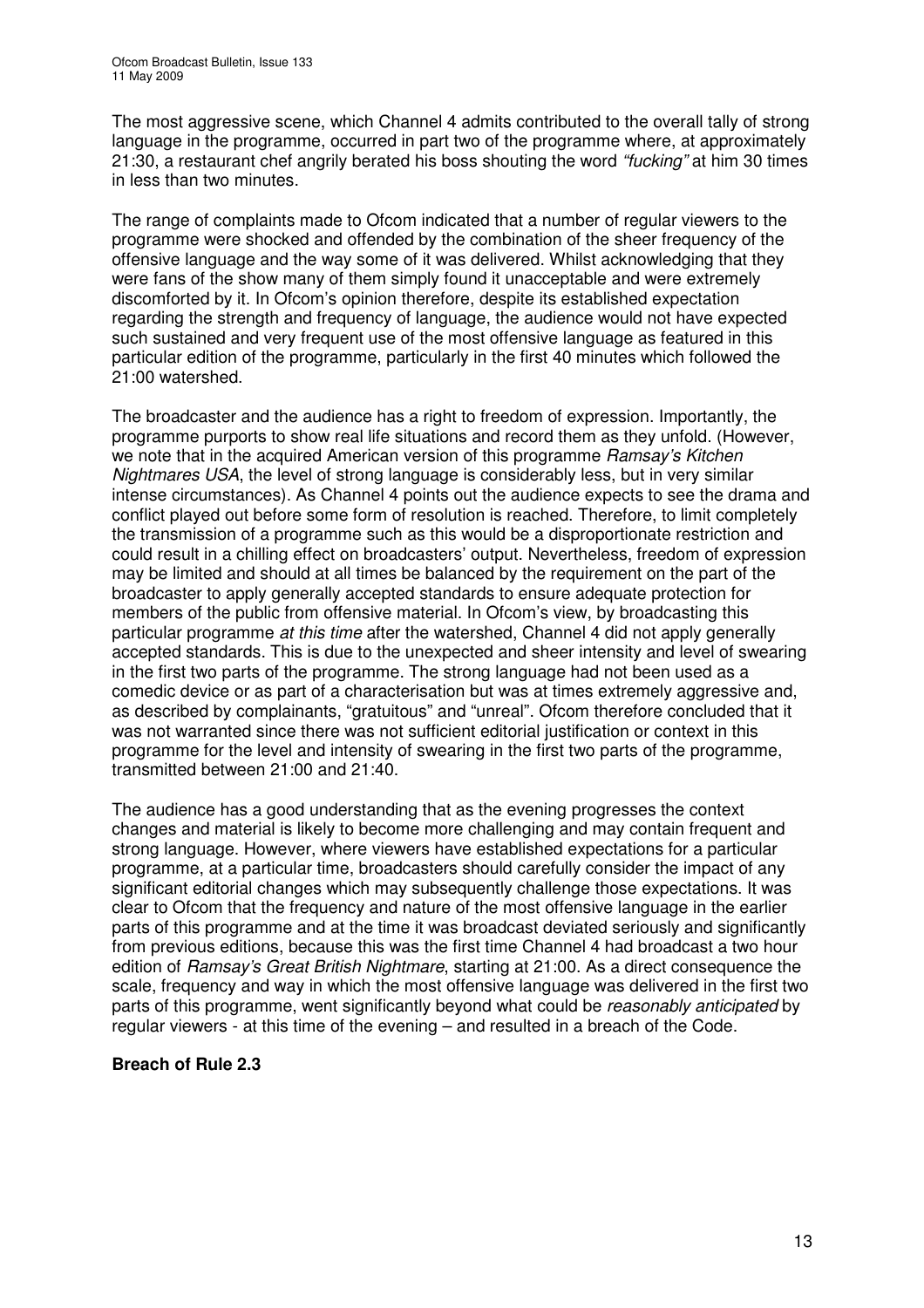# **In Breach**

**Kinky and Proud** *Virgin 1, 28 December 2008, 21:00*

## **Introduction**

Ofcom received two complaints about *Kinky and Proud*. This programme was one in a series of factual programmes which - as described by the broadcaster - documented "alternative human behaviours". This episode explored more unusual sexual preferences such as latex fetishes, spanking and cross dressing, and *"pony play"* (in which a man *"trained"* a topless woman in harness who was pretending to be a horse). The programme contained interviews with the individuals who engaged in these activities and these were accompanied by light hearted commentary and contributions from stand up comedians, a journalist, an 'agony uncle' and a psychotherapist. The complainants expressed concern that the sexual images and language in this episode were offensive and not suitable for broadcast so soon after the watershed at 21:00, on a general entertainment channel that was available unencrypted.

Before the programme started the broadcaster warned viewers that the programme included *"strong language, nudity and a whole lot of weird stuff"* and the programme highlighted the material that was coming up after each of the advertising breaks.

Ofcom asked Virgin Media (which complies Virgin 1) for comments under Rule 2.3 which states that "broadcasters must ensure that material which may cause offence is justified by the context".

#### **Response**

In summary, the broadcaster argued that the programme did not breach Rule 2.3 because the content of the programme was justified by the context.

The broadcaster stated that *Kinky and Proud* had a "good humoured and affable approach to documenting a wide range of alternative human behaviours". It acknowledged that the episode contained mild references to, and conversations about, sexual activity but it did not include anything explicit. A clear warning about the content around 21:00 before the start of the programme provided a sufficient lead into the watershed period, and the information highlighting what was coming up before each part of the programme would have assisted viewers in knowing what to expect.

In addition, the broadcaster considered that the stronger items in the programme such as the woman with a strap-on dildo fetish, and the female dominatrix and her male maid, were "devoid of any explicit sexual imagery". Whilst there was some overt sexual language and images of sex toys, it did not believe the content exceeded the material that was widely available on other channels after the watershed. Indeed the editorial content was not intended to shock viewers but to highlight the very human and tragic stories behind certain sexual practices.

Virgin 1 also argued that, given the channel specifically appeals to a male adult audience, the likely child audience for this programme would have been typically low. The broadcaster explained that the programme had been broadcast four times previously and had not received any complaints and this "demonstrated that the content was not contrary to generally accepted standards nor likely to cause offence". However, in light of the complaints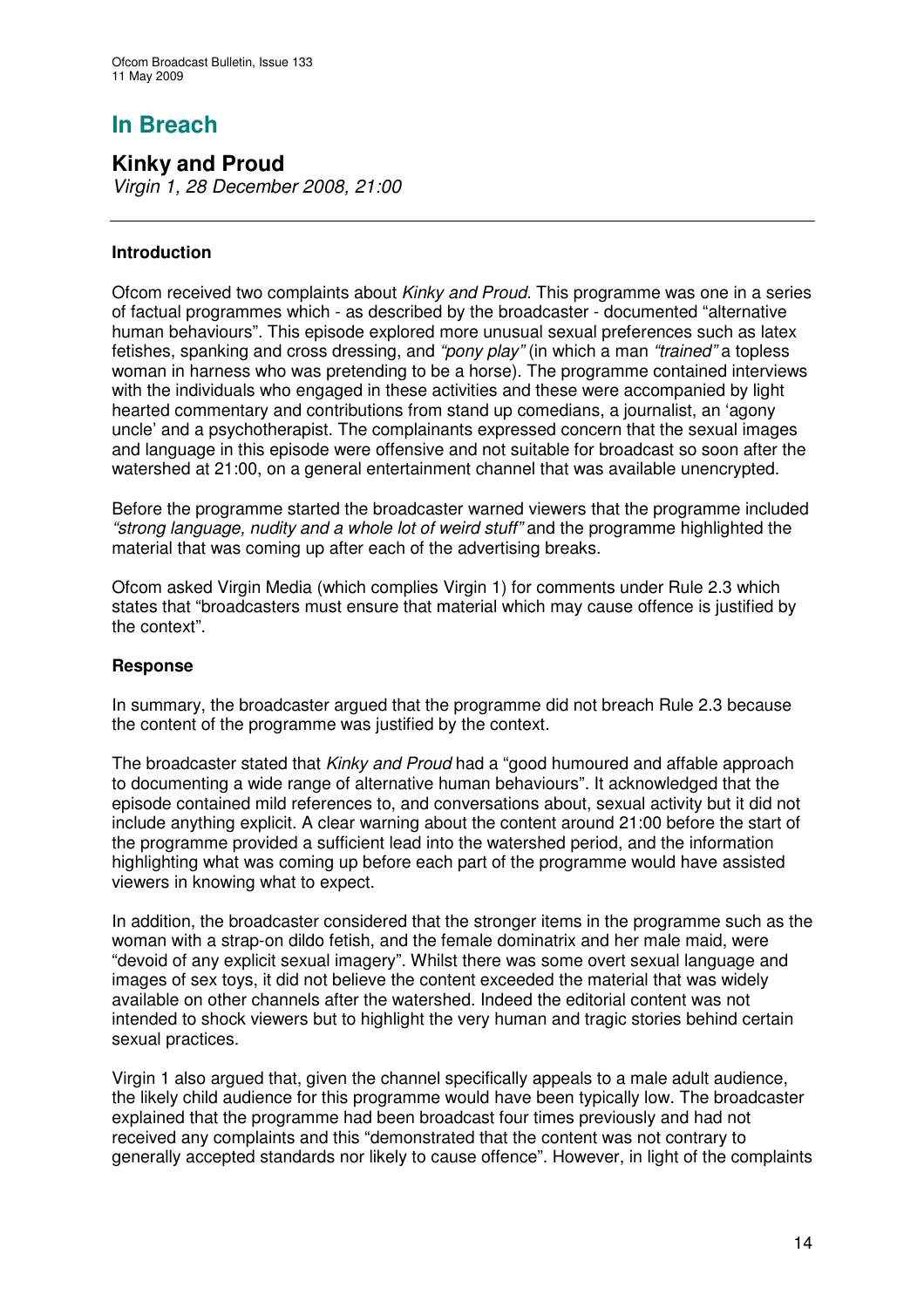received, Virgin 1 stated it had removed the programme from a 21:00 slot until Ofcom had made a decision.

#### **Decision**

Broadcasters can show programmes with adult themes provided they comply with the Code. In this case the applicable Rule 2.3 makes clear that "in applying generally accepted standards broadcasters must ensure that material which may cause offence is justified by the context." "Context" includes a variety of factors such as the time of broadcast, the editorial content of the programme, the service on which it is broadcast, and the effect of the material on viewers who may come across it unawares. In applying the Code, Ofcom must take account of Article 10 of the European Convention on Human Rights which provides a right of freedom of expression to both broadcasters and viewers.

In terms of the editorial content, Ofcom noted that the programme followed a popular format of a chart countdown with some of the more 'bizarre' fetishes, such as those involving hair and power tools, referenced very briefly. However, the main focus of this programme was to explore, through a series of interviews and clips, a range of better known sexual fetishes such as spanking, bondage, strap-on dildos, domination and submission. The content included a number of images which showed a range of fetish practices in some detail. These included a person being tied up and whipped in a dungeon-like room, a semi-naked woman wearing a variety of strap-on dildos, a woman with a bare bottom lying across a man's knees being spanked, and a man and woman engaging in *"pony play"*. There were also frank discussions about these practices. In Ofcom's view such images and discussions, particularly given the time of broadcast starting at 21:00, had the potential to cause offence to viewers.

In assessing the context, Ofcom acknowledged that the programme had previously been shown at 21:00 without complaint and was broadcast with pre-transmission guidance that provided some information to viewers about the programme's content. The programme also included comment from a psychotherapist and 'agony uncle', who provided context by explaining some of the fetishes, and comedians who reacted with laughter and cynicism in response to some of the unusual practices described.

However, Ofcom noted that the programme started immediately at the 21:00 watershed, on a general entertainment channel which is available unencrypted to all viewers, including children. As described above, the editorial content contained images and discussions about unusual fetish practices. Although the title of the broadcast and pre-transmission information provided an expectation that viewers would see quite challenging material, in Ofcom's opinion, this likely expectation would not have extended to the stronger content actually included in this broadcast. Irrespective of complaints, broadcasters are under a duty to ensure compliance with the Code, which includes applying generally accepted standards so as to provide adequate protection for members of the public from offensive material. The 21:00 watershed lays down a boundary for when broadcasters may start *progressively* to air material more suitable for a predominantly adult audience. It does not mark a moment when they may immediately start to transmit content which is at odds with overall audience expectations for material broadcast on that channel at that time.

For these reasons, Ofcom concluded that the offensive material included in this programme was not justified by the context. In Ofcom's view, whilst the overall tone of the programme was light-hearted, portrayal of these more unusual fetish preferences required the broadcaster to provide greater justification in terms of context - and in particular a later time of broadcast - to ensure adequate protection to viewers from offensive material. Therefore the broadcaster did not apply generally accepted standards in this case and Rule 2.3 was breached.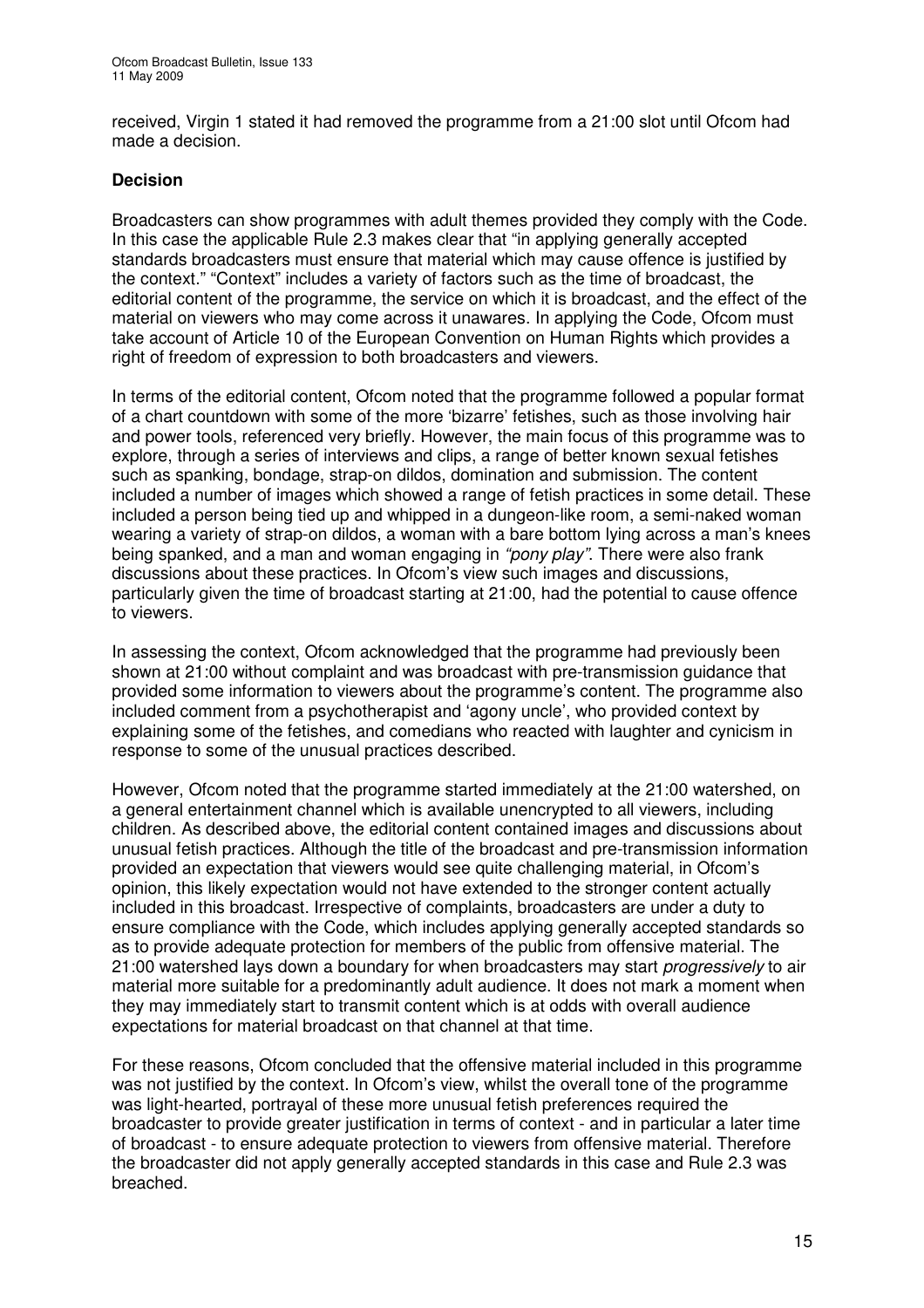Ofcom Broadcast Bulletin, Issue 133 11 May 2009

#### **Breach of Rule 2.3**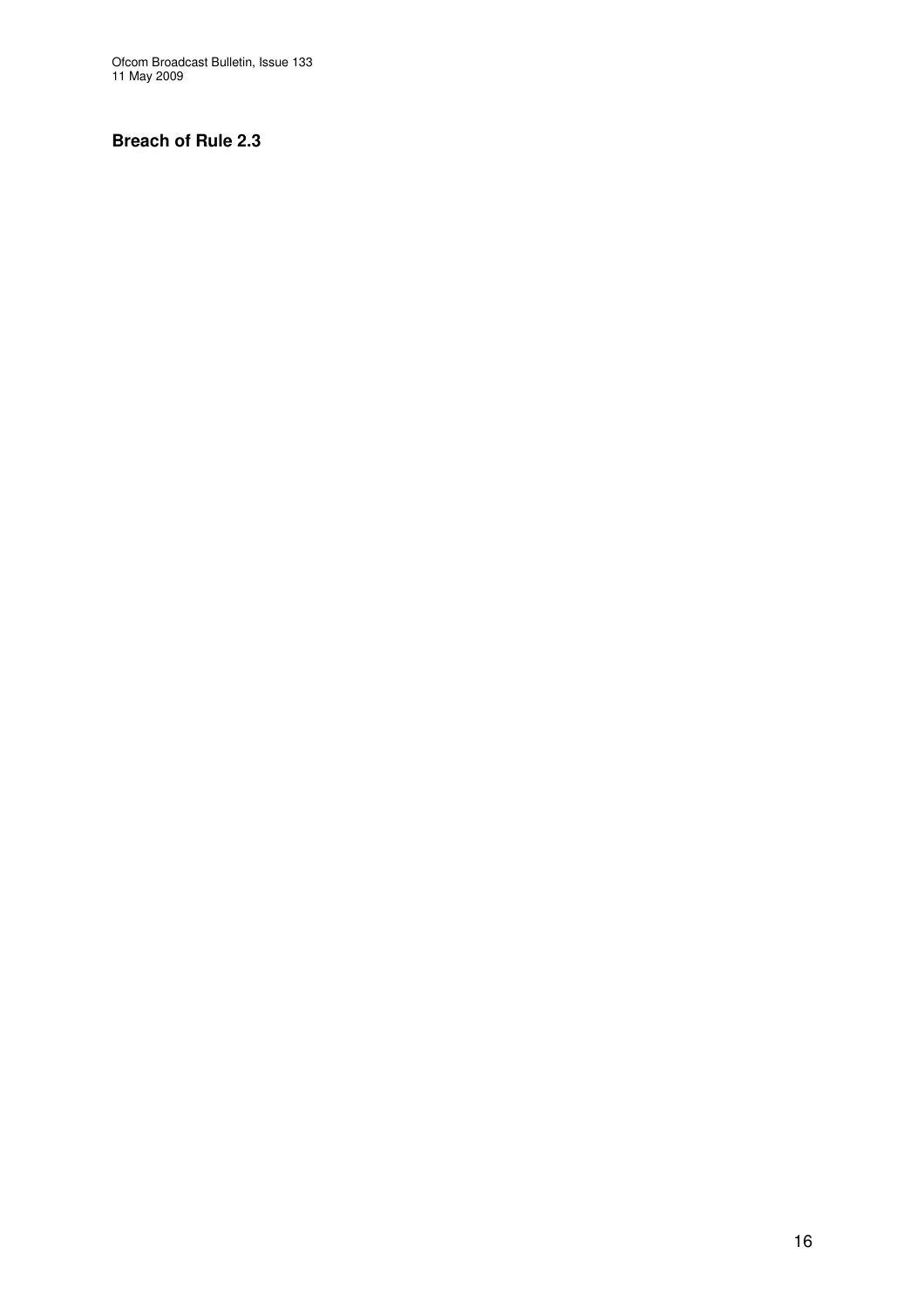# **In Breach**

## **Emmerdale**

*ITV1, 16 December 2008, 19:00*

#### **Introduction**

*Emmerdale* is a weekly peak-time drama serial generically referred to as a 'soap'. The King family, including brothers Jimmy, Mathew and Carl, arrived in Emmerdale in 2004. Since arriving they have been portrayed as ruthless and successful businessmen involved in numerous scandals in the village. In this one-hour special Mathew King was to marry local business woman, Anna. However his brother Carl had other ideas, informing the bride that Mathew had been responsible for her father's recent death (which was partly true). Anna cancelled the wedding and a fist fight developed between Mathew and Carl as a number of wedding guests and their brother Jimmy tried to intervene.

17 viewers complained to Ofcom that the fight that developed between the King brothers was too graphic and violent for the time of transmission in the early evening at 19:00. Ofcom asked the broadcaster to comment with regard to Rule 1.11 which states that "Violence, its after effects and descriptions of violence…must be appropriately limited in programmes broadcast before the watershed…"

#### **Response**

ITV1 said that this episode was very carefully considered in relation to Rules 1.11 and 2.3 (generally accepted standards). It said that like other TV 'soaps' *Emmerdale* regularly includes family conflicts. It continued that the scenes in question were a dramatic and emotionally charged climax to a long-running storyline of deceit and betrayal between family members and, given the nature of the established characters, regular viewers would have expected a confrontation between them to be explosive and potentially physical.

The broadcaster said that it was not its intention to cause viewers concern or distress, and it was aware that emotional and confrontational scenes are not to the taste of all its viewers. As a result it preceded the programme with information that the episode included a *"violent encounter for the King brothers"*. It also edited the scenes in an attempt to moderate the explicit violence of the confrontation to a level that it judged would be acceptable for the editorial context in which it was portrayed and that the scene in question consisted primarily of pushing, shoving and raised voices interspersed by dialogue. It said that it was filmed carefully to minimise detailed shots of violent blows seen by the viewer and, whilst a lampstand was picked up and used in a threatening manner, care was taken to ensure that the subsequent blow from the lamp-stand was not explicitly shown.

ITV1 continued that in considering the script and during editing of the sequence in question it took into account previous adjudications by Ofcom in relation to violence in 'soap' dramas, for example in Bulletin 103<sup>1</sup>. It concluded that the degree of threat and of actual violence was appropriately limited and, whilst it regretted that some viewers were concerned by the scenes, it considered most viewers' expectations of programming of this nature, for this time in the evening, were met. **Decision**

<sup>1</sup> http://www.ofcom.org.uk/tv/obb/prog\_cb/obb103/bb103.pdf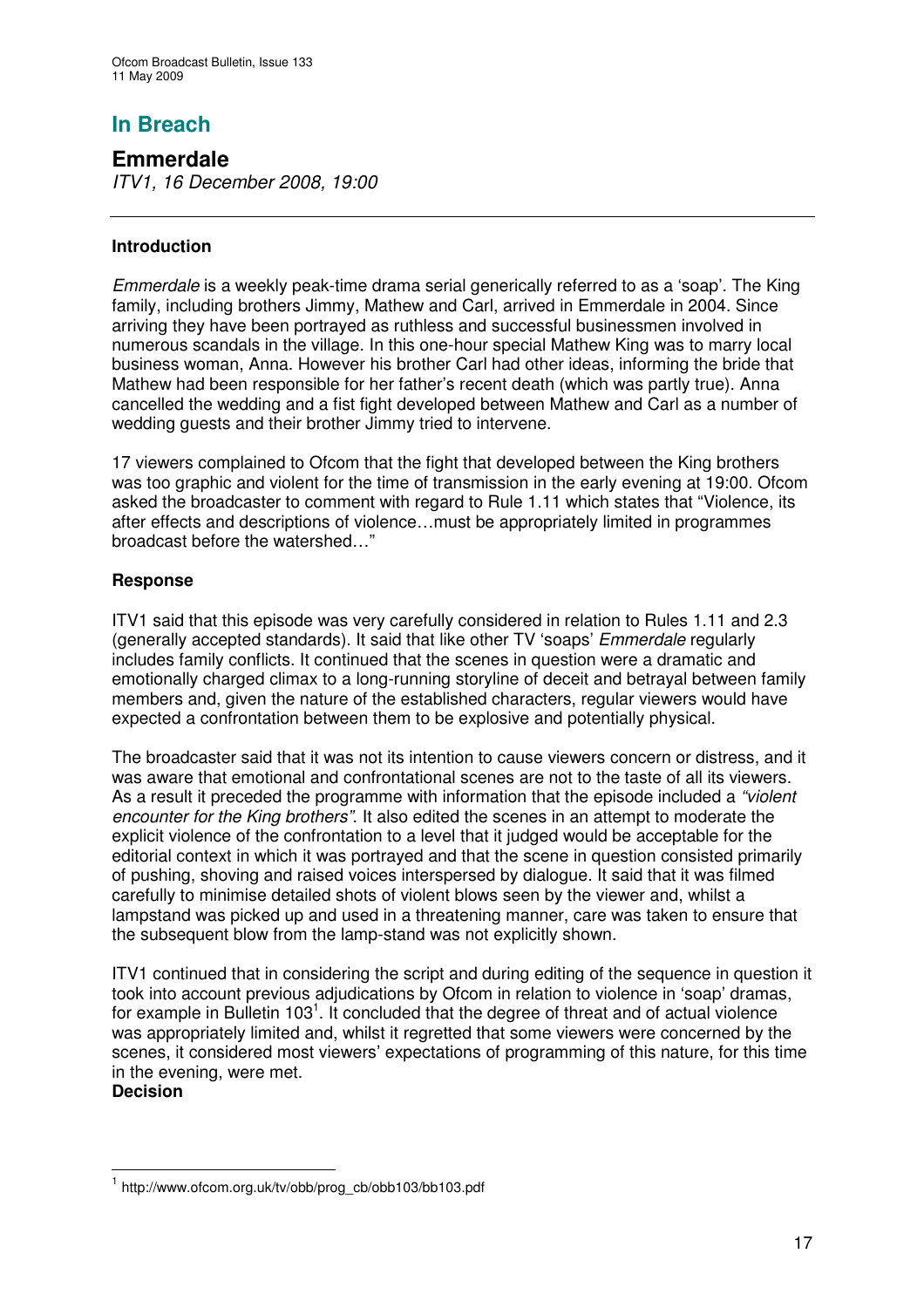Ofcom noted that the fight between Carl and Mathew King was sustained and at times vicious. Where ITV1 had described the action as "potentially physical", the programme did in fact feature blows and kicks (delivered and sustained by both men to the body and head) and the use of a large metal lamp-stand as a weapon (which was pushed into Mathew's face with corresponding sound effect). The level of violence was further heightened by blood flowing from wounds, the smashing of household objects and a number of people shouting and screaming. This tense and violent scene lasted for 2 minutes. The next and final part of the programme featured a sequence showing a bloodied Mathew King behind the wheel of a van, crashing into a wall at speed. He flew through the windscreen landing with a loud thud on the floor. He died in close-up with his face covered in blood.

*Emmerdale* starts at 19:00, some two hours before the 21:00 watershed. It is firmly positioned and established in peak family viewing time as a 'soap'. It is therefore always likely that some children will be in the audience watching with adults in the home. Audience figures for this episode indicate that 482,000 children between the ages of 4 and 15, representing an 18.8% share of all children viewing the television at the time, were watching the programme. This figure is not insignificant and brings with it a responsibility on the part of the broadcaster to ensure that any violence it portrays as part of the storyline is appropriately limited for the time of transmission. The broadcaster must therefore strike a balance between providing quality and engaging drama in a peak-time slot and complying with the requirements of the Code as regards protecting members of the public in general and in particular children.

Ofcom noted the broadcaster regretted that some of its viewers were concerned by the scenes of violence in this episode although it considered that overall audience expectations were met. In addition, Ofcom noted that the broadcaster referred to Broadcast Bulletin 103 to which it looked for guidance regarding this particular episode (see footnote 1 above). However, Ofcom considered that the In Breach Finding published against ITV1 (for another episode of *Emmerdale*) in Broadcast Bulletin 83<sup>2</sup> and a corresponding Note to Broadcasters in the same publication was more pertinent in this case. In the Note to Broadcasters Ofcom stated that *"Ofcom has considered that a number of cases it has dealt with recently have contained violence that goes to the limits of what is acceptable in terms of the Broadcasting Code. Therefore, it would like to remind broadcasters to take particular notice of Rule 1.11 of the Code…when portraying violence in pre-watershed programmes".*

In Ofcom's view this programme contained an unacceptable level of violence for broadcast in a programme which began at 19:00 when children were likely to be watching, and indeed were viewing, in considerable numbers. Ofcom therefore judged that the fight scene between Mathew and Karl King was in breach of Rule 1.11 of the Code.

#### **Breach of Rule 1.11**

<sup>&</sup>lt;sup>2</sup> http://www.ofcom.org.uk/tv/obb/prog\_cb/obb83/issue83.pdf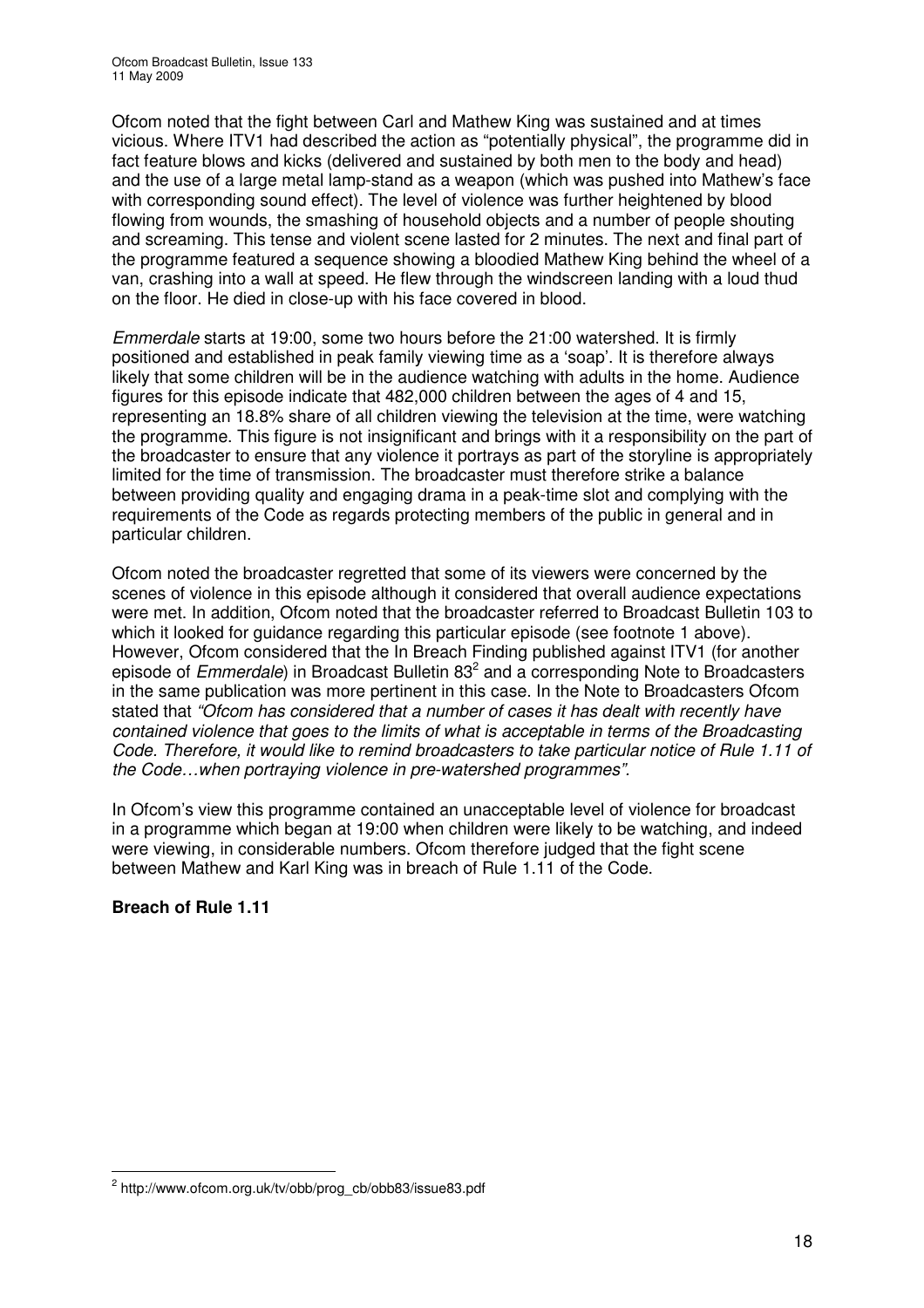# **In Breach**

## **Stylista trailer**

*Five, 22 February – 4 March 2009, various times*

#### **Introduction**

*Stylista* is an American reality programme in which participants compete for a job at a leading fashion magazine.

Promotions for the programme were broadcast between 16:00 and 19:00 and included: the sentence *"Bitchy is the new black"* on screen; and, a clip of one contestant saying about another, *"she's such a f---ing bitch"* (with the expletive partially bleeped).

Six viewers complained that these trailers were broadcast during programmes that appealed to younger viewers and their children were watching. These programmes included *The Wizard of Oz*, *Jumanji*, *Slappy and the Stinkers*, *Wild Animal ER* and *Neighbours*. The complainants objected to the use of the word *"bitch"*, and that the word "fucking" was not sufficiently bleeped.

Ofcom asked Five for its comments against the following Rules:

Rule 1.3 - children must be protected by appropriate scheduling from unsuitable material;

Rule 1.14 - the most offensive language must not be broadcast before the watershed; and

Rule 1.16 - offensive language must not be broadcast before the watershed unless justified by the context.

#### **Response**

Five explained the promotion was classified internally as "schedule with care" due to the bleeped language, and while this would not prohibit broadcast before the watershed, it should not have been scheduled around programmes likely to appeal to children. When Five's Customer Services department alerted the compliance team to complaints received on 2 March 2009, an apology was issued to the complainants and the promotion was recalled, re-edited to tighten up the edit in question, and rescheduled appropriately.

Five stated that the word "fucking" was inaudible having been bleeped, and also visually disguised by the subject's mouth being blurred to avoid lip reading. It said the word *"bitch"* was broadcast because it was not deemed to be unduly offensive language in this context. Five cited Ofcom research<sup>1</sup> which suggested this language is "most likely to be seen as a playground or common word by younger groups". Five did not accept that the majority of viewers would have been offended by the strength of language in the context of these trailers, but added that all personnel involved in scheduling promotions had been made aware of the matter.

#### **Decision**

Ofcom notes that, the broadcaster did not intend to transmit this trailer around programmes likely to appeal to children. We also took into account the broadcaster's swift action in re-

<sup>&</sup>lt;sup>1</sup> Language and Sexual Imagery in Broadcasting: A Contextual Investigation, September 2005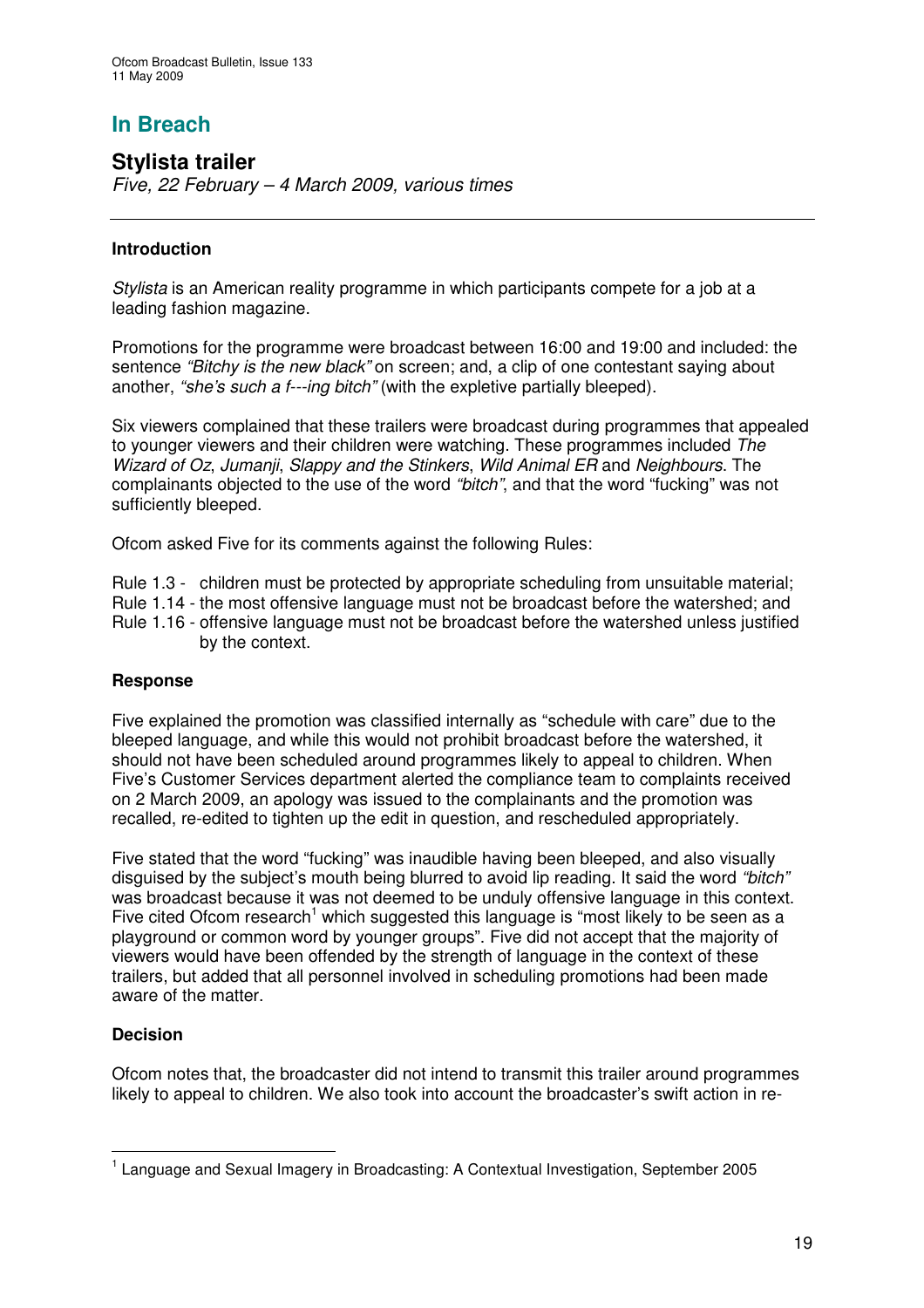editing this promotion, and rescheduling this trailer outside programmes likely to appeal to children.

However, particular care should always be taken when transmitting material in or around programmes which children are likely to watch. Ofcom's research has shown that "fuck" and its derivatives are regarded by many viewers as the most offensive language. In Ofcom's view, the clip of the partially bleeped *"f---ing"* appeared to have been selected to show the use of strong language by a contestant in the programme. Further it noted that, while it had been edited, the expletive was insufficiently masked to prevent the word being identifiable. It was therefore clearly unsuitable for children and was inappropriately scheduled on a mainstream free-to-air broadcaster between 16:00 and 19:00. Rules 1.3 and 1.14 were therefore breached.

As regards Rule 1.16, while the Ofcom research (as cited by Five) did indicate the word "bitch" is "most likely to be seen as a playground or common word by younger groups", this research also indicates that, for African-Caribbean and British Asian parents, "bitch" is quite a strong/offensive word in its own right. In Ofcom's opinion, the coupling of the word *"f---ing"* with the word *"bitch"* increased its intensity and undermined any argument that its use was justified by the context. When considering the suitability of the content of a trailer, Ofcom has to take into account that viewers come across trailers without warning and therefore the potential for offence is greater than for programmes which are signposted and scheduled in advance. Broadcasters must ensure that the content of trailers is suitable for the time of transmission, taking into account such factors as the target audience, and that it complies fully with the Code. Therefore Rule 1.16 was also contravened.

#### **Breach of Rules 1.3, 1.14 and 1.16**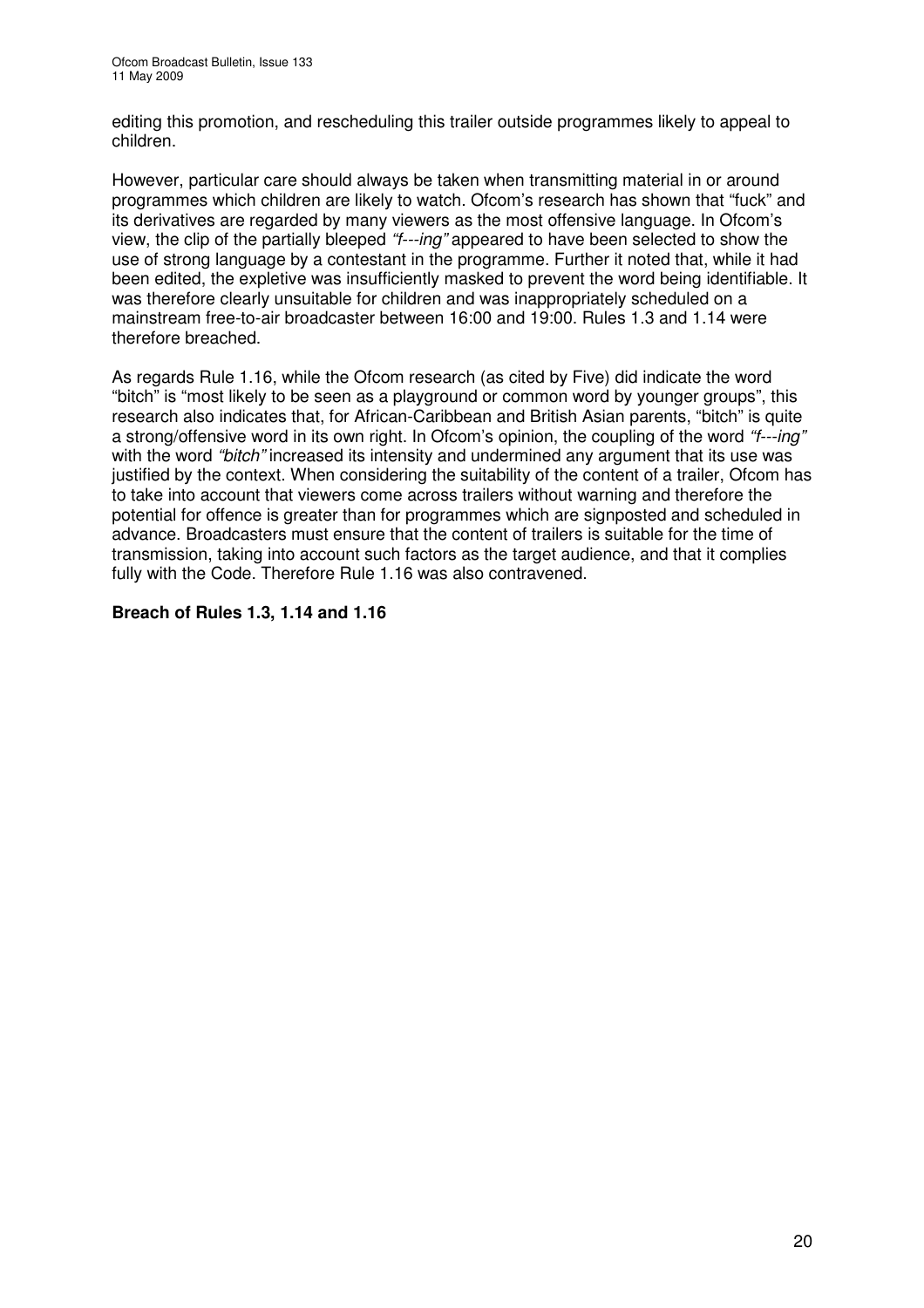# **Not in Breach**

## **The Sex Education Show**

*Channel 4, 9 September 2008 to 14 October 2008, 20:00*

#### **Introduction**

This series of six magazine-style programmes was broadcast by Channel 4 between 9 September 2008 and 14 October 2008 in a timeslot before the 21:00 watershed. As the title made clear, the series set out to provide educational information about sex to a wide range of viewers and was primarily aimed at young people.

The programmes covered a wide range of topics including pornography, sexual behaviour, sexually transmitted infections, erectile dysfunction, fertility, contraception, pregnancy, parenting and abortion. The programmes, presented by the journalist Anna Richardson, were fast-paced and at times light-hearted. They contained short films, studio discussions and interviews with the general public, health professionals and experts about sex and sexual behaviour.

Ofcom received a total of 152 complaints about the series. The majority of these complaints questioned whether it was appropriate to schedule the programme at 20:00, before the 21:00 watershed, when younger viewers may have been watching. In addition, viewers raised specific objections to some of the content featured throughout the series. In particular, concerns were expressed about the following:

- close-ups of male and female genitalia in several programmes;
- close-up of the symptoms of sexually transmitted infections ("STIs");
- frank and open discussions about sex; and
- a sequence in which teenagers were shown images of penises and breasts.

In light of these concerns about the scheduling of the series, we asked Channel 4 to comment on the scheduling rules contained in the Code. These are:

- Rule 1.3 children must be protected by appropriate scheduling from material that is unsuitable for them;
- Rule 1.4 broadcasters must observe the watershed: and
- Rule 1.17 representations of sexual intercourse must not occur before the watershed, or when children are particularly likely to be listening, unless there is a serious educational purpose.

#### **Response**

#### *General*

Channel 4 first of all outlined the background to the series. It said that the programme made clear that the explosion in sexually transmitted infections and underage pregnancies in Britain illustrates that there is still a lack of clear straightforward information about sex. It was against this background that the programme makers set about creating a six-part television series, the purpose of which was to provide educational material about sex to all ages in an informative, accessible and innovative way.

The broadcaster said the tone of the series was entirely educational, and took the viewer through a series of components including product/service testing interviews and case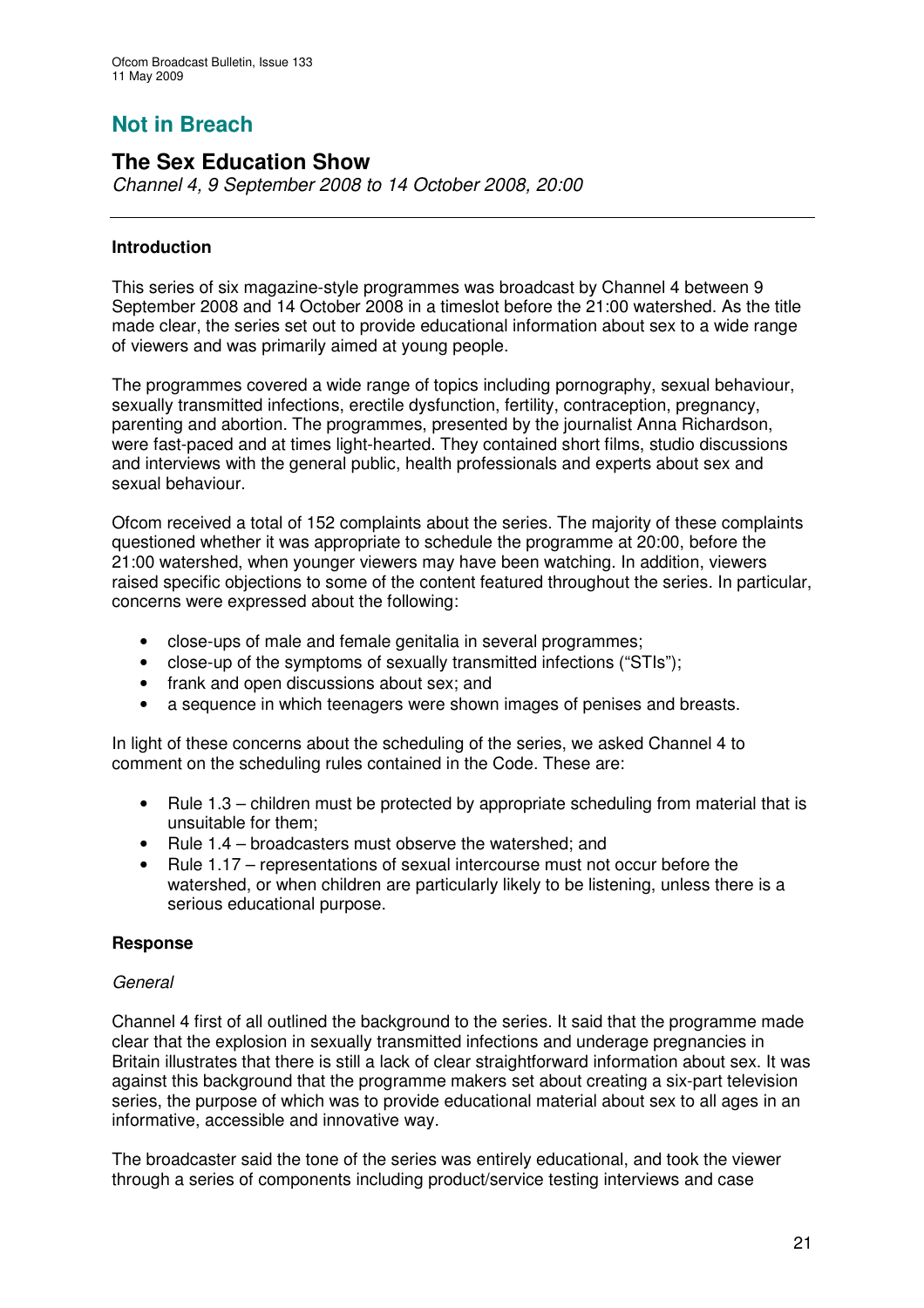studies. Towards the end of each programme, a short medical film was screened, the purpose of which was to provide straightforward biological information in a clinical context. By utilising the various components, the programme makers sought to provide essential factual information and to draw attention to areas of possible or potential concern for parents and children.

#### *Appropriate scheduling and the watershed*

Channel 4 said that many of the complaints assumed that it is never possible for nudity or a discussion of sexual matters to occur prior to the watershed when in fact under the Code there is no absolute prohibition.

Channel 4 said that in order to decide whether a particular programme is scheduled appropriately several factors should be taken into account. These include: the title of the programme, which made clear in this case that the content would be informative and educational about sex and sexual matters; the fact that each episode of the programme was clearly sign-posted by pre-transmission announcements; and the fact that, although some of the content may have been challenging for some viewers, it was carefully contextualised. Channel 4 continued by saying that the content of the series was clearly relevant to the educational themes, and great care was taken to ensure it was neither gratuitous, sensationalist or exploitative. In addition viewers were specifically advised in advance that various segments of the programme would contain full frontal nudity, for example in the context of sexual health screenings or during a discussion on genital conditions. As a result the broadcaster did not accept that any of the programme's material was unsuitable for children so as to breach Rule 1.3.

Similarly, in relation to Rule 1.4 and observance of the watershed, Channel 4 reiterated its view that the series was appropriately scheduled and the intention of the series was to provoke discussion, learning and interest amongst children and adults. Channel 4 continued by saying that, even if the view was taken that some of the material in the programme may have been unsuitable for children, the context of the broadcast ensured that there was no breach of the watershed. It said that no one who watched one of the programmes in its entirety could have been caught out by the nature of the material: the title of the programme and the advice given to viewers prior to its commencement and the start of each part of the programme would have made the nature of the broadcast clear. In addition, Channel 4 argued that the series was entirely educational in content and tone and did not engage in unnecessary or gratuitous use of images or words.

In relation to Rule 1.17, Channel 4 argued that the series contained no representations of sexual intercourse and that, while throughout the series there were discussions of sexual behaviour, all of these were editorially justified and appropriately limited. It referred to a sequence in the first episode of the series during which the presenter was seen participating in a tantric sex lesson (this particular sequence attracted a large number of complaints to Ofcom). It said this was the closest the series came to a "representation of sexual intercourse" but that the programme made clear that no one was actually having sex. It argued that the discussion and illustration of tantric sex was editorially justified and appropriately limited. It added that this segment had a serious educational purpose: it was part of the presenter's exploration of the expensive and well advertised techniques and sexual aids the public – particularly young people – are constantly urged to spend their money on.

Addressing the specific areas raised by Ofcom about the content of the series (for example the close-ups of male and female genitalia and images of STIs), Channel 4 explained that it did not believe any of the material was in breach of the Code. For example, it said that all of the occasions of genitalia being shown were informative and educational – and completely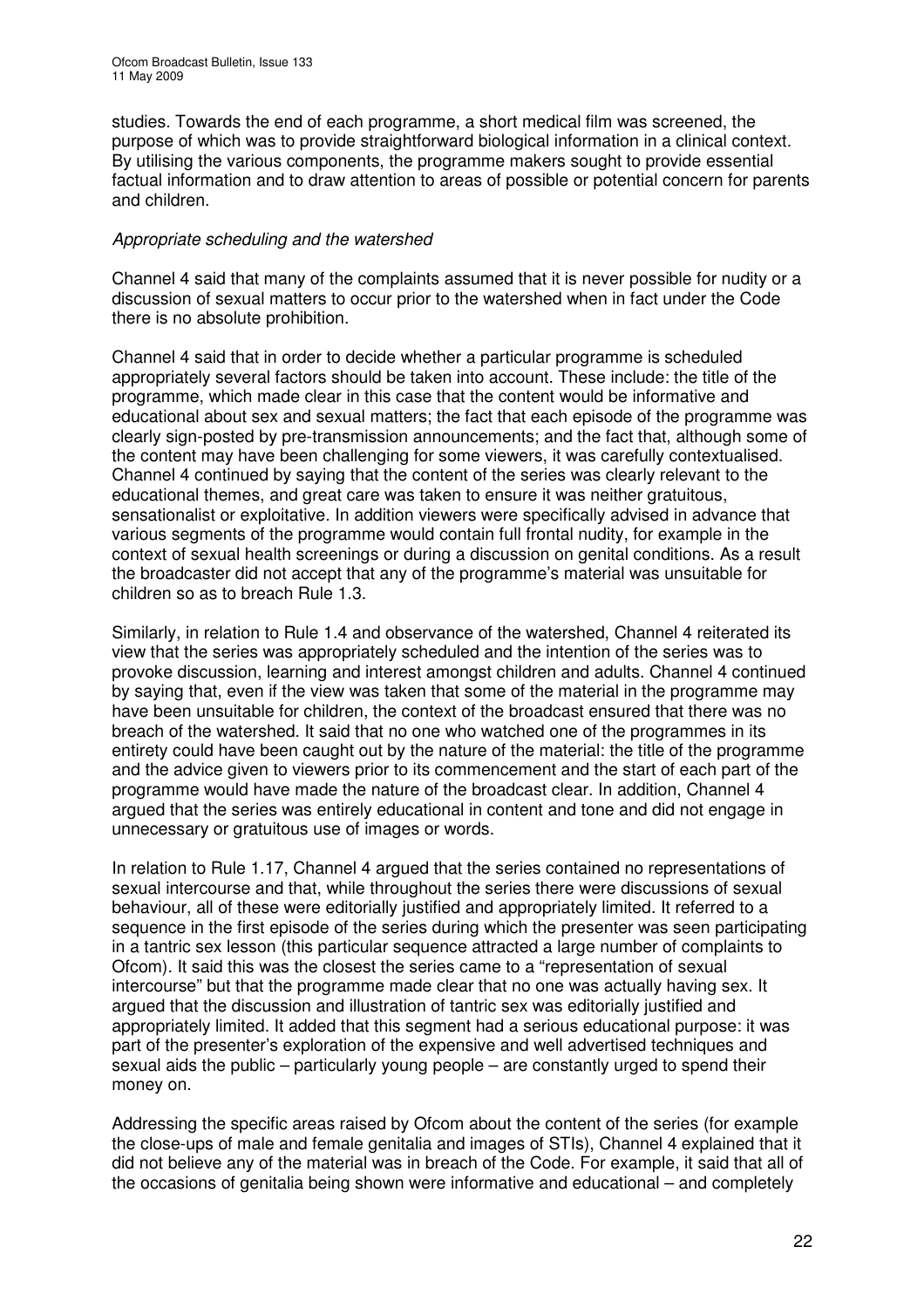appropriate for children. The audience was warned that the sequences using naked models would involve nudity and these were carried out in a clinical way, completely devoid of titillation or exploitation.

Channel 4 also dealt with a concern of complainants about episode one of the series. This featured a discussion about an explicit pornographic video clip found on the internet. The presenter interviewed teenagers who had previously, and independently, viewed the clip, and then played the clip to a group of the teenagers' parents. Channel 4 emphasised the following: no part of the relevant internet clip was actually shown in the programme; the programme clearly condemned the easy access teenagers have to material such as the internet clip; and the parents who were shown the internet clip knew that they were about to see a shocking pornographic clip and agreed to be filmed watching it.

The channel argued that the discussion of this clip was entirely appropriate and there was real educational value in this segment – particularly as the programme gave practical information about how access to internet material such as this can be limited by responsible parents.

The broadcaster continued by re-emphasising that *The Sex Education Show* was justified editorially, appropriately contextualised, and was not gratuitously graphic, lurid or titillating. Channel 4 also pointed out that many of the complainants focused on specific images or topics which complainants considered younger people should simply not view. For example, complainants objected to the image of a foreskin of a penis being pulled back to demonstrate proper washing techniques. Channel 4 argued however that these complainants failed to take into account the contextual framework of the series.

#### **Decision**

In ensuring that broadcasters apply generally accepted standards, Ofcom must do so in "the manner that best guarantees an appropriate level of freedom of expression"<sup>1</sup>. Freedom of expression not only encompasses the right to hold opinions but also to receive and impart information and ideas without interference by public authority. Applied to broadcasting, Article 10 therefore protects the broadcaster's right to transmit material as well as the audience's right to receive it, as long as the broadcaster ensures compliance with the Rules of the Code as well as the law.

Therefore Ofcom considers it of paramount importance that broadcasters, such as Channel 4, can explore controversial subject matter provided they comply with the Code. In particular, Ofcom recognises Channel 4's statutory remit to provide "…a broad range of high quality and diverse programming which, in particular .... exhibits a distinctive character."<sup>2</sup>

It is inevitable that such programmes will have a high profile and may lead to a large number of complaints. The overriding issue that had to be considered in relation to this series was the question of whether or not it was appropriately scheduled so as to ensure that people under eighteen were given suitable protection under Rules 1.3, 1.4 and 1.17 of the Code. Many complainants objected to the content and tone of the series generally and felt that a series of this nature should not in principle be broadcast before the watershed. In addition there were objections to specific items or sequences being shown before the watershed, for example complainants objected to close-ups of male and female genitalia and discussions of a sexual nature. Ofcom accepts that some viewers found some of the content challenging in a pre-watershed timeslot. However it considers that it would be an inappropriate and a disproportionate limitation on the freedom of speech and editorial freedom of the broadcaster

 $1$  Section 4(g) of the Communications Act 2003

<sup>&</sup>lt;sup>2</sup> Section 265 of the Communications Act 2003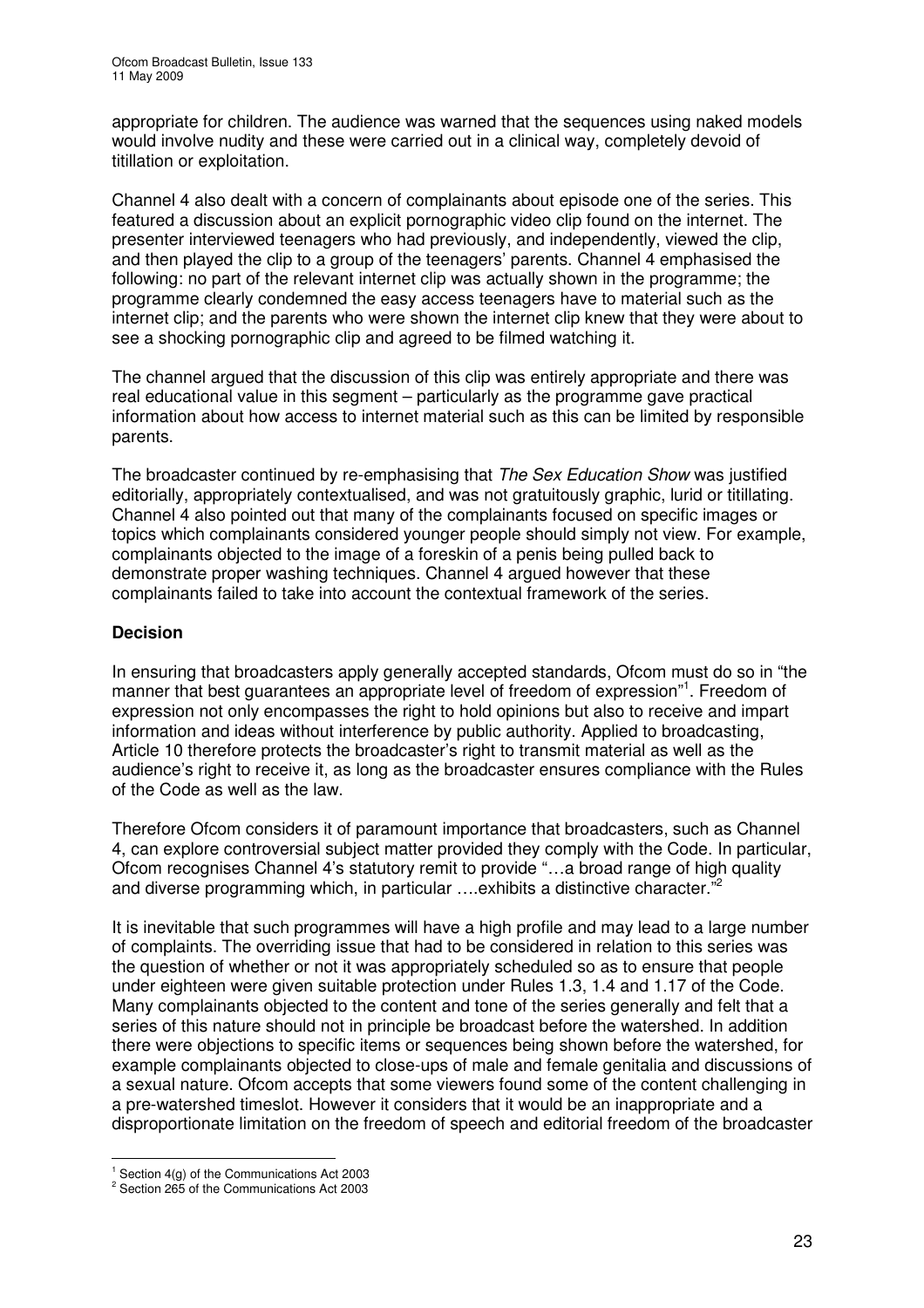to prohibit programmes of this nature before the watershed. A series like this must always be considered as a whole, and any potentially offensive material within it assessed in context.

In deciding whether this series was appropriately scheduled, Ofcom took account of a number of factors, including the nature of the content, the nature of the series and the likely expectations of the audience. We considered that the series title clearly indicated to viewers the likely content of the programmes. Viewers were further alerted to the tone of the programmes by pre-transmission warnings which described the series as *"revealing"* and *"frank".* The context of the programme was clearly explained to viewers at the outset - before the first programme there was the following announcement:

*"…the birds and the bees…time for some sex education, whether you are eight or eighty. Anna Richardson tackles everything you've wanted to know about sex but were afraid to ask in a frank and revealing new series…"*

The presenter then opened the first programme by telling viewers:

*"Sex, Sex, Sex. I'm about to get the Great British public talking about sex…and why? Because we need to…when it comes to sex, Britain is in meltdown and those most at risk are our children…welcome to the Sex Education Show."*

Ofcom also noted that in addition, there were separate advisory warnings to viewers included within the programmes, immediately before all items which contained nudity. For example, in the fourth episode of the series, before a film dealing with a male sexual health screening was shown, viewers were told:

*"…it's time to get rid of the fear and ignorance. Here's a video showing you exactly what happens when a man has a sexual health check-up, which means there will be some nudity in this film."*

While the nature of the images and discussions were frank, the series' overall focus was clearly on the educational aspects of sex and could not reasonably be described as salacious or gratuitous. Ofcom therefore bore in mind that the series was attempting to examine sex and sexual health issues in an accessible way that would engage viewers.

Ofcom accepts that this series had a serious educational purpose as regards both adults and those under eighteen, and understands that in order to fulfil such a purpose, it may be appropriate to broadcast a series like this in a timeslot likely to attract a significant young audience. Nevertheless, as was pointed out by some complainants, many viewers have an expectation that programmes dealing with sex education are likely to be broadcast to younger viewers in a moderated environment - for example at school - not on a weekday evening, on a free-to-air channel at 20:00. Ofcom noted the audience figures for the followup series to this one - *The Sex Education Show v Pornography* - which consisted of similar material but was broadcast at 21:00, after the watershed. This follow-up series attracted a very similar number of younger viewers to *The Sex Education Show*. Nevertheless, in this respect Ofcom considers that *The Sex Education Show* may have just as effectively achieved its educational aims, as described by Channel 4, if it had been broadcast after the watershed, and without some of the difficulties the series has experienced, as evidenced by the level of complaints received by Ofcom.

Channel 4 should also be aware that the nature of some of the images in the series was at the limits of what is considered to be acceptable under the Code for this time. In addition some of the sequences dealt with subject matter which would more properly be positioned in a post-watershed timeslot, for example the item on tantric sex in the first episode. This was because during this item, Ofcom considered that the programme's emphasis shifted from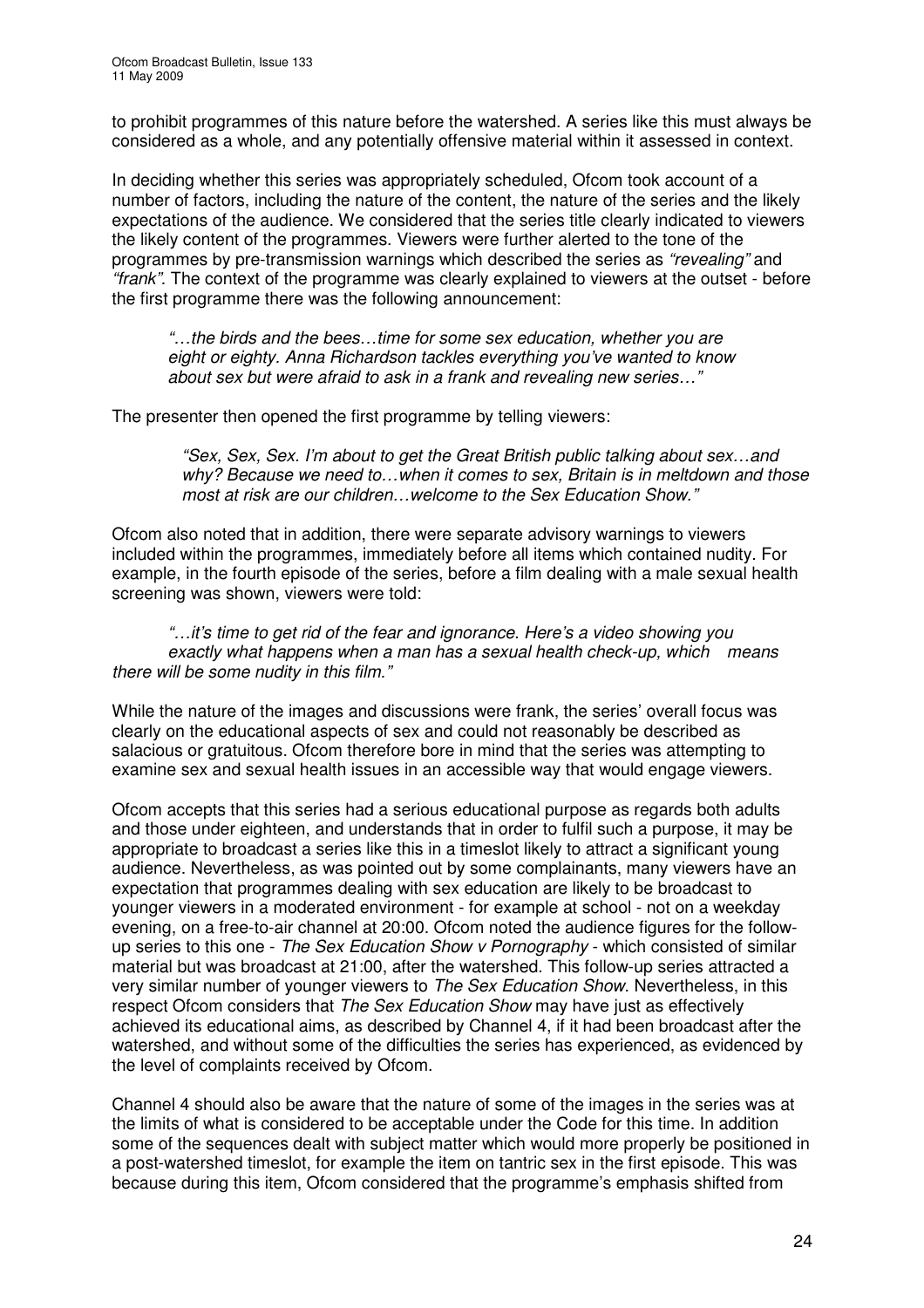educating and informing viewers about sexual health to suggesting methods of improving sexual technique and arousal. While, this could not reasonably be described as explicit, it nevertheless did address more adult themes, perhaps more appropriate to a post-watershed audience. For these reasons, this material came extremely close to breaching the Code.

The clip which attracted the largest number of complaints occurred during the first episode and dealt with the internet viewing habits of teenagers, and one pornographic clip in particular. Ofcom noted that the actual clip was not shown, and that the focus of the segment was to highlight the dangers of young people viewing such material. The broadcaster was not itself responsible for showing the material to the youngsters - it had emerged during the production of the programme that teenagers were viewing this type of material. The clip was shown to parents to enlighten them about the explicit nature of the content their children may have had access to. It revealed, importantly, that some parents were unaware and also shocked by what content their children were accessing. While the discussion was frank, it was not in Ofcom's opinion gratuitously explicit and did not in any way condone or glamorise the accessing of internet pornography by teenagers. Further, it provided information to parents about how they could limit their teenagers' access to the internet to prevent them viewing such content. Ofcom therefore found that this sequence, in the context of an educational programme such as this, did not breach the Code.

In conclusion, having weighed up all the considerations in this difficult area Ofcom found that, on balance, the scheduling of the series was not in breach of the Code. Mindful of the series as a whole, Ofcom was satisfied that the educational purpose of the series, and the broadcaster's and viewers' right to freedom of expression, outweighed the concerns of complainants about the protection of children from sexual material.

We wish to stress, however, that the scheduling of the series was at the edge of acceptability under the Code. Without the very strong context provided by the well understood style and approach of the broadcaster, or the seriousness and care with which the material was presented, it is doubtful that the scheduling of the series would have been judged as compliant with the Code.

#### **Not in breach**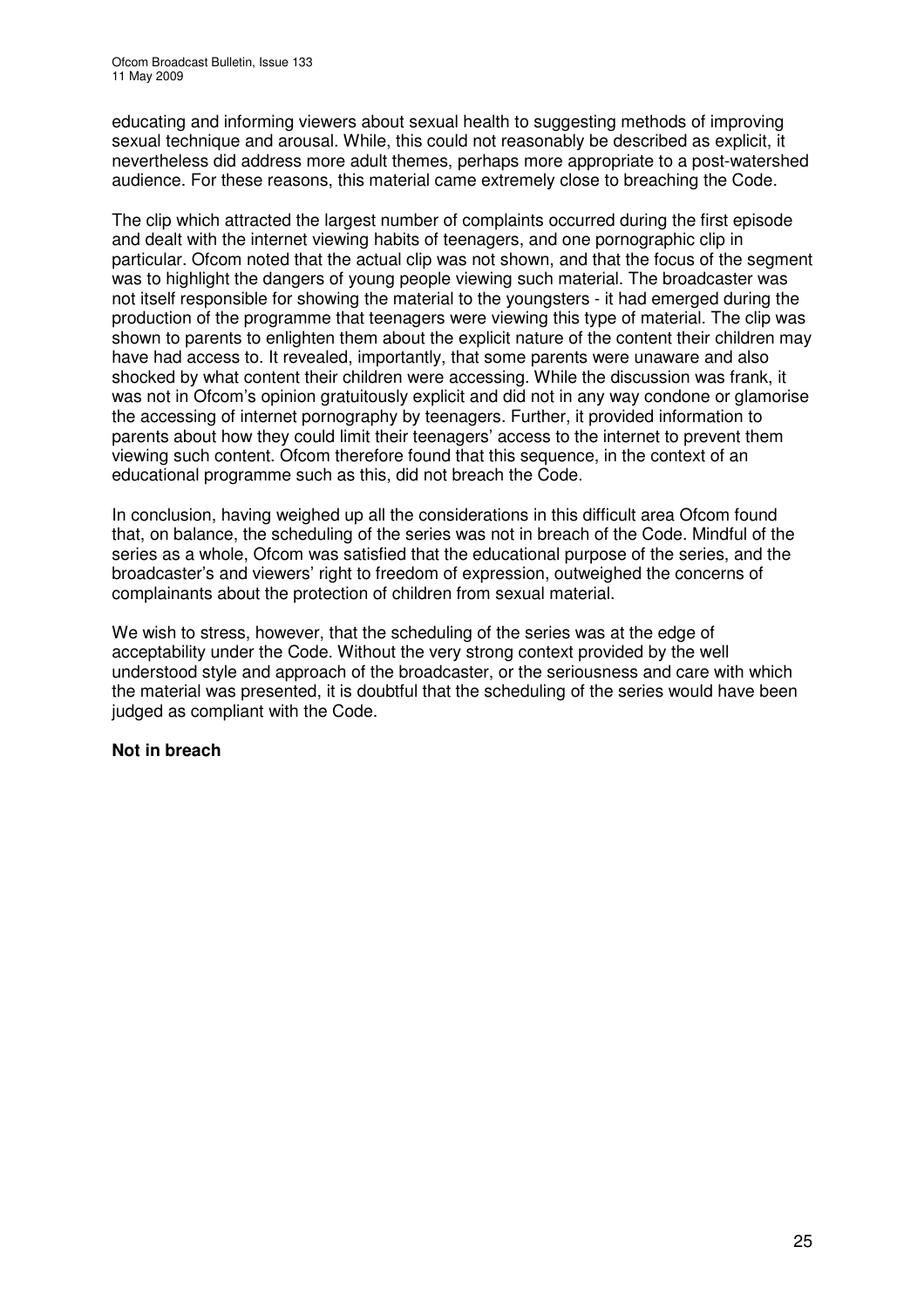# **Fairness and Privacy cases**

## **Not Upheld**

## **Complaint by Maria Mercedes Brown**

*The Trisha Goddard Show, Five, 8 October 2008*

**Summary:** Ofcom has not upheld this complaint of unfair treatment made by Ms Maria Mercedes Brown.

On 8 October 2008, Five broadcast an episode of *The Trisha Goddard Show*. Ms Maria Mercedes Brown participated in one of the items covered in the programme. This item focused on the relationship between the complainant and her son, Michael. Footage of Ms Brown and her son backstage was included in the programme and both Ms Brown and her son were interviewed by Ms Goddard on stage, in front of the studio audience.

Ms Brown complained to Ofcom that she was treated unfairly in the programme as broadcast, in that she had not given informed consent to appear in it.

In summary Ofcom found that this edition of *The Trisha Goddard* Show followed the wellestablished nature and format of previous editions. Ofcom was satisfied that Ms Brown had not been misled about the nature and purpose of the programme, of which she appeared to have been aware before the programme was recorded. Ofcom considered that Ms Brown gave her consent to participate before her contribution was filmed and that she actively participated during filming. In the circumstances, Ofcom considered that Ms Brown had given her informed consent to participate in the programme. It therefore found no unfairness to Ms Brown.

#### **Introduction**

On 8 October 2008, Five broadcast an episode of *The Trisha Goddard Show*, a chat show programme hosted by Trisha Goddard. Ms Maria Mercedes Brown and her son, Michael, participated in one of the items covered in the programme, which was recorded on 18 June 2008.

In the programme, the item was introduced by Ms Goddard, who stated:

"*Now, Maria feels she's suffered relationship problems in the past because she keeps finding herself stuck in the middle of two men, a situation made more complicated by the fact that one of these men is her son, Michael*. *Now, Maria wants her 20-year-old son to make the most of his life, but says he only seems to get himself under her feet. Please welcome Maria.*"

Footage of Ms Brown and her son backstage was included in the programme and both Ms Brown and her son were interviewed by Ms Goddard on stage, in front of the studio audience. At the end of the item, Ms Brown and her son were shown leaving the stage through the same exit. The programme credits and music followed the item, accompanied by some footage of Ms Brown and her son having a discussion backstage, interspersed with footage of Ms Goddard and the studio audience.

Ms Brown complained that she was treated unfairly in the programme as broadcast.

#### **The Complaint**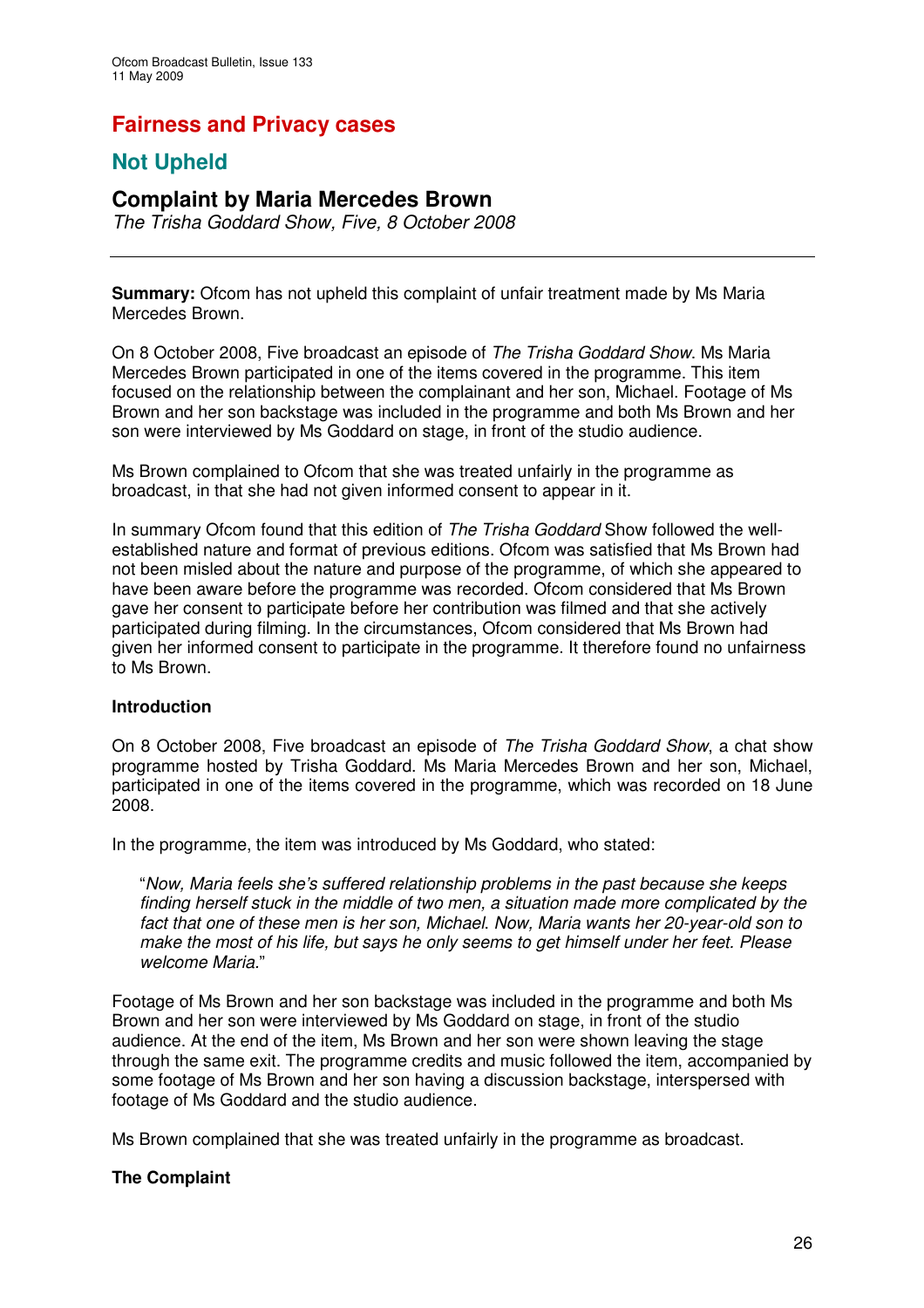#### **Ms Brown's case**

In summary, Ms Brown complained that she was treated unfairly in the programme as broadcast in that:

- a) She did not give informed consent to participate in the programme in that:
	- (i) She was misled about the nature and purpose of the programme, which was stated to be "to enable contributors to find a way through their problems with the help of the programme's presenter and team of counsellors".

By way of background, Ms Brown said that the programme resulted in her son, Michael, stating that he never wanted to see her again and that, as far as he was concerned, he had no mother.

(ii) She was not given time to read, take advice on or ask any questions about the consent form before signing it. Her contractual rights and obligations and those of the programme makers and broadcaster in relation to her contribution were not explained to her.

By way of background, Ms Brown said that she was approached by a member of the production team ten minutes before the show, who stated that there was not a lot of time and that because the form was in small print and quite long she would explain the main points to Ms Brown. The explanation was to the effect that Ms Brown was not allowed to contribute to another programme such as *The Trisha Goddard Show* for at least six months, that the terms and conditions were all standard and that all contributors signed the consent form.

(iii) Although she signed a consent form, she withdrew her consent within 24 hours of the recording of the programme and prior to broadcast of the programme.

#### **Five's case**

In summary, Five responded to Ms Brown's complaint as follows:

a)(i) Five said that Ms Brown had not been told before the programme was recorded that its purpose was "to enable contributors to find a way through their problems with the help of the programme's presenter and team of counsellors." It said that this phrase originated from a letter it had sent to Ms Brown's solicitors almost a month after the programme was recorded and that Ms Brown had not been informed this was the purpose of the programme prior to it being recorded.

Five said that, although the aim of the programme was to assist contributors with their problems, this depended on the willingness of the contributors to accept the suggestions made and at times it was not possible to assist contributors. Five said that Ms Brown would have been aware of this, having watched the programme before.

Five said that Ms Brown had appeared on the programme to discuss her problems with her son, which she did. She had acted on her own initiative and contacted the programme after seeing a trail for a future programme because she wanted Ms Goddard's help with Michael. Five explained that when viewers contacted the programme, they did so because they wanted to appear on the programme in the future.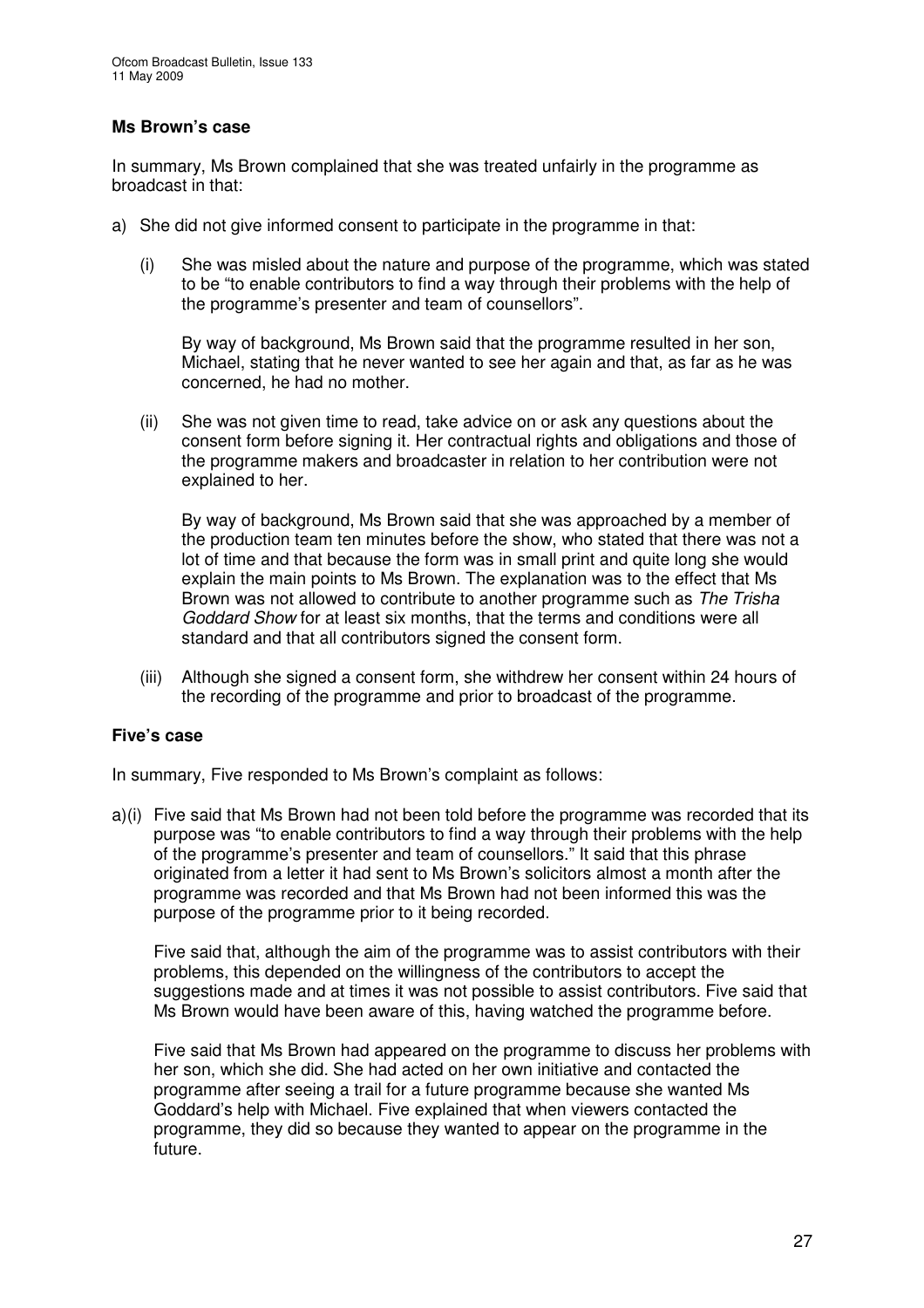Five said that Ms Brown had been fully aware of how her son felt about her before she took part in the programme and that their relationship had been acrimonious for a number of years. Five stated that Ms Brown had told one of the programme's researchers that she wanted Ms Goddard's help to get her son to change and make something of his life. Michael, however, had told the researcher that he wanted Ms Brown to stop interfering in his life. It was clear to the researcher from what he was told by Ms Brown and Michael that they had had a number of serious arguments in the past and that, before they came on the programme, they had not spoken for six months.

Five stated that, before being booked, potential contributors to *The Trisha Goddard Show* were always asked by the production team whether they had seen the programme before, so as to ascertain the level of detail that the producer needed to go into when describing the programme, its nature and its purpose to that contributor. In Ms Brown's case, she had contacted the programme herself and informed the researcher she had seen the programme before. Five said that the researcher was confident that Ms Brown knew about the nature of the programme and the potential effects of her appearing on it with her son. Ms Brown had also confirmed again to the same researcher at the studio that she had seen the programme before. Five said that, although Ms Goddard and her team would try and might have been able to help Ms Brown and Michael with their problems, this was not guaranteed and Ms Brown had been fully aware of this.

Five said that, during their appearance on the programme, Ms Brown and Michael had discussed their issues with Ms Goddard. Both had been given the opportunity to put their views across and to respond to points made by the other, and Ms Goddard made some suggestions to help matters going forward. Ms Goddard suggested that Michael talked to the programme's counsellors to find out what was available in his area to help him "*skill up*" and that he stop letting Ms Brown be so involved in his life by showing her that he was capable of controlling his own life. Ms Goddard also suggested to Ms Brown that she accept that some of her actions in the past had hurt Michael, which Ms Brown had agreed to. Ms Brown and Michael then left the stage together.

Five stated that, after the programme had been recorded, two meetings had taken place between Ms Brown and Michael, the first attended by a researcher and the second attended by the assistant producer. During these meetings, Michael's attitude changed: he became very angry and acted aggressively towards Ms Brown. The researcher and assistant producer had both been shocked by Michael's change in attitude, as he had expressed himself more calmly on stage.

In light of the above, Five said that Ms Brown had not been misled as to the nature of the programme. Five said that, furthermore, by signing the consent form, Ms Brown had confirmed that she was aware of the nature and purpose of the programme, what the programme was about, why she had been asked to contribute, what contribution she was expected to make, that she would be interviewed by Ms Goddard and might be questioned by other contributors and the audience, the potential areas of questioning and the nature of other likely contributions.

(ii) Five said that Ms Brown had been given time to read, take advice on, or ask any questions about the consent form before signing it. It said that, on the day of filming, Ms Brown had arrived at the studio approximately three and a half hours before her contribution was recorded. The assistant producer had visited her within an hour of her arrival and had gone through the consent form with her. The assistant producer said that she "would never leave it" until 10 minutes before filming started to go through a consent form with a contributor. Five said that the nature of the studio schedule meant that it would have been wholly impractical to ask a contributor to sign a release form 10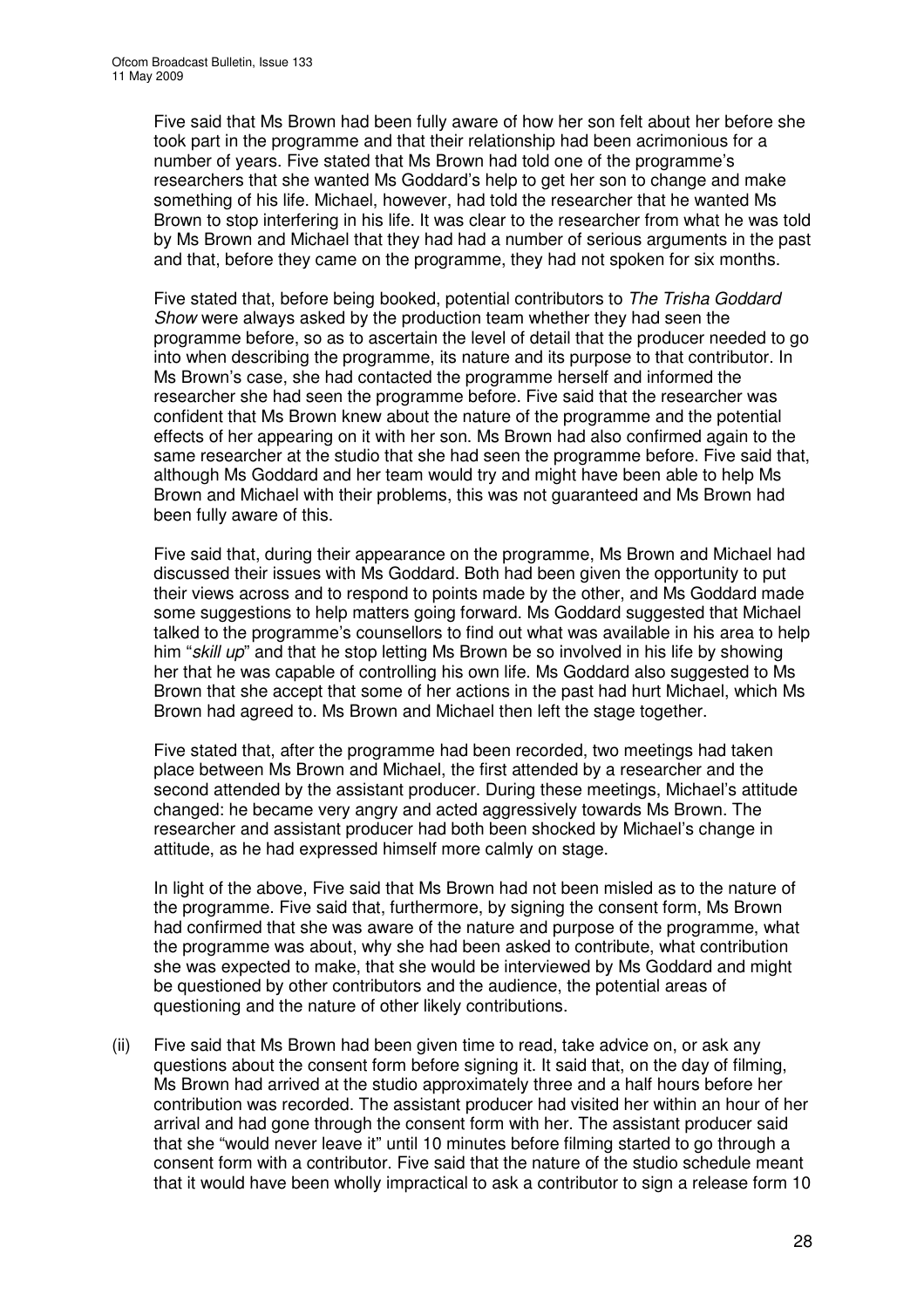minutes prior to record because, by this time, the contributor would have been fitted with a microphone and would be backstage or standing in a corridor with a studio floor manager. Five said that the consent form was dealt with shortly after contributors arrived so that they had an opportunity to seek further advice before signing it and did not hold up the recording of the programme.

Although the assistant producer of the programme and the researcher who liaised with Ms Brown did not now recall precisely what the assistant producer had said when she had gone through the consent form with Ms Brown, her usual practice was to:

- Always ensure that there was sufficient time to go through the consent form in detail with the contributor;
- Always allow the contributor time to ask any questions about the form;
- Always allow the contributor to read the consent form themselves if they wished to do so;
- Explain the form to contributors in detail using the consent form itself as a point of reference (because her experience was that contributors were not especially interested in reading the form in detail). She would go through the consent form with the contributor focusing on the following key points:
	- $\circ$  they were taking part in a television programme;
	- o they were being filmed and their appearance would be shown on television;
	- $\circ$  for six months they could not appear on any other television programme;
	- o the production company might edit the programme for time but not for content (i.e. their contribution would not be edited in a way that would be unfair to them); and
	- $\circ$  once filmed, the production company owned the rights in the programme and it might be repeated and shown in other countries.
- Ensure that a contributor was provided with a copy of the consent form on the same day, if a contributor asked for one. However, it was not standard practice for contributors to be provided with a copy of the consent form.

Five said that the assistant producer would always offer to explain the content of the form and, if the contributor did not require any explanation, would always ensure she had covered the points set out above with the contributor. The assistant producer stated that she would not have told a contributor that the consent form was "in small print" or "standard". Five said that the assistant producer had not limited her explanation to the point about Ms Brown not being able to appear on another programme for six months.

Five believed that the content of and consequences of signing the consent form had been properly explained to Ms Brown and that she had been given sufficient time to read the consent form, ask questions and seek further advice if necessary, which she declined to do.

(iii) Five said that, the day after filming, a member of the production team had telephoned Ms Brown. Ms Brown had asked for a copy of the consent form and subsequently sought to withdraw her consent to the programme being broadcast. Five stated that Ms Brown's request to withdraw her consent appeared to be based on her claim that the consent form had not been properly explained to her. It said that at no time had Ms Brown been led to believe that she would be able to withdraw her consent after the programme had been recorded. Five said that, whilst it was sorry to learn that Ms Brown felt that contributing to the programme had been a mistake, it was satisfied that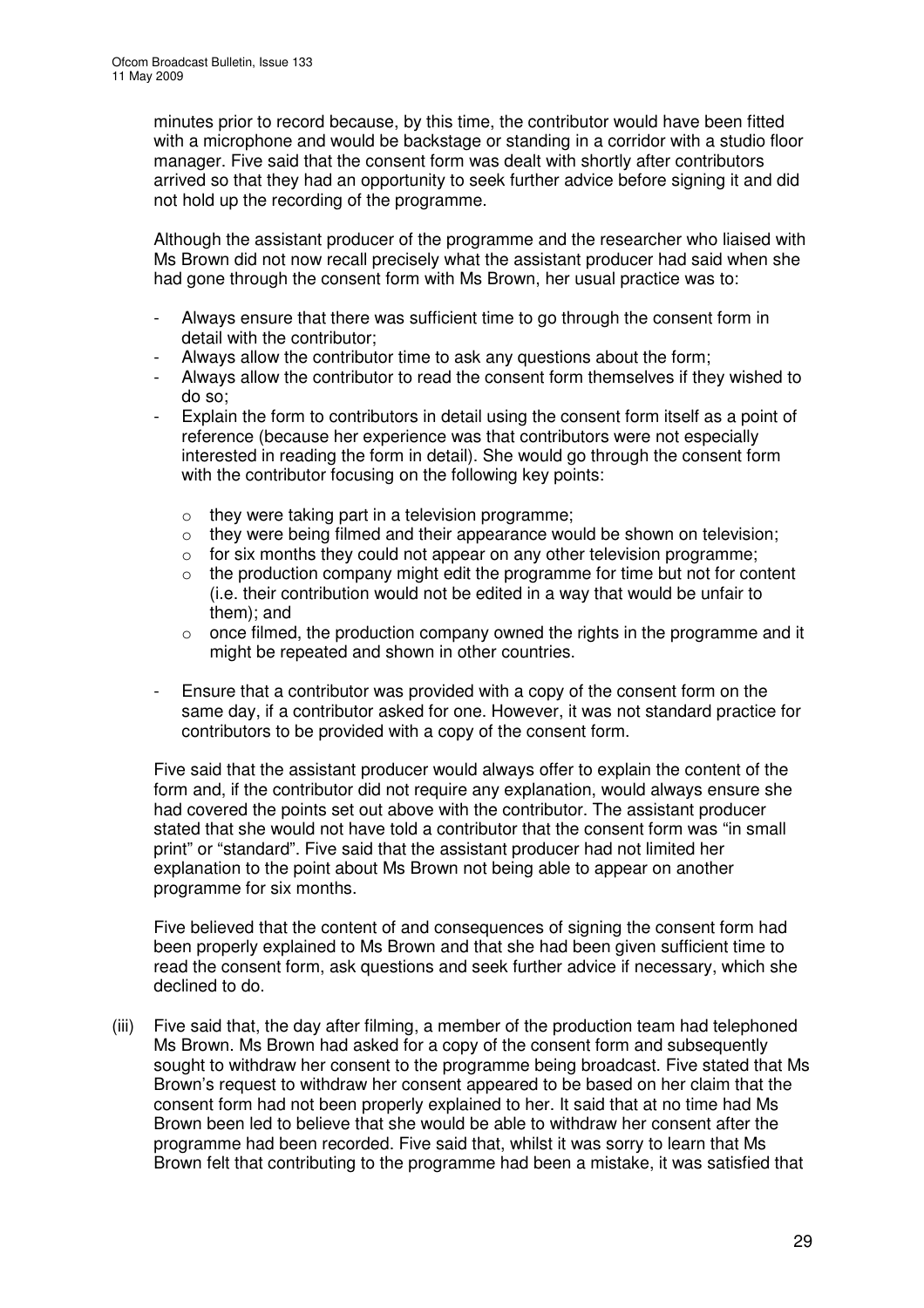she had given her informed consent to appear on the programme and that there were no grounds not to transmit the programme.

#### **Decision**

Ofcom's statutory duties include the application, in the case of all television and radio services, of standards which provide adequate protection to members of the public and all other persons from unfair treatment and unwarranted infringement of privacy in, or in the making of, programmes included in such services.

In carrying out its duties, Ofcom has regard to the need to secure that the application of these standards is in the manner that best guarantees an appropriate level of freedom of expression. Ofcom is also obliged to have regard, in all cases, to the principles under which regulatory activities should be transparent, accountable, proportionate and consistent and targeted only at cases in which action is needed.

Ms Brown's complaint was considered by Ofcom's Executive Fairness Group. In reaching its decision, Ofcom carefully considered all the relevant material provided by both parties. This included a recording of the programme as broadcast, a transcript of the relevant section of the programme and both parties' written submissions.

In considering Ms Brown's complaint that she did not give informed consent to participate in the programme, Ofcom took into account Rule 7.1 of the Code, which sets out that broadcasters must avoid unjust or unfair treatment of individuals in programmes. Ofcom also took into account each of the measures set out in Practice 7.3 of the Code, which provides that, where a person is invited to contribute to a programme, they should normally, at an appropriate stage:

- be told the nature and purpose of the programme, what the programme is about, and be given a clear explanation of why they were asked to contribute and when (if known) and where it is likely to be first broadcast;
- be told what kind of contribution they are expected to make;
- be informed about the areas of questioning and, wherever possible, the nature of other likely contributions;
- be made aware of any significant changes to the programme as it develops which might reasonably affect their original consent to participate, and which might cause material unfairness;
- be told the nature of their contractual rights and obligations and those of the programme maker and broadcaster in relation to their contribution; and
- be given clear information, if offered an opportunity to preview the programme, about whether they will be able to effect any changes to it.

Practice 7.3 of the Code goes on to set out that taking the measures listed above is likely to result in the consent that is given being 'informed consent', and that it may be fair to withhold all or some of this information where it is justified in the public interest.

a)(i) Ofcom first considered Ms Brown's complaint that she did not give informed consent to participate in the programme in that she was misled about the nature and purpose of the programme.

It is important to note that potential contributors to a programme should be given sufficient information about its nature and purpose to enable them to make an informed decision about whether or not to take part. In assessing whether a contributor has given informed consent for their participation, Ofcom will not only look at the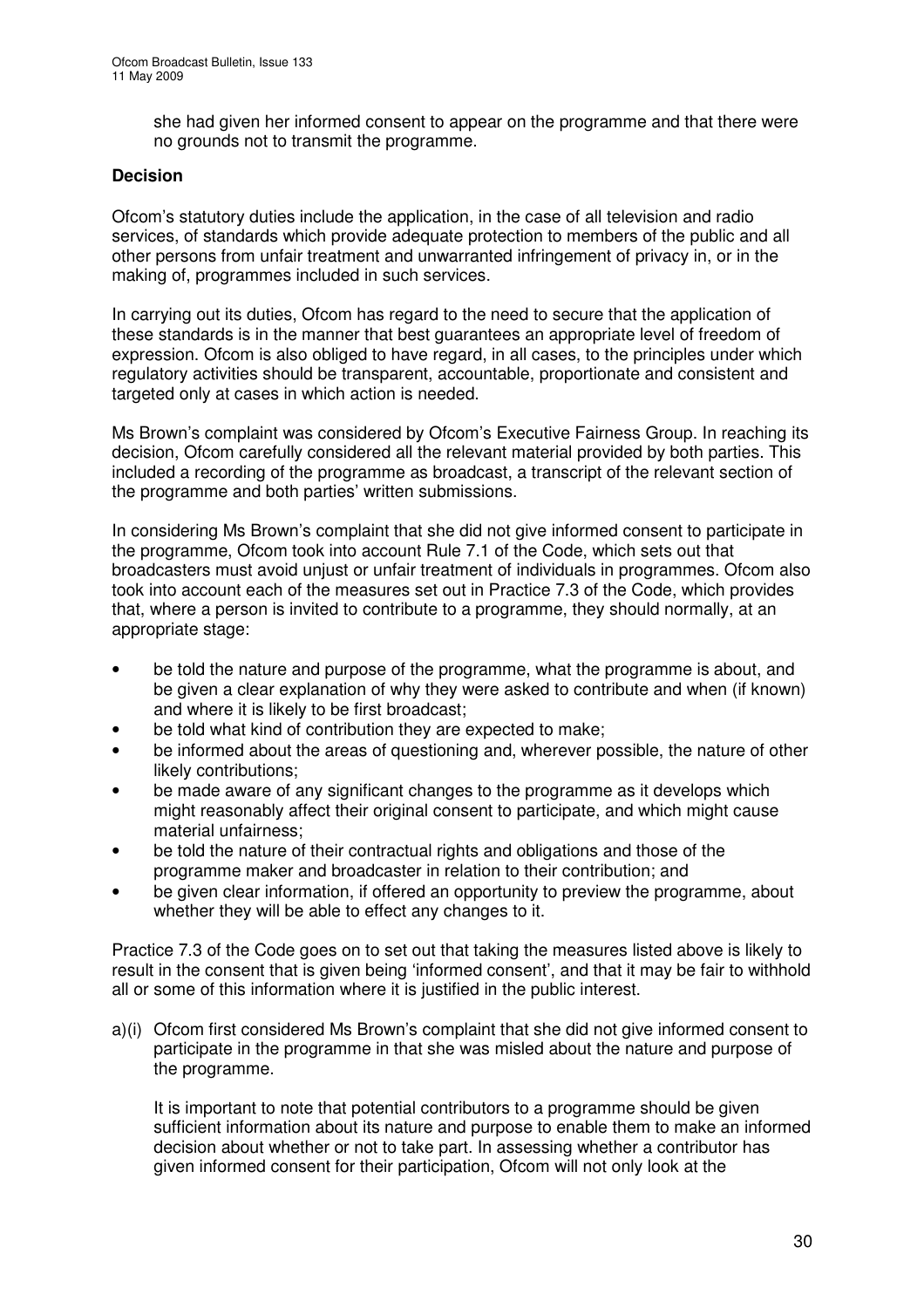information that was available to the contributor before the recording of the contribution but also consider the contribution itself.

Ofcom first considered the information that had been available to Ms Brown in advance of participating in the programme. Ofcom noted that, in its response to the complaint, Five stated that Ms Brown had not been told before the programme was recorded that its purpose was "to enable contributors to find a way through their problems with the help of the programme's presenter and team of counsellors." Rather, she had contacted the programme herself because she wanted Ms Goddard's help with her son, having seen a trailer for a future programme. Ofcom also noted that *The Trisha Goddard Show* has a well-established nature and format, exploring issues such as conflict and resolution, reunion and families in crisis through discussion and debate with those participating in the programme, and that a member of the production team stated that Ms Brown had confirmed to him on at least two occasions that she had seen the programme before. Ofcom was of the view that, having watched the programme before, Ms Brown would have been aware that there was no certainty that contributors' problems would be solved by Ms Goddard and her team. Finally, whilst Ofcom does not consider that the question of whether a participant in a programme has given informed consent rests on the signing of a consent or release form, Ofcom noted that Ms Brown had signed a form confirming that she had been told the nature and purpose of the programme. In all these circumstances, Ofcom was satisfied that there was sufficient information available to Ms Brown for her to be informed about the nature and purpose of the programme in advance of filming. In addition, there was no information to suggest that Ms Brown had been misled.

Ofcom went on to consider the programme as broadcast and whether the content of this edition of *The Trisha Goddard Show* reflected the nature and purpose of the programme as understood by Ms Brown prior to filming. Ofcom noted that Ms Brown and her son were shown in the programme discussing their issues with Ms Goddard, that both were given the opportunity to put their views across and to respond to points made to them, and that Ms Goddard made some suggestions to try to help matters going forward. Ofcom noted that the programme showed Ms Brown participating willingly in discussions with Ms Goddard and her son. In Ofcom's view, Ms Brown was shown engaging with them in a manner which demonstrated that she understood the subject matter of the programme and the established format of *The Trisha Goddard Show*. Ofcom also noted that no significant changes were made to the programme between the recording and broadcast of the programme such as to negate the consent to participate given by Ms Brown.

In light of the above, Ofcom considered that this edition of *The Trisha Goddard Show* followed the well-established nature and format of previous editions. Ofcom was satisfied that Ms Brown was not misled about the nature and purpose of the programme, that she appeared to have been aware of its nature and purpose before filming and that she actively participated during the recording of the programme. In this regard, therefore, Ofcom considered that Ms Brown had given her informed consent to participate in the programme. It therefore found no unfairness to Ms Brown in this respect.

(ii) Ofcom went on to consider Ms Brown's complaint that she had not given informed consent to participate in the programme in that she was not given time to read, take advice on or ask any questions about the consent form before signing it and that her contractual rights and obligations and those of the programme makers and broadcaster in relation to her contribution were not explained to her.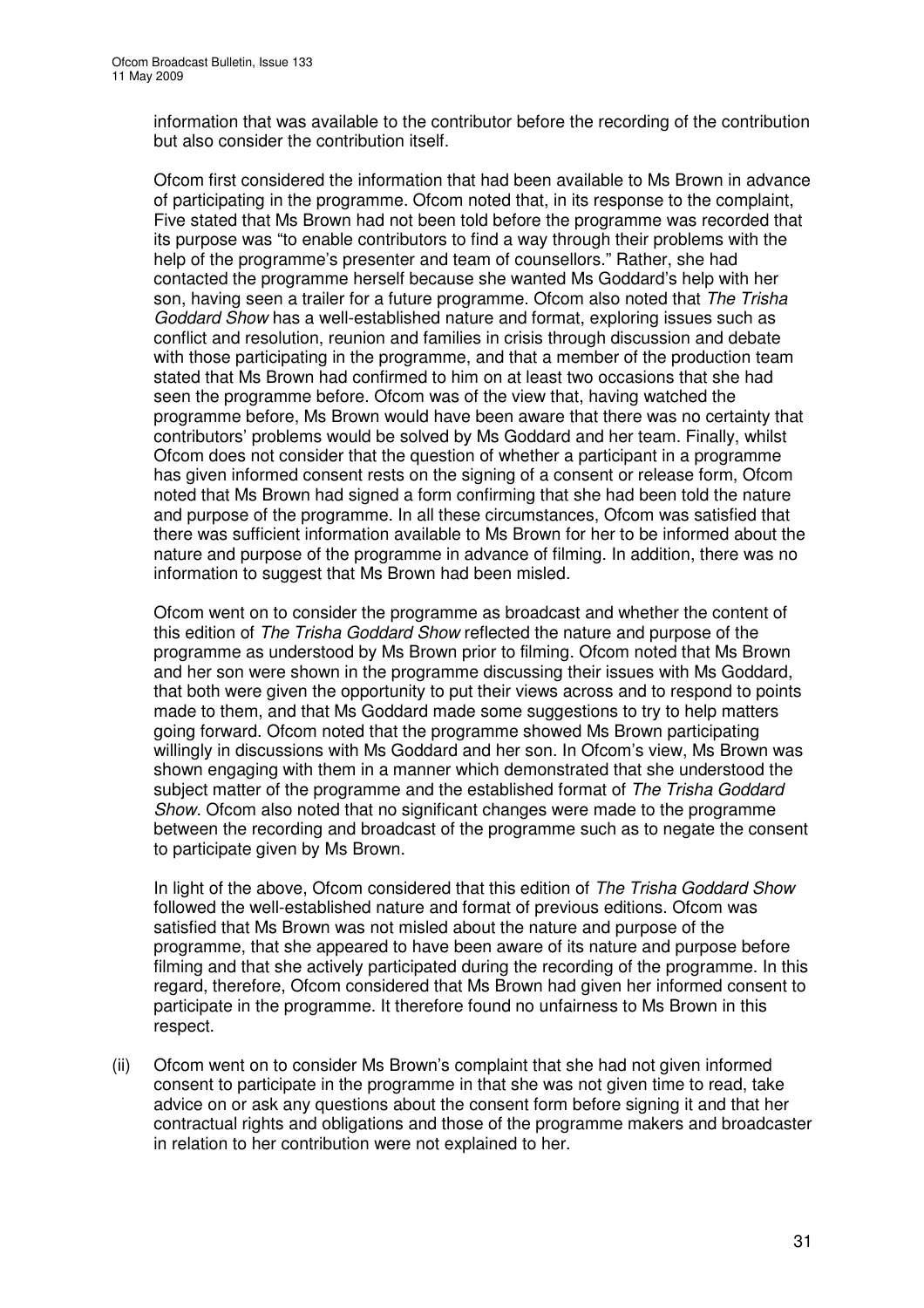Ofcom noted that there was a conflict of evidence between Ms Brown and the broadcaster as to the time at which the assistant producer of the programme had gone through the consent form with Ms Brown. Ofcom did not consider that it was able to resolve this conflict of evidence. However, whilst it was not clear at precisely what time the assistant producer had introduced the consent form to Ms Brown, both parties agreed that she had gone through the consent form with Ms Brown and that Ms Brown had signed it at some point before her contribution was recorded. Whilst Ofcom does not consider the signing of a consent form to be determinative of whether or not a participant has provided their informed consent to participate in a programme, as set out at decision head a)(i) above, Ofcom has found that Ms Brown was familiar with *The Trisha Goddard Show* before it was recorded and that no significant changes to the programme were made between the recording and broadcast of the programme such as to negate the consent to participate given by Ms Brown. In addition to this, Ofcom noted that it appeared that Ms Brown was aware that she was participating in a television programme, that her contribution would be a pre-recorded discussion/interview, that the area for discussion and questioning would be the issues between her and Michael and that her son would also be contributing to the programme.

Ofcom also noted that both Ms Brown and the programme makers agreed that Ms Brown had been informed by the assistant producer that she would not be able to appear on another television programme for six months and that Ms Brown had signed a consent and release form, which set out her contractual rights and obligations and those of the programme maker and broadcaster in relation to her contribution. Whilst Ofcom noted that Ms Brown contended that she had not been given time to read, take advice on or ask any questions about the consent form, it also noted that she could not be described as a person who was not in a position to give consent (such as a person under sixteen), and that it had been within her gift to ask for more time to consider the consent form, or to ask questions about it, but that she had not done so.

In the circumstances of this case, Ofcom found that Ms Brown had given her informed consent to participate in the programme at an appropriate stage, prior to recording of her contribution. Ofcom also found that she had been given information about the nature of her contractual rights and obligations and those of the programme maker and broadcaster in relation to her contribution. It therefore found no unfairness to Ms Brown in this respect.

(iii) Finally, Ofcom considered Ms Brown's complaint that she had not given informed consent to participate in the programme in that, although she signed a consent form, she withdrew her consent prior to broadcast of the programme.

As set out at decision heads a)(i) and (ii) above, Ofcom considered that the programme as broadcast followed the nature and format established in previous editions of *The Trisha Goddard Show*. Ofcom was satisfied that, prior to the recording of the programme, Ms Brown appeared to have understood or to have been informed about the nature and purpose of the programme, what type of contribution she was expected to make, the areas of questioning, the nature of other likely contributions and the nature of her contractual rights and obligations and those of the programme maker and broadcaster in relation to their contribution. Ofcom considered that the programme as broadcast was in line with the information Ms Brown was given before agreeing to take part and that no significant changes had arisen between the recording of Ms Brown's contribution and the broadcast of the programme. Although, shortly after the recording of the programme Ms Brown had sought to withdraw her consent, Ofcom concluded that the programme makers had been reasonably entitled to consider that they had obtained Ms Brown's informed consent to her participation in the programme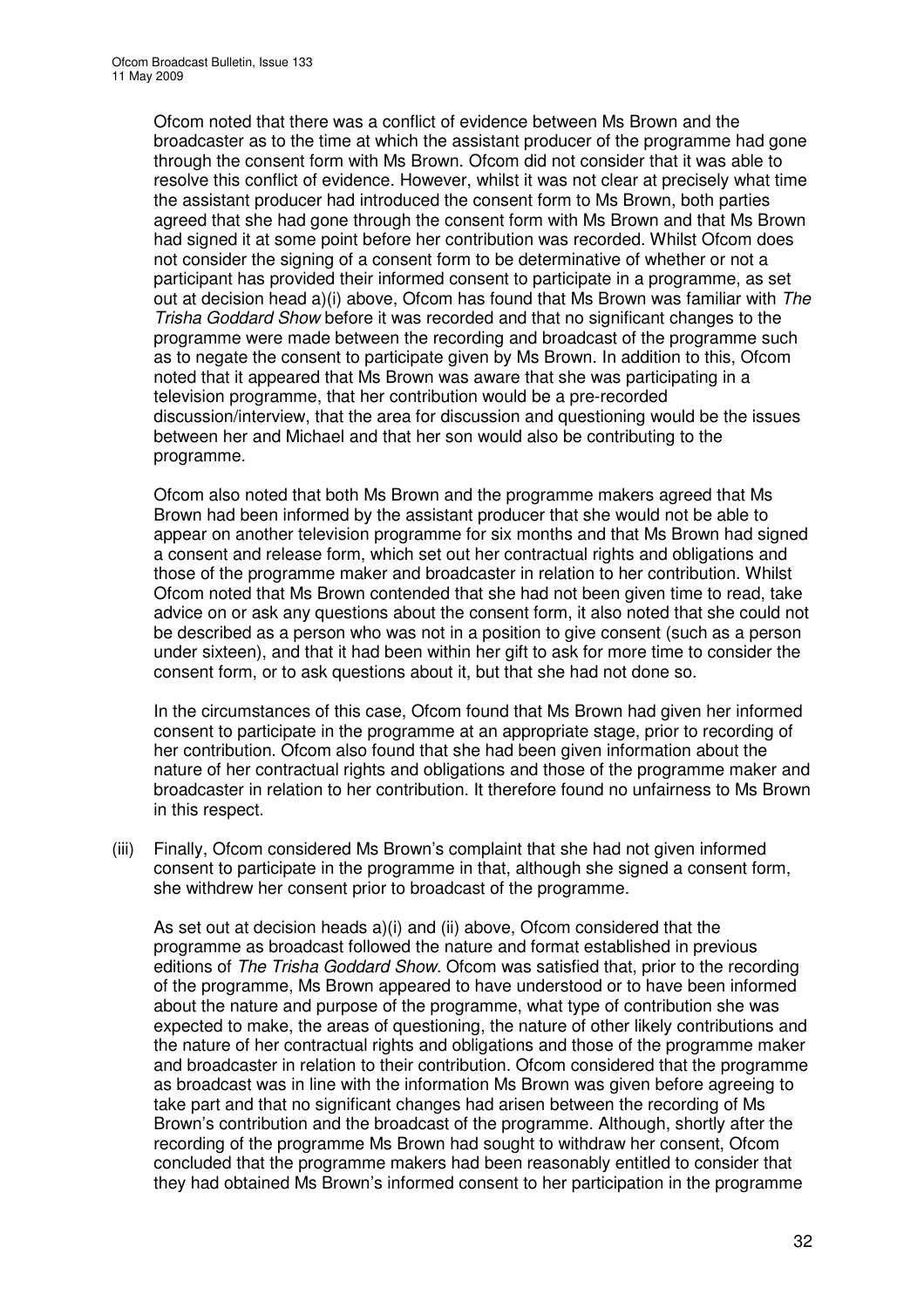and that, in the absence of any significant changes to the programme or her contribution, that consent remained valid.

#### **Accordingly Ofcom has not upheld Ms Brown's complaint of unfair treatment in the broadcast of the programme.**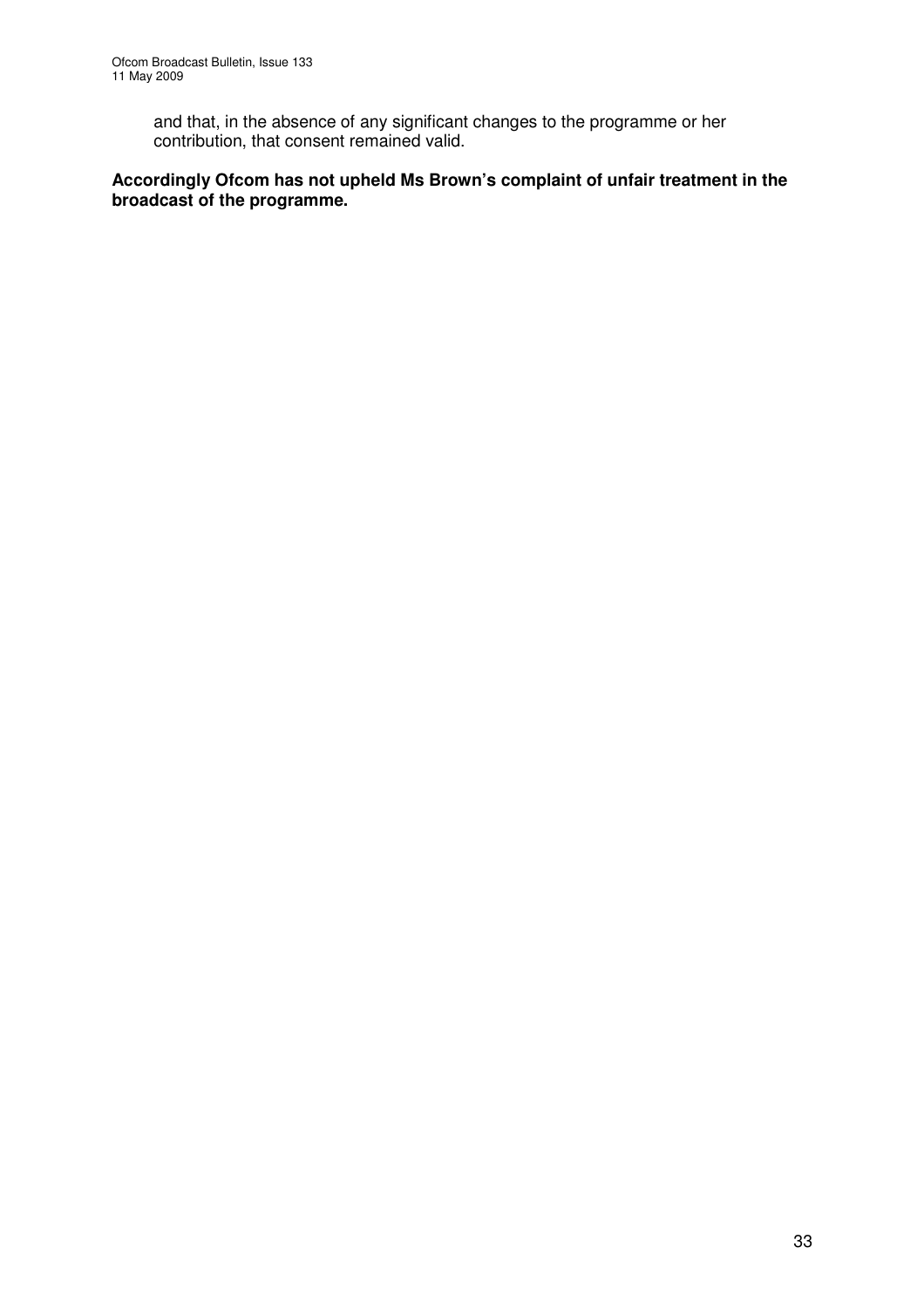# **Not Upheld**

## **Complaint by Mr Matias Coombs**

*Sky Cops, BBC1, 24 September 2008*

**Summary:** Ofcom has not upheld this complaint of unfair treatment and unwarranted infringement of privacy made by Mr Matias Coombs.

The BBC broadcast an edition of *Sky Cops*, an observational documentary series that followed the work of police helicopter units around the country. Footage was included of a helicopter unit assisting officers on the ground to locate four suspected deer poachers in Dagnam Park. During the programme it became apparent that two of the men were present with permission as part of an organised deer cull and the voiceover at the end of the programme said that the men were not charged with any offences.

Ofcom found as follows:

- The programme showed events unfolding as the Sky Cops attended Dagnam Park and it was made clear that Mr Coombs was not engaged in unlawful activity but was taking part in an authorised deer cull.
- The broadcast of footage of Mr Coombs engaged in a lawful activity in an area of land frequented by members of the public did not infringe his privacy.

#### **Introduction**

On 24 September 2008 BBC1 broadcast an edition of *Sky Cops*. The series followed the work of police helicopter units around the country. This edition of the series included footage of a helicopter unit assisting officers on the ground to locate suspected deer poachers in Dagnam Park, in the London Borough of Havering. The programme included footage of the complainant Mr Matias Coombs and three other men. The men were shown being trailed by the helicopter unit, as they were initially suspected of poaching. One of the officers then stated that he had received information that two of the men had permission to be in the park, as part of an organised deer cull. The commentary then said that the officers in the helicopter and those on the ground could not *"take anything for granted"*. Footage was shown of the men communicating with one of the police officers running the investigation and putting down their guns, as requested by the officer. At the end of the programme, the voiceover said:

*"The deer hunters were not charged with any offences".*

Mr Coombs complained to Ofcom that he was treated unfairly and that his privacy was unwarrantably infringed in the programme as broadcast.

#### **The Complaint**

#### **Mr Coombs' case**

In summary, Mr Coombs complained that he was treated unfairly in that:

a) He was portrayed as engaging in unlawful activity when in fact he was engaged in an authorised deer cull.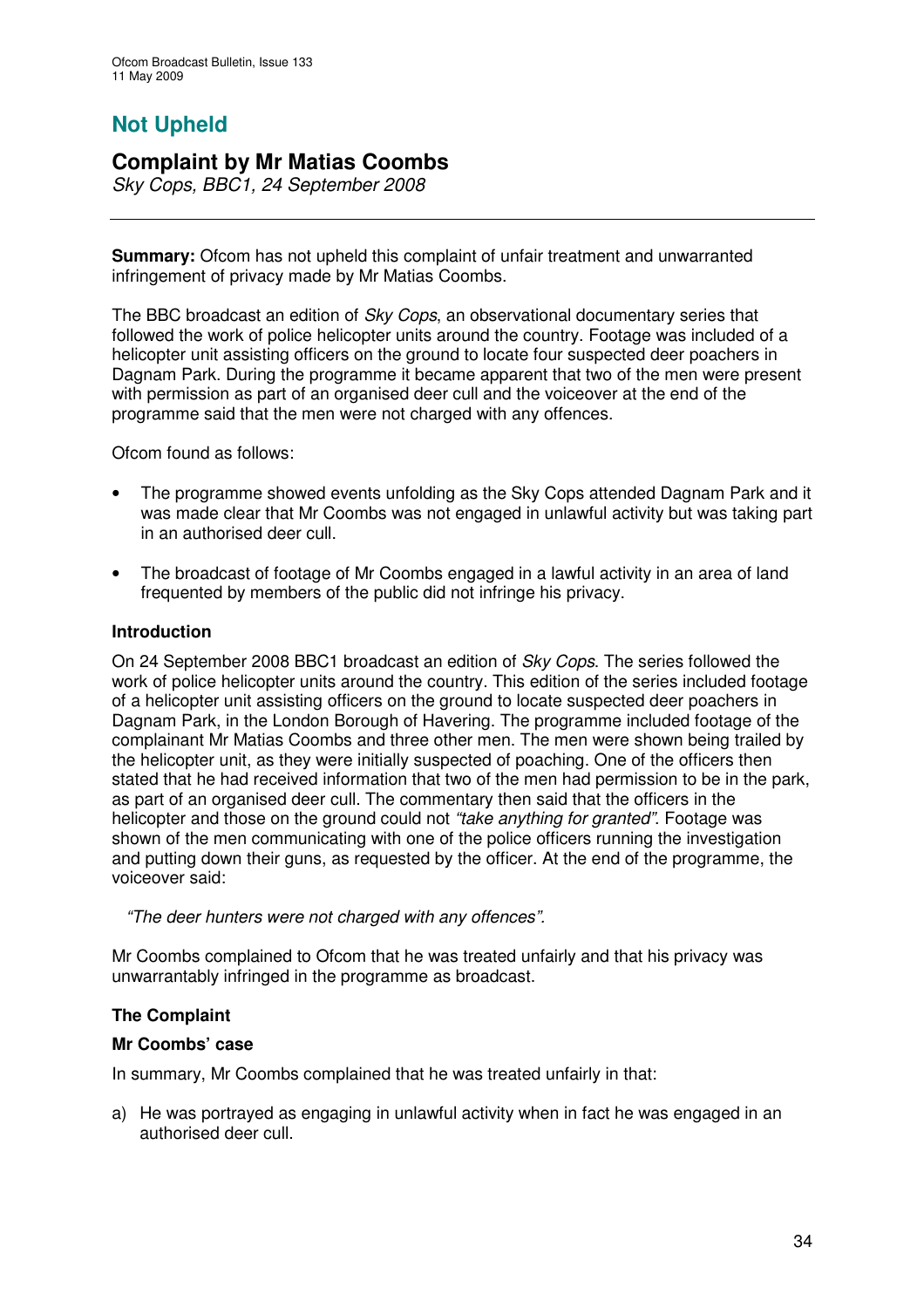By way of background Mr Coombs said that he had explained to Sergeant Mark Lambkin, the officer investigating alleged poaching in the park, three weeks prior to the incident shown in the programme that what was taking place was legal culling on private property. Sergeant Lambkin, who appeared in the programme, therefore knew that what was taking place was a legal cull and not poaching.

In summary, Mr Coombs complained that his privacy was unwarrantably infringed in the programme as broadcast in that:

b) He was clearly recognisable in the programme.

By way of background, Mr Coombs said that the use of the footage resulted in an increase in risk to the security of his lawfully held firearms and may have had a negative impact on his public persona as a parish councillor, school governor and prospective borough council candidate.

#### **The BBC's case**

The BBC said that *Sky Cops* was a factual, observational documentary, which allowed the audience to follow the work of airborne police teams. The episode complained of followed officers of the Metropolitan Police's Air Support Unit as they provided assistance to other police officers investigating possible firearms offences. In the case of the incident involving Mr Coombs, police had been asked to investigate the illegal hunting of deer in Dagnam Park. Mr Coombs and a group of associates were filmed by police officers in the helicopter, who in the first instance believed that Mr Coombs' group might have been the illegal poachers they had been asked to watch for.

In summary the BBC responded to Mr Coombs' complaint of unfair treatment as follows:

a) The BBC first responded to the complaint that Mr Coombs was unfairly portrayed as engaging in unlawful activity when in fact he was engaged in an authorised deer cull.

The BBC said that it was clear from the programme that the police officers in the helicopter believed that the men on the ground might have been those believed to have been responsible for the illegal killing of deer. Because the men were in possession of high-powered weapons, armed officers on the ground were called in support. The BBC accepted that when police first observed the group the officers suspected that they might have been involved in poaching. However, the BBC said that the programme's script made it clear that as events unfolded, the men were engaged in perfectly legitimate, legal activity. The BBC did not believe that any viewer could reasonably have formed the impression that Mr Coombs and his group were involved in anything unlawful.

In summary the BBC responded to Mr Coombs' complaint of unwarranted infringement of privacy in the broadcast programme as follows:

b) The BBC said that at the time of filming and transmission, the programme makers believed that the land on which these events took place was public land. Mr Coombs later informed the programme makers that the land was, in fact, private land, rented from Havering Council by a local farmer. The BBC said that it was not in a position to comment on whether this was the case or not. However the BBC said that Mr Coombs had acknowledged in correspondence that the demarcation between this land and Dagnam Park, an area of undisputedly public land which abutted it, was not clear. Furthermore the BBC argued that the area that Mr Coombs said was private land was routinely used by local people as if it were public land. The BBC said that a number of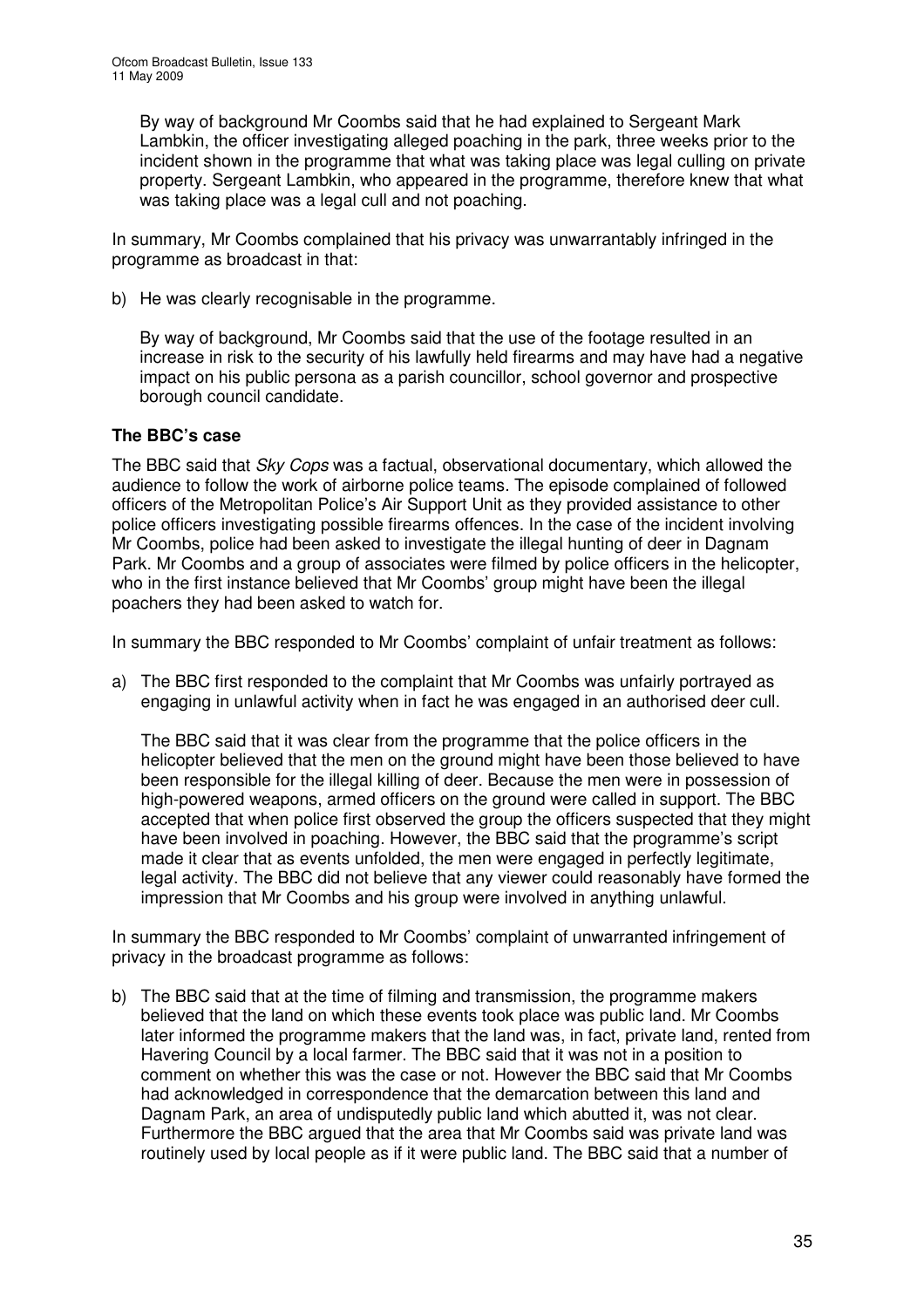people were filmed during the making of the programme walking their dogs over this area.

The BBC said that Mr Coombs and his colleagues were openly going about their lawful business, as was made clear, on land that was effectively open to and frequented by the public. The BBC therefore argued that Mr Coombs did not have any significant expectation of privacy and his privacy was not infringed in the broadcast of this programme.

The BBC said that if, however, Ofcom took the view that there had been an infringement of Mr Coombs'privacy, it believed it was slight in the circumstances and warranted by the public interest in the subject matter of the programme, which was a broad look at this police unit's role in dealing with gun crime and firearms offences.

#### **Decision**

Ofcom's statutory duties include the application, in the case of all television and radio services, of standards which provide adequate protection to members of the public and all other persons from unfair treatment and unwarranted infringement of privacy in, or in the making of, programmes included in such services.

In carrying out its duties, Ofcom has regard to the need to secure that the application of these standards is in the manner that best guarantees an appropriate level of freedom of expression. Ofcom is also obliged to have regard, in all cases, to the principles under which regulatory activities should be transparent, accountable, proportionate and consistent and targeted only at cases in which action is needed.

Mr Coombs' complaint was considered by Ofcom's Executive Fairness Group. In reaching its decision, Ofcom carefully considered all the relevant material provided by both parties. This included a recording and transcript of the programme as broadcast and written submissions from each party.

a) Ofcom first considered the complaint that Mr Coombs was unfairly portrayed as engaging in unlawful activity, when he was in fact engaged in an authorised deer cull.

In considering this part of the complaint Ofcom took account of Practice 7.9 of the Ofcom Broadcasting Code ("the Code"). Practice 7.9 states that broadcasters must take reasonable care to satisfy themselves that material facts have not been presented, disregarded or omitted in a way that is unfair to an individual or organisation.

Ofcom first noted what was said in the programme about the deer hunters. Ofcom noted that the unfolding story of the police operation in Dagnam Park was intercut with several other police helicopter operations. The programme first explained there had been reports of deer poaching in Dagnam Park. When the programme returned to the poaching story, the commentary stated:

Commentary: *"The deer hunters are back".*

The voiceover and the police officers themselves then referred to the possible danger they were in as the *"hunters"* were armed. Footage of Mr Coombs was first shown as the voiceover said *"And more hunters are appearing"*. This was followed by a brief close up shot of Mr Coombs. The programme then showed the officers in the helicopter watch the events unfolding. Later in this section of the programme, one of the officers said:

Officer in helicopter: *"The two males on foot have permission to be there".*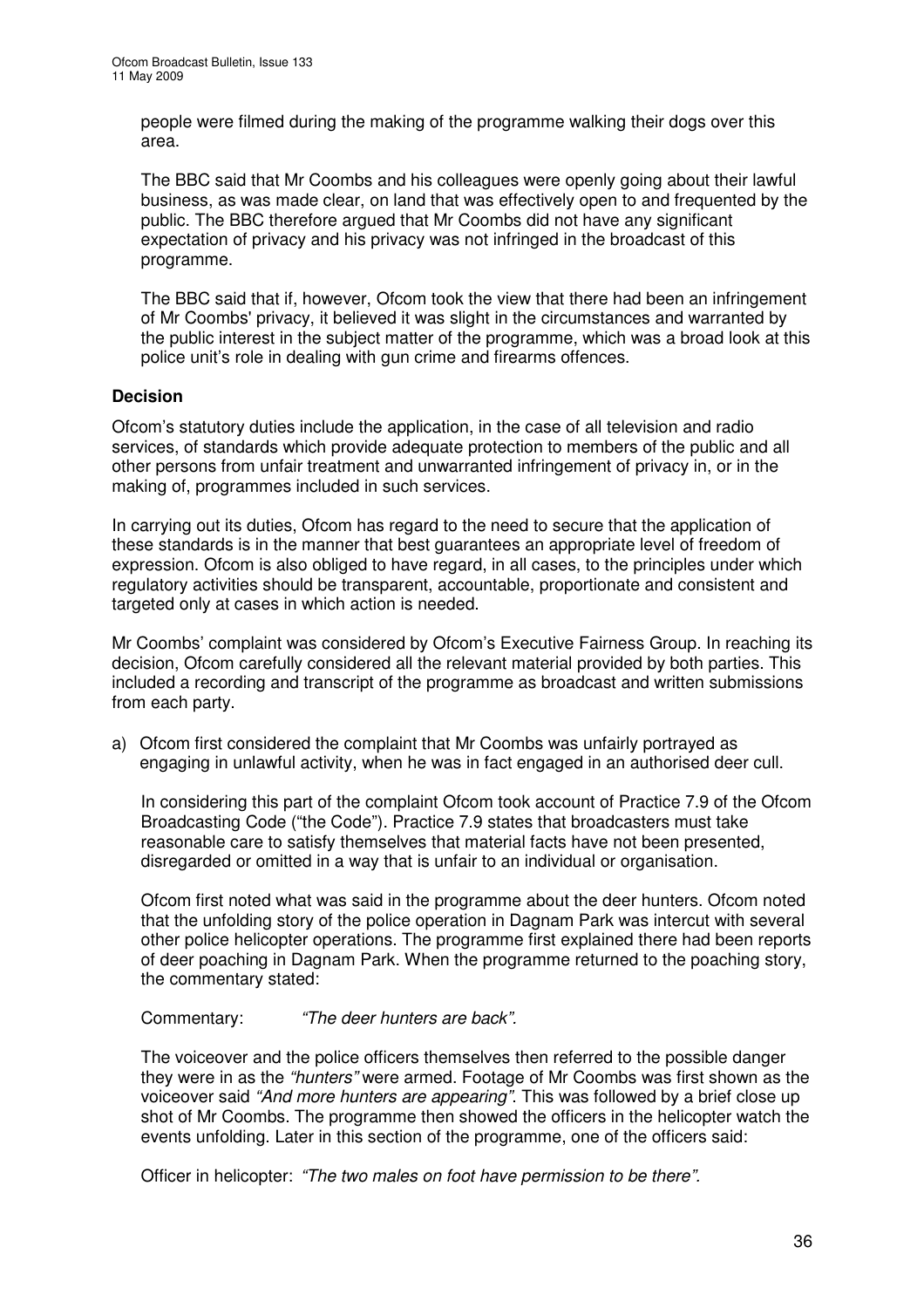This was immediately followed by a commentary line which said:

Commentary: *"The two with permission are part of an organised deer cull. But the Sky Cops and the Trojan officers 11 can't take anything for granted. These are powerful and lethal weapons and must be made safe".*

The men were asked to put their guns down by one of the officers in the helicopter while they waited for assisting officers to arrive on foot. It was clear from the footage that the men complied with the request. Shortly afterwards, one of the police officers said in interview that:

Police officer: *"Two of the people on the ground out of the four were in direct contact via mobile phone with one of the sergeants who was running the job. So he was basically relaying to them where to put the guns, to actually stand away from them".*

The same officer said shortly afterwards that the *Sky Cops* had confirmed to the officers on the ground that:

Police officer: *"…all the people had complied and that it was relatively safe to approach. You never write it off as low risk, it's always going to be high or unknown because you just don't know what's going to happen".*

At the conclusion of this segment of the film, there was a line of commentary which said:

Commentary: *"The deer hunters were not charged with any offence".*

Ofcom noted that the section of the programme in which this story was included began by bluntly indicating that the officers were looking at deer poachers and making a clear statement that the "*The deer hunters are back"*. In Ofcom's view the viewer was therefore initially led to believe that the group of men being filmed were the poachers referred to earlier in the programme.

Ofcom also noted that Mr Coombs was not named in the programme and that, apart from one brief close up shot of him, all the footage of Mr Coombs included in the programme was taken from a long distance or only showed him from behind.

Ofcom went on to consider the context of the full programme. *Sky Cops* sets out to demonstrate how helicopter units assist police on the ground and shows them as they go about their work. The programme shows events as they unfold and it is clear that some incidents in which the officers assist turn out not to involve any criminal activity. As well as the Dagnam Park footage, this edition included a story in which a helicopter unit followed a suspected armed burglar who, it emerged, was neither armed nor dangerous. Taking the story as a whole and in light of the context of the programme, Ofcom took the view that the programme demonstrated the role played by the helicopter unit and, although it was suggested at first that Mr Coombs and the other men were poachers, this was an accurate reflection of the basis on which the *Sky Cops* first approached the men in the Park and was in keeping with the narrative style of the programme. The programme then quickly made clear that the men were engaged in a lawful activity, namely an organised deer cull. Ofcom noted that the programme concluded by clarifying that the men were not charged with any offences. In these circumstances, Ofcom

<sup>&</sup>lt;sup>11</sup> The officers on the ground.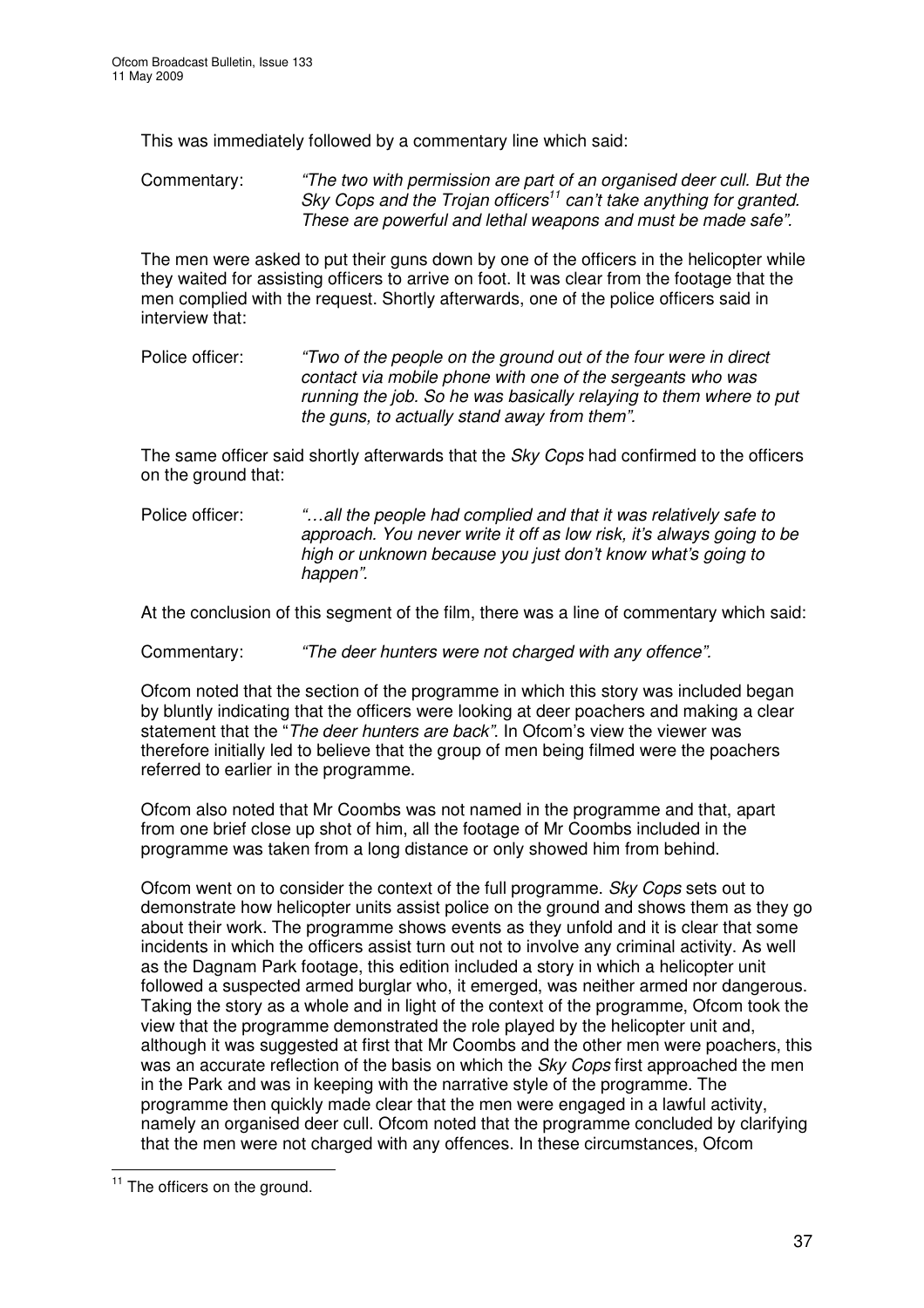considered that viewers would have understood that Mr Coombs was not acting unlawfully.

Ofcom therefore found no unfairness to Mr Coombs in this respect.

b) Ofcom next considered Mr Coombs' complaint that his privacy was unwarrantably infringed in the programme as broadcast in that he was clearly recognisable from the footage used in the programme.

In Ofcom's view, the line to be drawn between the public's right to information and the citizen's right to privacy can sometimes be a fine one. In considering complaints about unwarranted infringement of privacy both in relation to the making and the broadcast of the programme, Ofcom must consider two distinct questions: First, has there been an infringement of privacy? Secondly, if so, was it warranted? (Rule 8.1 of the Code).

In considering whether Mr Coombs' privacy was infringed in the broadcast of the programme, Ofcom first considered whether he had a legitimate expectation of privacy in the circumstances in which footage of him was broadcast.

As set out under decision head a) above, Ofcom noted that Mr Coombs was not referred to by name in the programme and that, with the exception of one brief close up shot of him, the footage of him in the programme was taken from a long distance or only showed him from behind. Ofcom acknowledged that Mr Coombs was likely to be recognisable to a significant number of people from the programme. However Ofcom also noted that footage of Mr Coombs that was broadcast showed him going about his lawful business in a place to which the public had access. In Ofcom's view, participating in an authorised deer cull is not an activity of a private nature. Ofcom acknowledged that Mr Coombs stated that the land on which the footage was filmed was privately owned, however, it also noted that both parties accepted that the area is routinely treated by local people as a public place. In these circumstances, Ofcom did not consider that Mr Coombs had a legitimate expectation of privacy in relation to the broadcast of footage which showed him engaged in a lawful activity that was not private, in an area that was frequented by members of the public.

Having found that Mr Coombs did not have a legitimate expectation of privacy, Ofcom found that his privacy was not infringed in the programme as broadcast. It was not therefore necessary for Ofcom to further consider whether any infringement of privacy was warranted.

**Accordingly Ofcom has not upheld Mr Coombs' complaint of unfair treatment and unwarranted infringement of privacy in the broadcast of the programme.**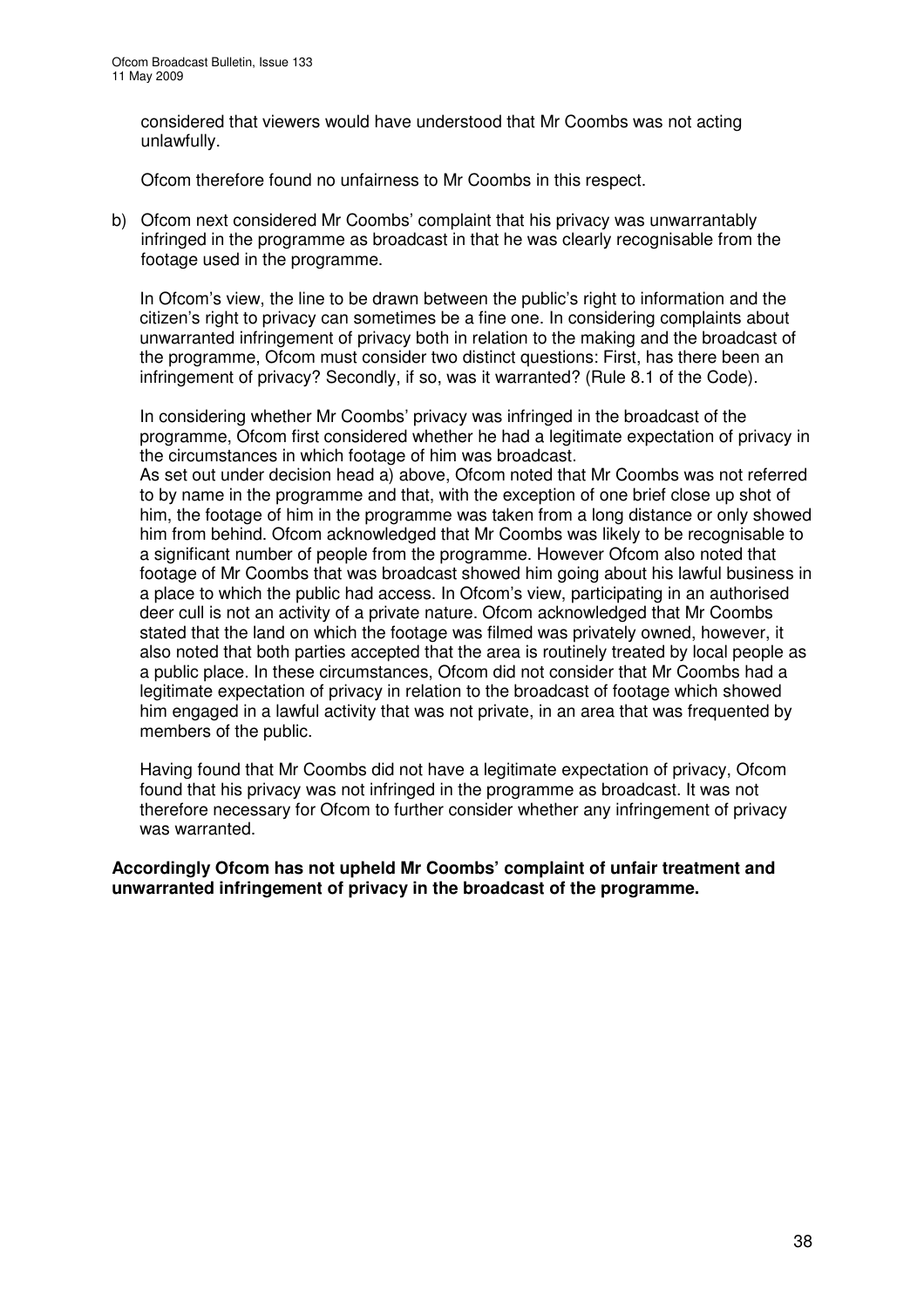# **Other Programmes Not in Breach/Resolved**

## **Up to 5 May 2009**

| Programme                                         | <b>Transmission</b><br><b>Date</b> | Channel                       | Category                            | <b>Number of</b><br>complaints |
|---------------------------------------------------|------------------------------------|-------------------------------|-------------------------------------|--------------------------------|
| 5 Live Breakfast                                  | 27/03/2009                         | <b>BBC Radio 5 Live</b>       | Religious Offence                   |                                |
| A Convenient Fiction                              | 13/04/2009                         | Info TV 2                     | Inaccuracy/Misleading               | 1                              |
| Adrian Goldberg                                   | 21/04/2009                         | Talksport                     | <b>Generally Accepted Standards</b> | 1                              |
| Airplane!                                         | 17/03/2009                         | Film 4                        | Advertising                         | 1                              |
| Alfie Joey                                        | 02/04/2009                         | <b>BBC Radio</b><br>Newcastle | <b>Generally Accepted Standards</b> | 1                              |
| All Star Mr & Mrs                                 | 21/04/2009                         | ITV <sub>2</sub>              | <b>Generally Accepted Standards</b> | 1                              |
| America's Next Top Model                          | 17/04/2009                         | Living $+1$                   | <b>Generally Accepted Standards</b> | $\mathbf{1}$                   |
| Ant & Dec's Saturday<br>Night Takeaway            | 21/03/2009                         | ITV1                          | Sex/Nudity                          | 3                              |
| Ashes to Ashes                                    | 20/04/2009                         | BBC1                          | Generally Accepted Standards        | 1                              |
| Ashes to Ashes (trailer)                          | 19/04/2009                         | BBC1                          | Violence                            | 3                              |
| <b>Bath FM</b>                                    | 07/04/2009                         | <b>Bath FM</b>                | <b>Commercial References</b>        | 1                              |
| Borat (trailer)                                   | 07/04/2009                         | Channel 4+1                   | Sex/Nudity                          | 1                              |
| <b>Bowtime</b>                                    | 16/04/2009                         | Talksport                     | <b>Animal Welfare</b>               | 1                              |
| Breakfast with Jules and<br><b>Bunker</b>         | 02/04/2009                         | Ocean FM                      | Crime (incite/encourage)            | 1                              |
| <b>Britain's Got More Talent</b>                  | 18/04/2009                         | ITV <sub>2</sub>              | Dangerous Behaviour                 | 1                              |
| <b>Britain's Got Talent</b>                       | 18/04/2009                         | ITV1                          | Sex/Nudity                          | 1                              |
| <b>Britain's Got Talent</b>                       | 11/04/2009                         | ITV1                          | Sex/Nudity                          | 1                              |
| <b>Business News</b>                              | 22/01/2009                         | <b>Channel SNTV</b>           | Sponsorship                         | 1                              |
| <b>Calendar News</b>                              | 30/03/2009                         | ITV1 (Yorkshire)              | <b>Generally Accepted Standards</b> | 1                              |
| <b>Channel 4 News</b>                             | 16/04/2009                         | Channel 4                     | Due Impartiality/Bias               | $\overline{2}$                 |
| <b>Chris Moyles Show</b>                          | 08/04/2009                         | <b>BBC Radio 1</b>            | Offensive Language                  | 4                              |
| <b>Chris Moyles Show</b>                          | 24/03/2009                         | <b>BBC Radio 1</b>            | <b>Generally Accepted Standards</b> | 1                              |
| Chris Moyles Show                                 | 08/04/2009                         | <b>BBC Radio 1</b>            | <b>Generally Accepted Standards</b> | 1                              |
| <b>Chris Moyles Show</b>                          | 25/03/2009                         | <b>BBC Radio 1</b>            | <b>Generally Accepted Standards</b> | 1                              |
| <b>Click</b>                                      | 12/04/2009                         | <b>BBC News Channel</b>       | Offensive Language                  | $\mathbf{1}$                   |
| Competition                                       | 10/04/2009                         | <b>Real Radio</b>             | Use of Premium Rate Numbers         | 1                              |
| <b>Coronation Street</b>                          | 12/04/2009                         | ITVI                          | <b>Religious Offence</b>            | 59                             |
| <b>Coronation Street</b>                          | 24/04/2009                         | ITVI                          | Sex/Nudity                          | 1                              |
| DEC Campaign for Gaza                             | 26/01/2009                         | <b>ITV1</b>                   | Due Impartiality/Bias               | 3                              |
| Domino's sponsorship of<br>America's Got Talent   | 31/03/2009                         | ITV <sub>2</sub>              | Harm/Food                           | $\mathbf{1}$                   |
| Drinking with the Girls                           | 21/04/2009                         | BBC <sub>3</sub>              | <b>Generally Accepted Standards</b> | 1                              |
| Eastenders                                        | 02/04/2009                         | BBC1                          | <b>Generally Accepted Standards</b> | 52                             |
| Eastenders                                        | 21/04/2009                         | BBC1                          | <b>Generally Accepted Standards</b> | 1                              |
| <b>Embarrassing Bodies</b>                        | 15/04/2009                         | Channel 4                     | Sex/Nudity                          | 13                             |
| Emmerdale                                         | 21/04/2009                         | ITV1                          | Substance Abuse                     | 1                              |
| Emmerdale                                         | 21/04/2009                         | <b>ITV1</b>                   | Substance Abuse                     | 1                              |
| Emmerdale                                         | 16/04/2009                         | ITV1                          | Inaccuracy/Misleading               | 1                              |
| Emmerdale                                         | 21/04/2009                         | ITV1                          | Substance Abuse                     | 1                              |
| <b>Extraordinary People:</b><br>Freak Show Family | 06/04/2009                         | Five                          | <b>Generally Accepted Standards</b> | $\blacksquare$                 |
| <b>Extreme Fishing with</b><br>Robson Green       | 18/04/2009                         | Five                          | Offensive Language                  | 1                              |
| Extreme Fishing with<br>Robson Green              | 13/04/2009                         | Five                          | Animal Welfare                      | 1                              |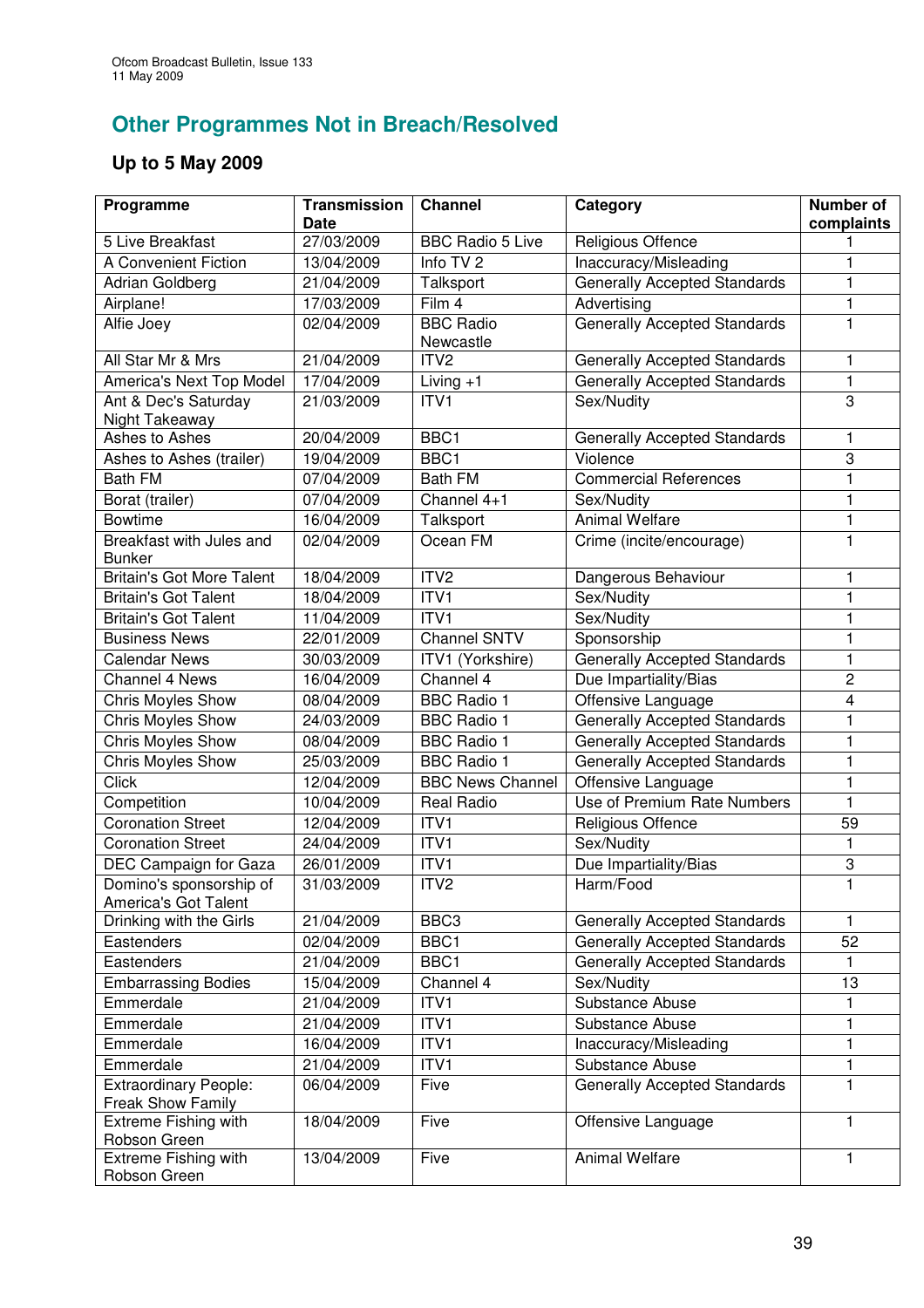| <b>Fifth Gear</b>               | 15/04/2009 | Dave                          | <b>Generally Accepted Standards</b> | 1                |
|---------------------------------|------------|-------------------------------|-------------------------------------|------------------|
| Friday Night With               | 17/04/2009 | BBC <sub>1</sub>              | <b>Generally Accepted Standards</b> | 8                |
| Jonathan Ross                   |            |                               |                                     |                  |
| Front Row                       | 17/04/2009 | <b>BBC Radio 4</b>            | Offensive Language                  | 1                |
| <b>GMTV</b>                     | 21/04/2009 | ITVI                          | <b>Generally Accepted Standards</b> | $\overline{3}$   |
| <b>GMTV</b>                     | 14/04/2009 | ITV1                          | Sex/Nudity                          | 1                |
| <b>GMTV</b>                     | 23/04/2009 | ITV1                          | Religious Offence                   | 1                |
| Gok's Fashion Fix               | 14/04/2009 | Channel 4                     | Generally Accepted Standards        | 1                |
| Gok's Fashion Fix               | 03/10/2008 | <b>Heart 106.2 FM</b>         | Competitions                        | 1                |
| competition                     |            |                               |                                     |                  |
| Grey's Anatomy                  | 15/04/2009 | Living                        | Violence                            | 1                |
| Harry Hill's Shark Infested     | 04/04/2009 | <b>CITV</b>                   | <b>Generally Accepted Standards</b> | $\mathbf{1}$     |
| Custard                         |            |                               |                                     |                  |
| Hell's Kitchen                  | 25/04/2009 | ITV1                          | <b>Generally Accepted Standards</b> | 1                |
| Hell's Kitchen - The Finale     | 27/04/2009 | ITV1                          | Other                               | $\mathbf{1}$     |
| Hell's Kitchen                  | 22/04/2009 | ITV1                          | Other                               | 1                |
| <b>Hell's Kitchen</b>           | 17/04/2009 | ITVI                          | <b>Animal Welfare</b>               | 10               |
| Hell's Kitchen                  | 16/04/2009 | ITV1                          | Dangerous Behaviour                 | 1                |
| Hell's Kitchen                  | 26/04/2009 | ITV1                          | <b>Generally Accepted Standards</b> | 1                |
| Hell's Kitchen                  | 16/04/2009 | ITV1                          | <b>Generally Accepted Standards</b> | $\mathbf{1}$     |
| Heston's Roman Feast            | 24/03/2009 | Channel 4                     | <b>Animal Welfare</b>               | $\mathbf{1}$     |
| Hillsborough                    | 15/04/2009 | ITV <sub>3</sub>              | <b>Generally Accepted Standards</b> | 1                |
| <b>Holby City</b>               | 14/04/2009 | BBC1                          | <b>Animal Welfare</b>               | 1                |
| Hollyoaks                       | 14/04/2009 | Channel 4                     | Religious Offence                   | 3                |
| Hollyoaks                       | 08/04/2009 | Channel 4                     | <b>Generally Accepted Standards</b> | 3                |
| Hollyoaks                       | 12/04/2009 | Channel 4                     | <b>Generally Accepted Standards</b> | 1                |
| Hollyoaks                       | 07/04/2009 | E4                            | <b>Generally Accepted Standards</b> | 1                |
| Horne & Corden                  | 14/04/2009 | BBC <sub>3</sub>              | Religious Offence                   | 1                |
| <b>Horrible Histories</b>       | 23/04/2009 | BBC1                          | <b>Generally Accepted Standards</b> | 1                |
| James Cusack                    | 13/04/2009 | Galaxy North East             | <b>Generally Accepted Standards</b> | $\mathbf{1}$     |
| Jeremy Vine                     | 30/03/2009 | <b>BBC Radio 2</b>            | <b>Generally Accepted Standards</b> | $\mathbf{1}$     |
| Katie & Peter: Stateside        | 16/04/2009 | ITV2                          | <b>Generally Accepted Standards</b> | 1                |
| Ken Bruce                       | 28/04/2009 | <b>BBC Radio 2</b>            | <b>Generally Accepted Standards</b> | 1                |
| Knights of the Night            | 04/03/2009 | <b>AIT Movistar</b>           | <b>Generally Accepted Standards</b> | 1                |
| Knorr Ragu sponsorship          | n/a        | Five                          | Inaccuracy/Misleading               | $\mathbf{1}$     |
| of Home & Away                  |            |                               |                                     |                  |
| Let's Dance for Comic<br>Relief | 28/02/2009 | BBC1                          | Flashing images                     | 1                |
| Lewis                           | 12/04/2009 | ITV1                          | Offensive Language                  | $\boldsymbol{9}$ |
| Lewis                           | 05/04/2009 | ITV1                          | Religious Offence                   | 1                |
| Live International Football     | 01/04/2009 | ITV1                          | Flashing images                     | $\mathbf{1}$     |
| Live at the Apollo              | 18/04/2009 | BBC1                          | <b>Generally Accepted Standards</b> | $\overline{2}$   |
| Living with the Dead            | 27/03/2009 | Living                        | Exorcism/Occult/Paranormal          | 1                |
| (trailer)<br>Loose Women        | 17/04/2009 | ITVI                          | <b>Generally Accepted Standards</b> | $\mathbf{1}$     |
| Loose Women                     | 16/04/2009 | ITV1                          | <b>Generally Accepted Standards</b> | 1                |
| Mike Galvin                     |            |                               | <b>Generally Accepted Standards</b> |                  |
|                                 | 05/04/2009 | Talksport                     |                                     | $\mathbf{1}$     |
| Mike Parr at Breakfast          | 02/04/2009 | <b>BBC Radio</b><br>Newcastle | Substance Abuse                     | 1                |
| <b>Montel Williams</b>          | 02/04/2009 | ITV <sub>2</sub>              | Inaccuracy/Misleading               | 1                |
| My Family                       | 19/04/2009 | BBC1                          | <b>Generally Accepted Standards</b> | 3                |
| New You've Been<br>Framed!      | 11/04/2009 | ITV1                          | Animal Welfare                      | $\mathbf{1}$     |
| News                            | 29/03/2009 | LBC 97.3FM                    | <b>Commercial References</b>        | 1                |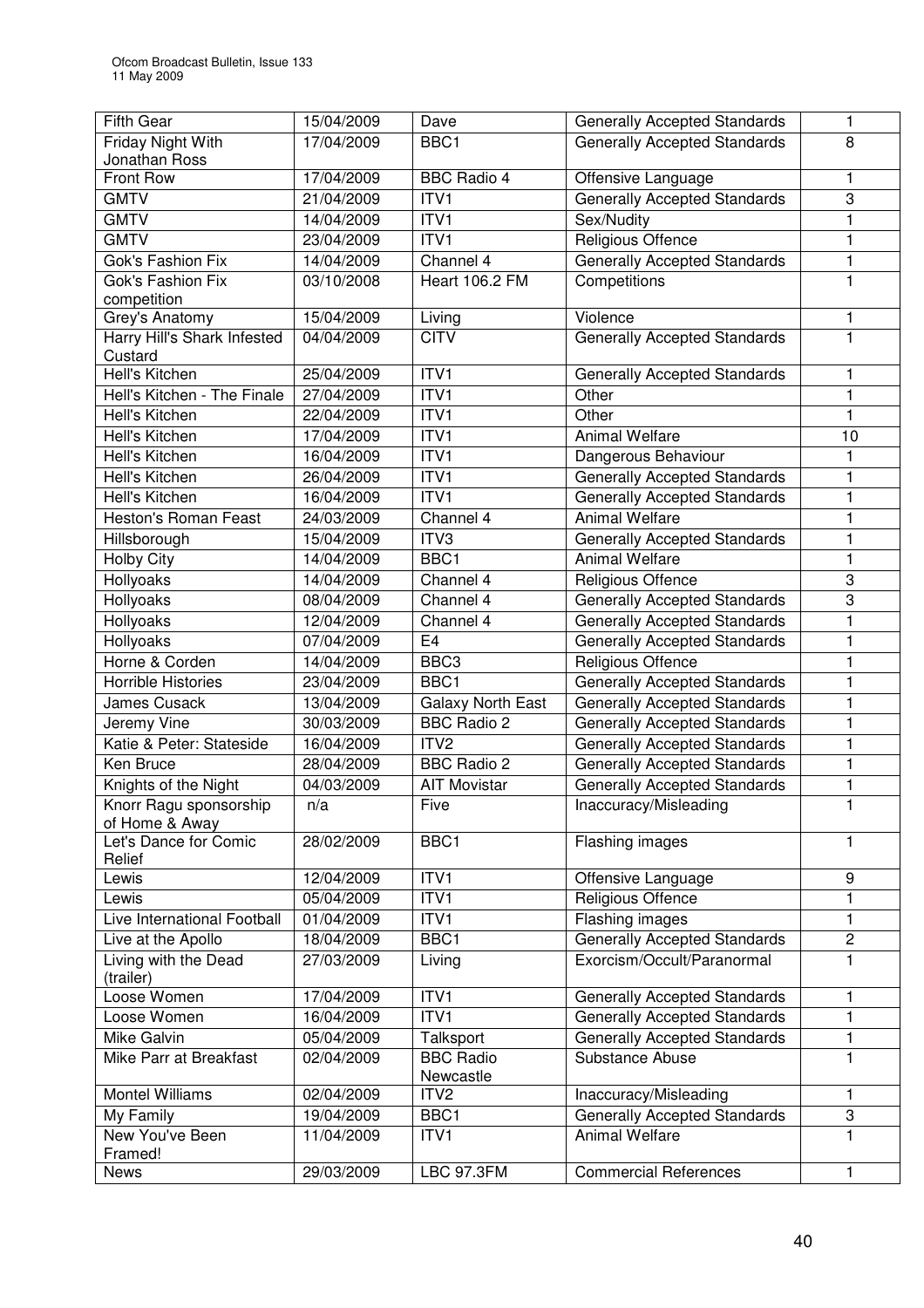| Nick Ferrari                          | 09/04/2009               | LBC 97.3 FM        | <b>Commercial References</b>                                               | 1              |
|---------------------------------------|--------------------------|--------------------|----------------------------------------------------------------------------|----------------|
| Nightwatch with Steve<br>Scott: Crime | 16/04/2009               | ITV1               | <b>Generally Accepted Standards</b>                                        | 1              |
| No Signal                             | 02/04/2009               | <b>FX</b>          | <b>Generally Accepted Standards</b>                                        | 1              |
| Nothing to Declare                    | 14/04/2009               | Living             | Offensive Language                                                         | 1              |
| One Tree Hill                         | 18/04/2009               | Channel 4          | Sex/Nudity                                                                 | 1              |
| Panorama: May Contain                 | 20/04/2009               | BBC1               | <b>Generally Accepted Standards</b>                                        | 1              |
| <b>Nuts</b>                           |                          |                    |                                                                            |                |
| Paul O'Grady                          | 26/04/2009               | <b>BBC Radio 2</b> | Competitions                                                               | 1              |
| Paul Raymond TV                       | 21/03/2009               | Paul Raymond TV    | Inaccuracy/Misleading                                                      | 1              |
| Pets Undercover: Tonight              | 16/03/2009               | ITV1               | Inaccuracy/Misleading                                                      | 1              |
| Piers Morgan's Life                   | 29/03/2009               | ITV1               | <b>Generally Accepted Standards</b>                                        | 1              |
| <b>Stories</b>                        |                          |                    |                                                                            |                |
| Primeval                              | 04/04/2009               | ITV1               | <b>Commercial References</b>                                               | 1              |
| Quiz Call                             | 19/04/2009               | Five               | Use of Premium Rate Numbers                                                | 1              |
| Reggie Perrin                         | 25/04/2009               | BBC1               | Suicide/Self Harm                                                          | 3              |
| <b>Richard Madeley</b>                | 29/04/2009               | <b>BBC Radio 2</b> | <b>Generally Accepted Standards</b>                                        | 1              |
| <b>Rick Stein</b>                     | 02/04/2009               | Virgin 1           | <b>Generally Accepted Standards</b>                                        | 1              |
| Robin Hood                            | 28/03/2009               | BBC1               | Violence                                                                   | 1              |
| Safety Catch                          | 15/04/2009               | <b>BBC Radio 4</b> | <b>Generally Accepted Standards</b>                                        | 1              |
| <b>Sky News</b>                       | 08/04/2009               | <b>Sky News</b>    | <b>Generally Accepted Standards</b>                                        | $\mathbf{1}$   |
| <b>Sky News</b>                       | 17/04/2009               | <b>Sky News</b>    | Violence                                                                   | $\overline{c}$ |
| <b>Sky News</b>                       | 23/03/2009               | <b>Sky News</b>    | Inaccuracy/Misleading                                                      | 1              |
| <b>Sky News</b>                       | 22/04/2009               | <b>Sky News</b>    | <b>Generally Accepted Standards</b>                                        | 1              |
| <b>Sky News</b>                       | 05/04/2009               | <b>Sky News</b>    | <b>Generally Accepted Standards</b>                                        | 1              |
| <b>Sky News</b>                       | 25/03/2009               | <b>Sky News</b>    | Violence                                                                   | 1              |
| <b>Sky News</b>                       | 17/04/2009               | <b>Sky News</b>    | Inaccuracy/Misleading                                                      | 1              |
| <b>Sky News</b>                       | 31/03/2009               | <b>Sky News</b>    | Inaccuracy/Misleading                                                      | 1              |
| <b>Sky News Interactive</b>           | 01/04/2009               | <b>Sky News</b>    | Offensive Language                                                         | 1              |
| Sonic the Hedgehog                    | 19/04/2009               | Pop                | Offensive Language                                                         | 1              |
| Taggart (trailer)                     | 06/04/2009               | ITV3               | Violence                                                                   | 1              |
| Take It Or Leave It                   |                          | n/a                | Competitions                                                               | 1              |
| <b>Tarot Reading</b>                  | 08/01/2009               | Sunrise TV         | Exorcism/Occult/Paranormal                                                 | 1              |
| <b>Taste the Nation</b>               | 20/04/2009               | ITV1               | <b>Animal Welfare</b>                                                      | 1              |
| Testees (trailer)                     | n/a                      | <b>FX</b>          | Generally Accepted Standards                                               | 1              |
| The Apprentice: You're                | 22/04/2009               | BBC <sub>2</sub>   | <b>Generally Accepted Standards</b>                                        | $\overline{2}$ |
| Fired!                                |                          |                    |                                                                            |                |
| The Biggest Loser                     | 28/04/2009               | ITV1               | <b>Generally Accepted Standards</b>                                        | $\mathbf{1}$   |
| The Bush and Troy Show                | 11/02/2009               | <b>GWR FM</b>      | <b>Generally Accepted Standards</b>                                        | 1              |
| The Chat                              | 08/04/2009               | Lucky Star         | Use of Premium Rate Numbers                                                | 1              |
| The Christian O'Connell               | 17/04/2009               | Absolute Radio     | <b>Generally Accepted Standards</b>                                        | $\mathbf{1}$   |
| <b>Breakfast Show</b>                 | 14/04/2009               | Channel 4          | Due Impartiality/Bias                                                      | $\overline{4}$ |
| The Hospital<br>The Inbetweeners      | 02/04/2009               | E4                 | <b>Animal Welfare</b>                                                      | 6              |
| The Inbetweeners                      |                          | E4                 |                                                                            | 3              |
| The Inbetweeners                      | 02/04/2009<br>16/04/2009 | E4                 | <b>Generally Accepted Standards</b>                                        | 1              |
|                                       |                          | $ITV2+1$           | <b>Generally Accepted Standards</b><br><b>Generally Accepted Standards</b> | 1              |
| The Jeremy Kyle Show                  | 28/04/2009               |                    |                                                                            |                |
| The Lost Prince (EPG<br>description)  | 12/04/2009               | Yesterday          | <b>Generally Accepted Standards</b>                                        | 1              |
| The National Lottery: 1 vs            | 18/04/2009               | BBC1               | <b>Generally Accepted Standards</b>                                        | $\overline{c}$ |
| 100                                   |                          |                    |                                                                            |                |
| The O'Reilly Factor                   | 15/04/2009               | Fox News           | Due Impartiality/Bias                                                      | 1              |
| The ONE Show                          | 16/04/2009               | BBC1               | <b>Generally Accepted Standards</b>                                        | 1              |
| The Omid Djalili Show                 | 20/04/2009               | BBC1               | <b>Generally Accepted Standards</b>                                        | 1              |